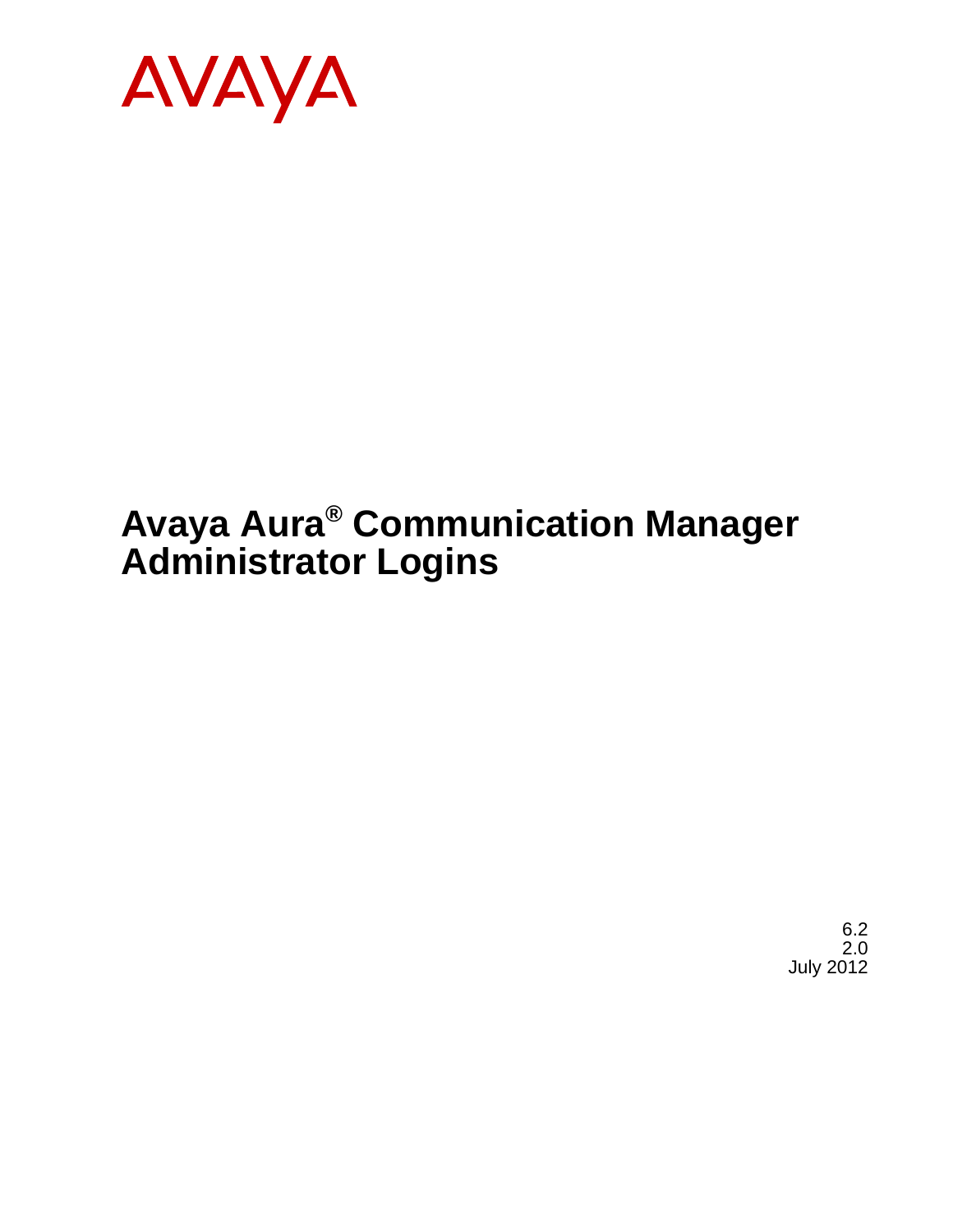<span id="page-1-0"></span>All Rights Reserved.

#### **Notice**

While reasonable efforts have been made to ensure that the information in this document is complete and accurate at the time of printing, Avaya assumes no liability for any errors. Avaya reserves the right to make changes and corrections to the information in this document without the obligation to notify any person or organization of such changes.

#### **Documentation disclaimer**

"Documentation" means information published by Avaya in varying mediums which may include product information, operating instructions and performance specifications that Avaya generally makes available to users of its products. Documentation does not include marketing materials. Avaya shall not be responsible for any modifications, additions, or deletions to the original published version of documentation unless such modifications, additions, or deletions were performed by Avaya. End User agrees to indemnify and hold harmless Avaya, Avaya's agents, servants and employees against all claims, lawsuits, demands and judgments arising out of, or in connection with, subsequent modifications, additions or deletions to this documentation, to the extent made by End User.

#### **Link disclaimer**

Avaya is not responsible for the contents or reliability of any linked Web sites referenced within this site or documentation provided by Avaya. Avaya is not responsible for the accuracy of any information, statement or content provided on these sites and does not necessarily endorse the products, services, or information described or offered within them. Avaya does not guarantee that these links will work all the time and has no control over the availability of the linked pages.

#### **Warranty**

Avaya provides a limited warranty on its Hardware and Software ("Product(s)"). Refer to your sales agreement to establish the terms of the limited warranty. In addition, Avaya's standard warranty language, as well as information regarding support for this Product while under warranty is available to Avaya customers and other parties through the Avaya Support Web site: [http://support.avaya.com.](http://support.avaya.com) Please note that if you acquired the Product(s) from an authorized Avaya reseller outside of the United States and Canada, the warranty is provided to you by said Avaya reseller and not by Avaya.

#### **Licenses**

THE SOFTWARE LICENSE TERMS AVAILABLE ON THE AVAYA WEBSITE, [HTTP://SUPPORT.AVAYA.COM/LICENSEINFO/](http://www.avaya.com/support/LicenseInfo) ARE APPLICABLE TO ANYONE WHO DOWNLOADS, USES AND/OR INSTALLS AVAYA SOFTWARE, PURCHASED FROM AVAYA INC., ANY AVAYA AFFILIATE, OR AN AUTHORIZED AVAYA RESELLER (AS APPLICABLE) UNDER A COMMERCIAL AGREEMENT WITH AVAYA OR AN AUTHORIZED AVAYA RESELLER. UNLESS OTHERWISE AGREED TO BY AVAYA IN WRITING, AVAYA DOES NOT EXTEND THIS LICENSE IF THE SOFTWARE WAS OBTAINED FROM ANYONE OTHER THAN AVAYA, AN AVAYA AFFILIATE OR AN AVAYA AUTHORIZED RESELLER; AVAYA RESERVES THE RIGHT TO TAKE LEGAL ACTION AGAINST YOU AND ANYONE ELSE USING OR SELLING THE SOFTWARE WITHOUT A LICENSE. BY INSTALLING, DOWNLOADING OR USING THE SOFTWARE, OR AUTHORIZING OTHERS TO DO SO, YOU, ON BEHALF OF YOURSELF AND THE ENTITY FOR WHOM YOU ARE INSTALLING. DOWNLOADING OR USING THE SOFTWARE (HEREINAFTER REFERRED TO INTERCHANGEABLY AS "YOU" AND "END USER"), AGREE TO THESE TERMS AND CONDITIONS AND CREATE A BINDING CONTRACT BETWEEN YOU AND AVAYA INC. OR THE APPLICABLE AVAYA AFFILIATE ("AVAYA").

Avaya grants End User a license within the scope of the license types described below. The applicable number of licenses and units of capacity for which the license is granted will be one (1), unless a

different number of licenses or units of capacity is specified in the Documentation or other materials available to End User. "Designated Processor" means a single stand-alone computing device. "Server" means a Designated Processor that hosts a software application to be accessed by multiple users. "Software" means the computer programs in object code, originally licensed by Avaya and ultimately utilized by End User, whether as stand-alone Products or pre-installed on Hardware. "Hardware" means the standard hardware originally sold by Avaya and ultimately utilized by End User.

#### **License types**

- Designated System(s) License (DS). End User may install and use each copy of the Software on only one Designated Processor, unless a different number of Designated Processors is indicated in the Documentation or other materials available to End User. Avaya may require the Designated Processor(s) to be identified by type, serial number, feature key, location or other specific designation, or to be provided by End User to Avaya through electronic means established by Avaya specifically for this purpose.
- Concurrent User License (CU). End User may install and use the Software on multiple Designated Processors or one or more Servers, so long as only the licensed number of Units are accessing and using the Software at any given time. A "Unit" means the unit on which Avaya, at its sole discretion, bases the pricing of its licenses and can be, without limitation, an agent, port or user, an e-mail or voice mail account in the name of a person or corporate function (e.g., webmaster or helpdesk), or a directory entry in the administrative database utilized by the Software that permits one user to interface with the Software. Units may be linked to a specific, identified Server.
- Named User License (NU). End User may: (i) install and use the Software on a single Designated Processor or Server per authorized Named User (defined below); or (ii) install and use the Software on a Server so long as only authorized Named Users access and use the Software. "Named User", means a user or device that has been expressly authorized by Avaya to access and use the Software. At Avaya's sole discretion, a "Named User" may be, without limitation, designated by name, corporate function (e.g., webmaster or helpdesk), an e-mail or voice mail account in the name of a person or corporate function, or a directory entry in the administrative database utilized by the Software that permits one user to interface with the Software.
- Shrinkwrap License (SR). Customer may install and use the Software in accordance with the terms and conditions of the applicable license agreements, such as "shrinkwrap" or "clickthrough" license accompanying or applicable to the Software ("Shrinkwrap License"). (see "Third-party Components" for more information).

#### **Copyright**

Except where expressly stated otherwise, no use should be made of materials on this site, the Documentation, Software, or Hardware provided by Avaya. All content on this site, the documentation and the Product provided by Avaya including the selection, arrangement and design of the content is owned either by Avaya or its licensors and is protected by copyright and other intellectual property laws including the sui generis rights relating to the protection of databases. You may not modify, copy, reproduce, republish, upload, post, transmit or distribute in any way any content, in whole or in part, including any code and software unless expressly authorized by Avaya. Unauthorized reproduction, transmission, dissemination, storage, and or use without the express written consent of Avaya can be a criminal, as well as a civil offense under the applicable law.

#### **Third-party components**

Certain software programs or portions thereof included in the Product may contain software distributed under third party agreements ("Third Party Components"), which may contain terms that expand or limit rights to use certain portions of the Product ("Third Party Terms"). Information regarding distributed Linux OS source code (for those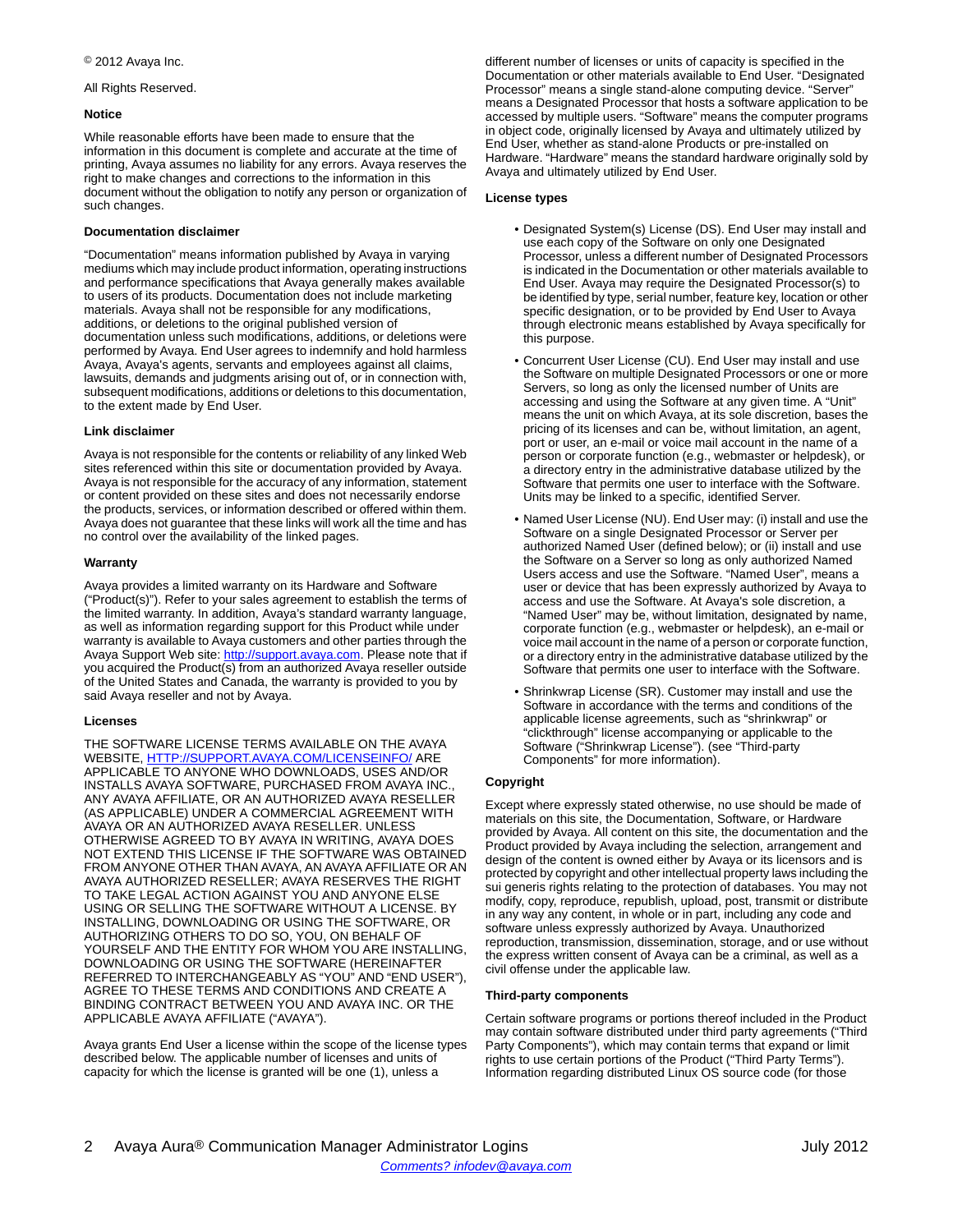Products that have distributed the Linux OS source code), and identifying the copyright holders of the Third Party Components and the Third Party Terms that apply to them is available on the Avaya Support Web site:<http://support.avaya.com/Copyright>.

#### **Preventing Toll Fraud**

"Toll fraud" is the unauthorized use of your telecommunications system by an unauthorized party (for example, a person who is not a corporate employee, agent, subcontractor, or is not working on your company's behalf). Be aware that there can be a risk of Toll Fraud associated with your system and that, if Toll Fraud occurs, it can result in substantial additional charges for your telecommunications services.

#### **Avaya Toll Fraud Intervention**

If you suspect that you are being victimized by Toll Fraud and you need technical assistance or support, call Technical Service Center Toll Fraud Intervention Hotline at +1-800-643-2353 for the United States and Canada. For additional support telephone numbers, see the Avaya Support Web site: <http://support.avaya.com>. Suspected security vulnerabilities with Avaya products should be reported to Avaya by sending mail to: securityalerts@avaya.com.

#### **Trademarks**

Avaya<sup>®</sup> and Avaya Aura<sup>®</sup> are trademarks of Avaya Inc.

The trademarks, logos and service marks ("Marks") displayed in this site, the documentation(s) and product(s) provided by Avaya are the registered or unregistered Marks of Avaya, its affiliates, or other third parties. Users are not permitted to use such Marks without prior written consent from Avaya or such third party which may own the Mark. Nothing contained in this site, the documentation(s) and product(s) should be construed as granting, by implication, estoppel, or otherwise, any license or right in and to the Marks without the express written permission of Avaya or the applicable third party.

All non-Avaya trademarks are the property of their respective owners.

Linux® is the registered trademark of Linus Torvalds in the U.S. and other countries.

#### **Downloading Documentation**

For the most current versions of Documentation, see the Avaya Support Web site: <http://support.avaya.com>.

#### **Contact Avaya Support**

See the Avaya Support Web site:<http://support.avaya.com>for product notices and articles, or to report a problem with your Avaya product. For a list of support telephone numbers and contact addresses, go to the Avaya Support Web site: [http://support.avaya.com,](http://support.avaya.com) scroll to the bottom of the page, and select Contact Avaya Support.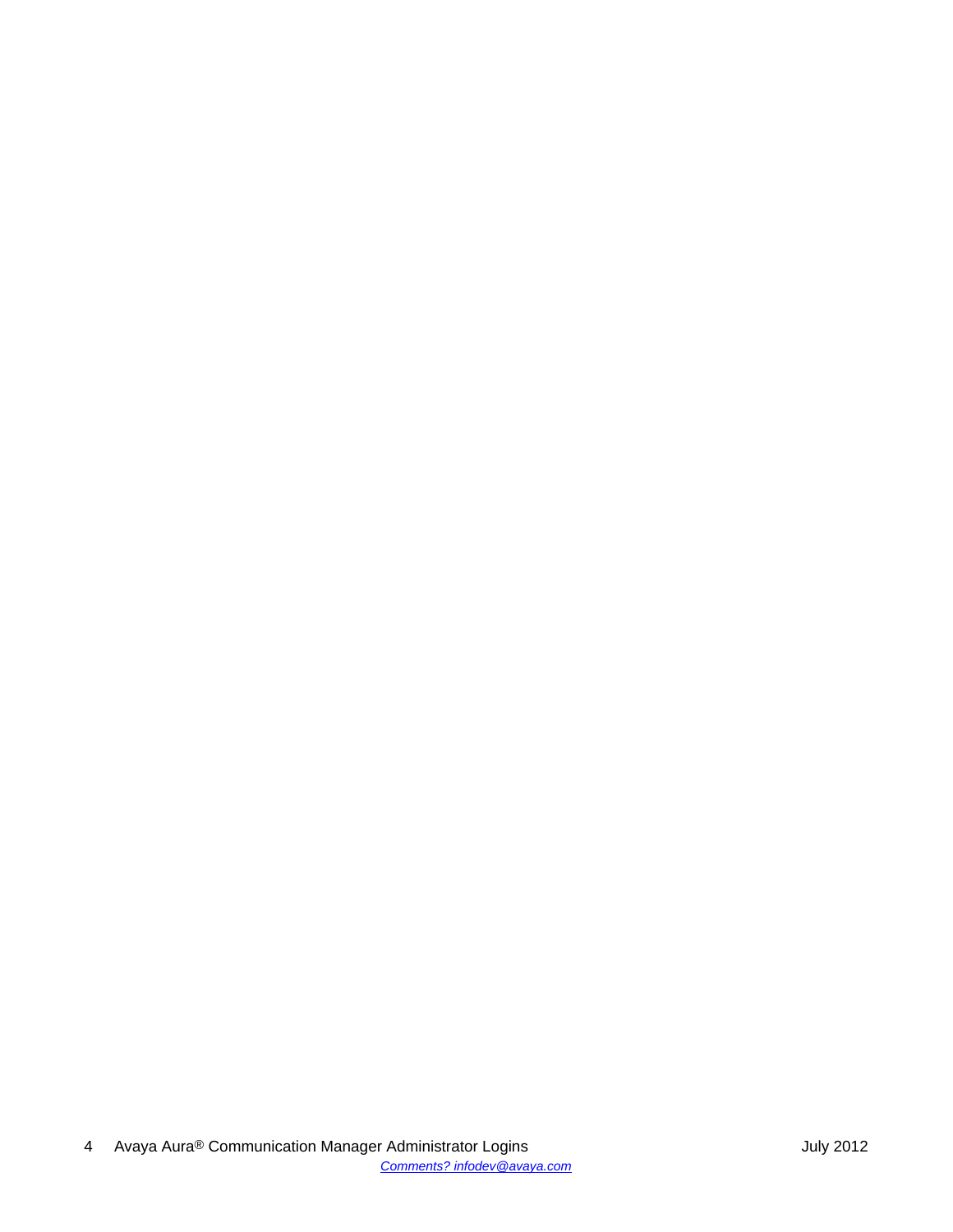#### **Contents**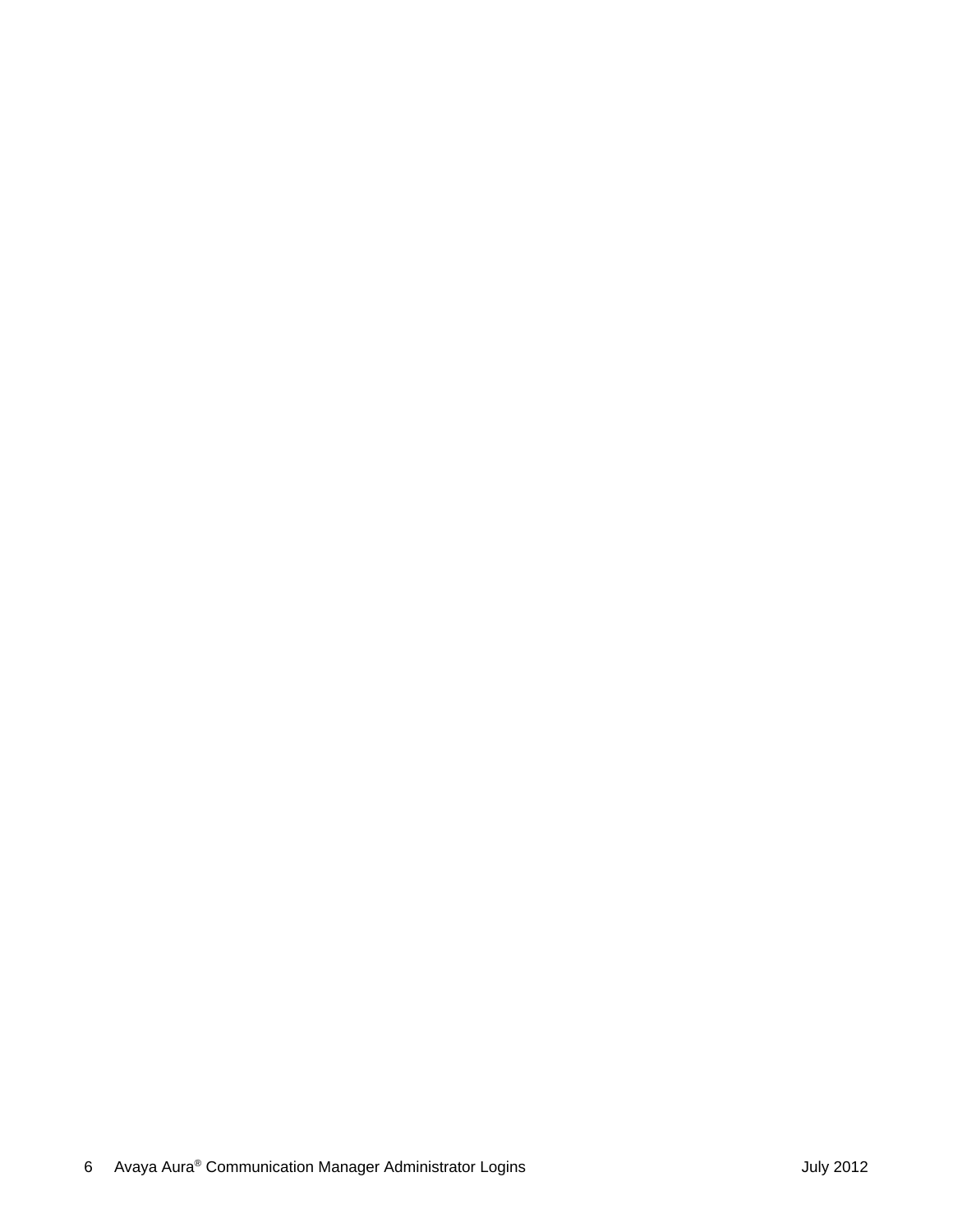# <span id="page-6-0"></span>**Chapter 1: Overview**

## **Overview**

This document describes how the administrator logins in Communication Manager are processed. Communication Manager 4.0 and later versions support access to Linux Pluggable Authentication Module (PAM) subsystem's configuration files. The PAM subsystem controls administrator login processing. PAM supports local host accounts as well as Authentication, Authorization, and Accounting (AAA) via an external server such as Lightweight Directory Access Protocol (LDAP).

Communication Manager R4.0 eliminated the requirement that all logins be host accounts.You can configure and manage administrator logins using standard Linux commands, such as **useradd**, and wrapper commands such as **cmuseradd**, as well as the System Management Interface of Communication Manager.

This document is not a programming or administration manual. It describes the features of Linux PAM subsystem supported by Communication Manager. It also describes how to configure Linux PAM subsystem for Communication Manager.

#### *<u>O* Important:</u>

You must have root level access to the Communication Manager server to administer it for PAM.

This guide is intended for experienced Linux administrators.

## **Support**

Visit the Avaya Support website at <http://support.avaya.com> for the most up-to-date documentation, product notices, and knowledge articles. On the Avaya Support website at <http://support.avaya.com>, search for notices, release notes, downloads, user guides, and resolutions to issues. Use the Web service request system to create a service request. Chat with live agents to help answer questions. If an issue requires additional expertise, agents can quickly connect you to a support team.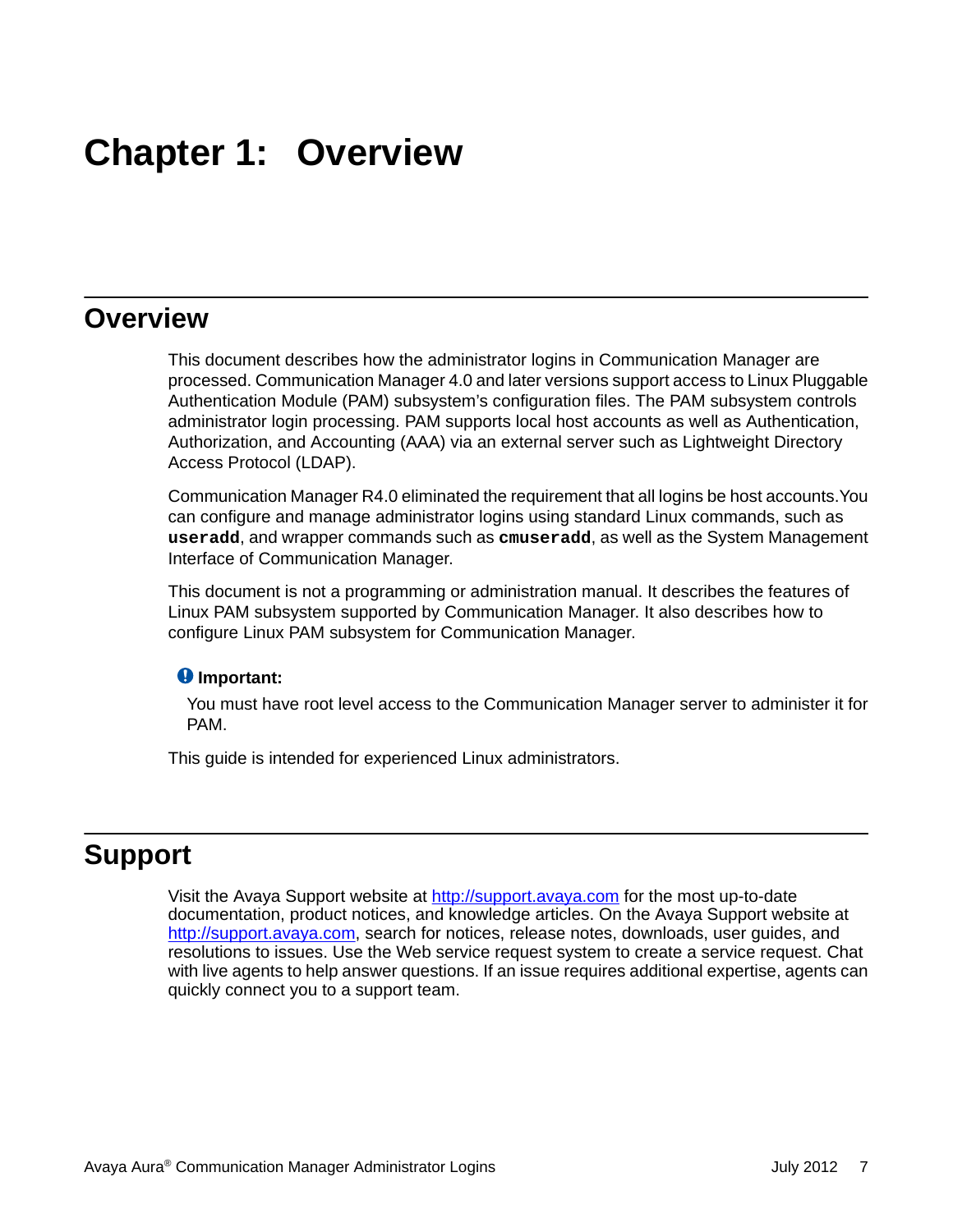**Overview**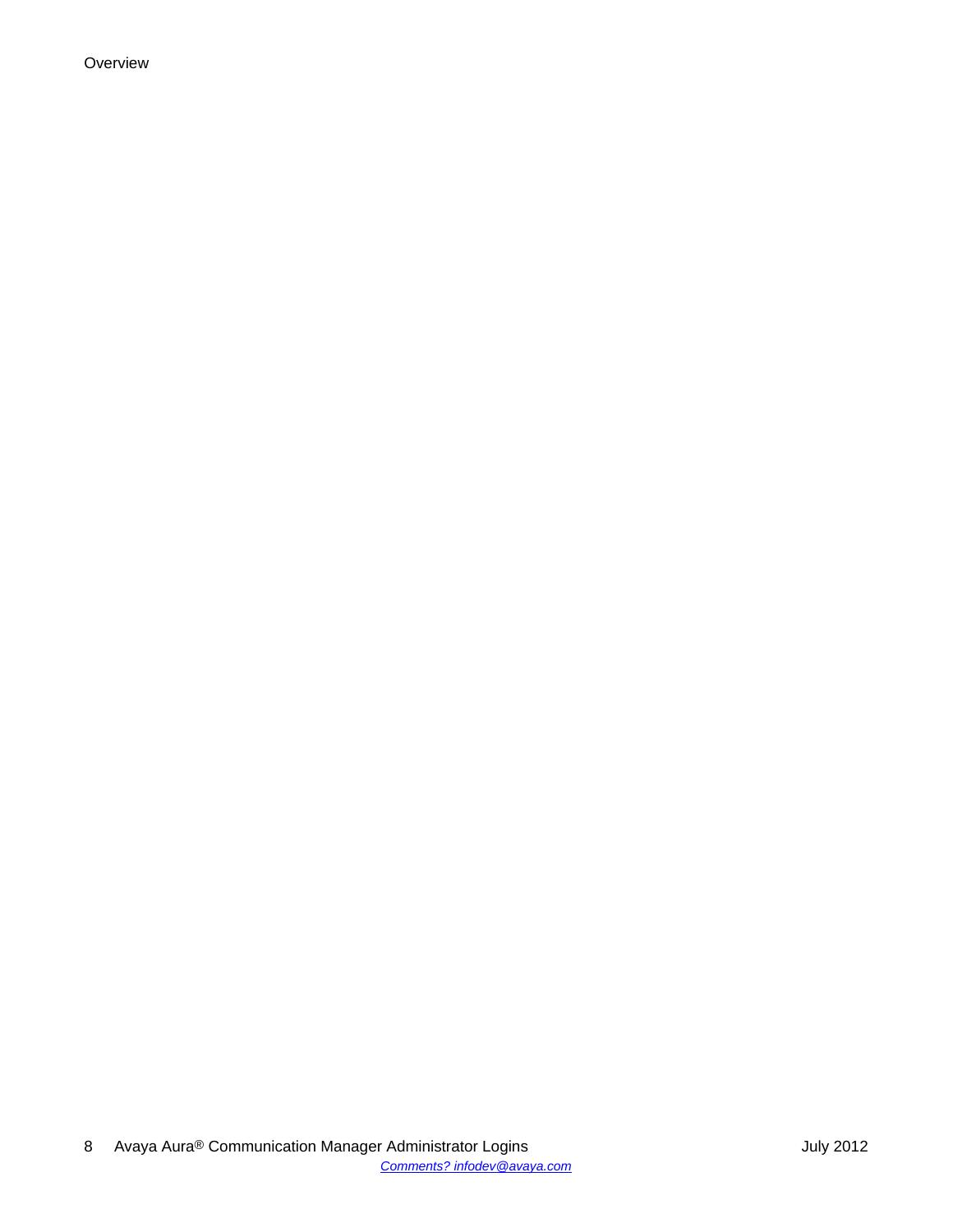# <span id="page-8-0"></span>**Chapter 2: The Linux Pluggable Configuration Module**

## **Overview**

The following mechanism needs to be in place when a user logs in to a computer system:

• Authentication – The system needs to identify the user.

The most common way for identifying a user on a computer system is an ID and a password. Some other means to identify a user include:

- Retinal scan
- Finger print
- Voice sampling
- X.509 certificate
- A one-time password implementation such as RSA SecurID $^\circ$  or SafeWord $^\circ$
- Authorization/Accounting The access restrictions and permissions must be set by a system administrator.

In Linux, system administrator adds a user to one or more groups. The user also needs a home directory and a program (shell) to start with. The system administrator can also specify specific hours of the day or days of the week, when the user cannot access the system.

• Password – Forcing a user to change identifier.

The most common type of identifier is a password. Some other types of identifiers include encryption keys, PINs, token serial numbers, etc.

• Session – The system needs to allocate resources to the user.

For example, the system needs to create a home directory for the user, when they log in for the first time.

Users generally have access to multiple systems. In the absence of PAM, an administrator would have to administer access to each service for each user on every system they access.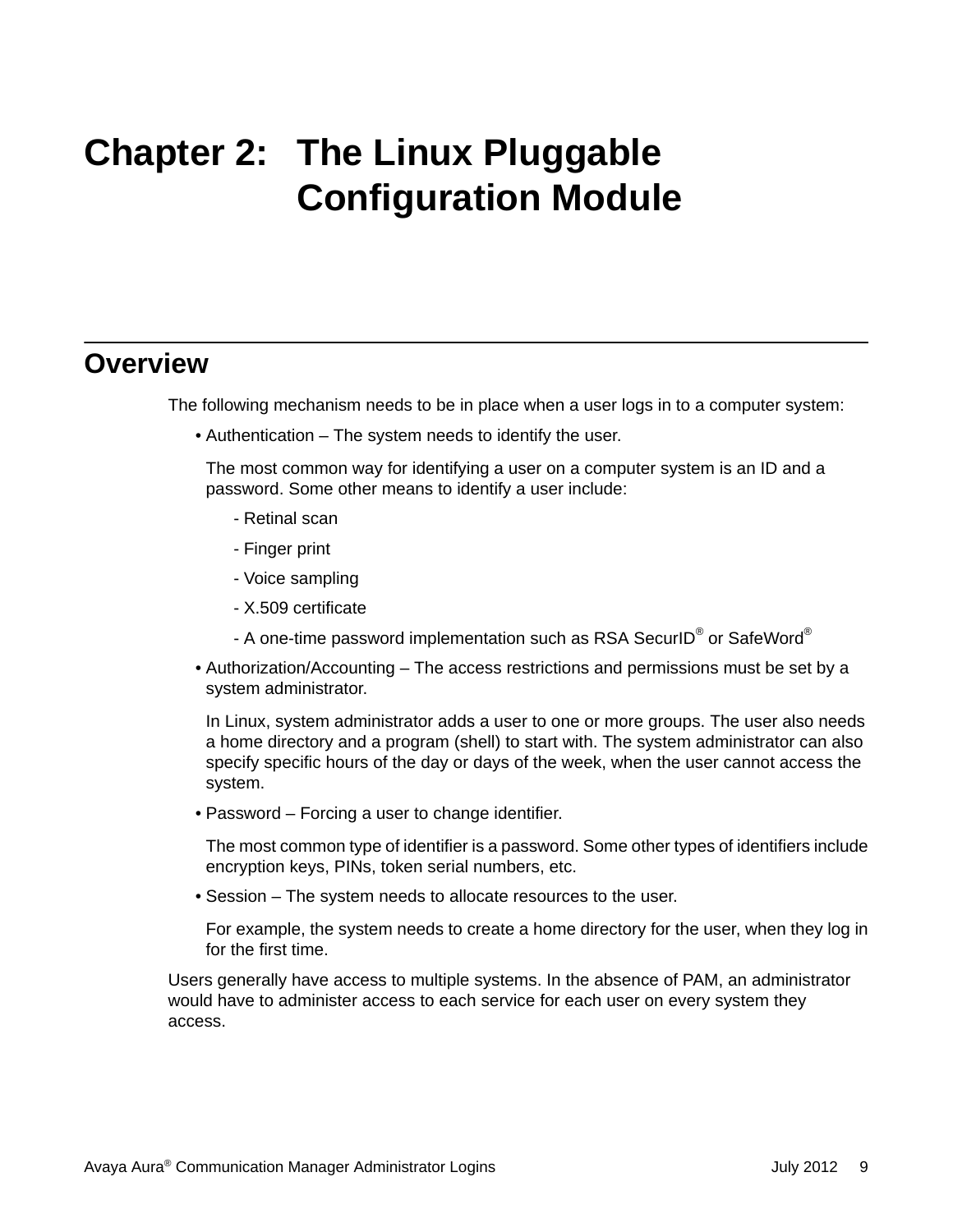The PAM subsystem centralizes the user identification process on one server so that individual service access modules do not have to understand exactly how a user's identity is proven.

The PAM subsystem consists of the following three components as shown in Figure 1.

- The PAM engine with PAM modules, a collection of libraries called by PAM applications
- PAM engine configuration files
- Module configuration files



The PAM application interacts with the PAM engine through a PAM conversation. When the PAM application needs to process a new login session, it calls the PAM engine to begin the conversation. The PAM engine then scans the configuration files to check the specified login mechanism. A PAM configuration file consists of the following four sections:

- authentication
- accounting
- password
- session processing

Each section of the PAM configuration file contains a list of the relevant PAM modules and the rules for using them.

Not all access points can interact with the PAM engine directly. Modules such as Communication Manager SAT interface, Secure FTP (SFTP), trivial FTP (TFTP) and telnet (in.telnet) interact with the PAM engine through xinet.d. These modules use the login module to process logins. Other modules such as PPP and SSH can interact with the PAM engine directly because they are PAM applications. In Figure 2, http.d is crossed out. Although http.d can use the PAM subsystem, the Communication Manager SMI itself is a PAM application. The SMI can authenticate users directly, eliminating the need to do the authentication through the Apache web server.

You can change the way PAM processes logins by modifying the configuration files, or adding another module to the subsystem and modifying the configuration file of the new module.

Communication Manager system comes with all the basic PAM modules it supports. You must configure it to make it work with Communication Manager. You must modify the PAM configuration file and the configuration files of the individual PAM modules to change the way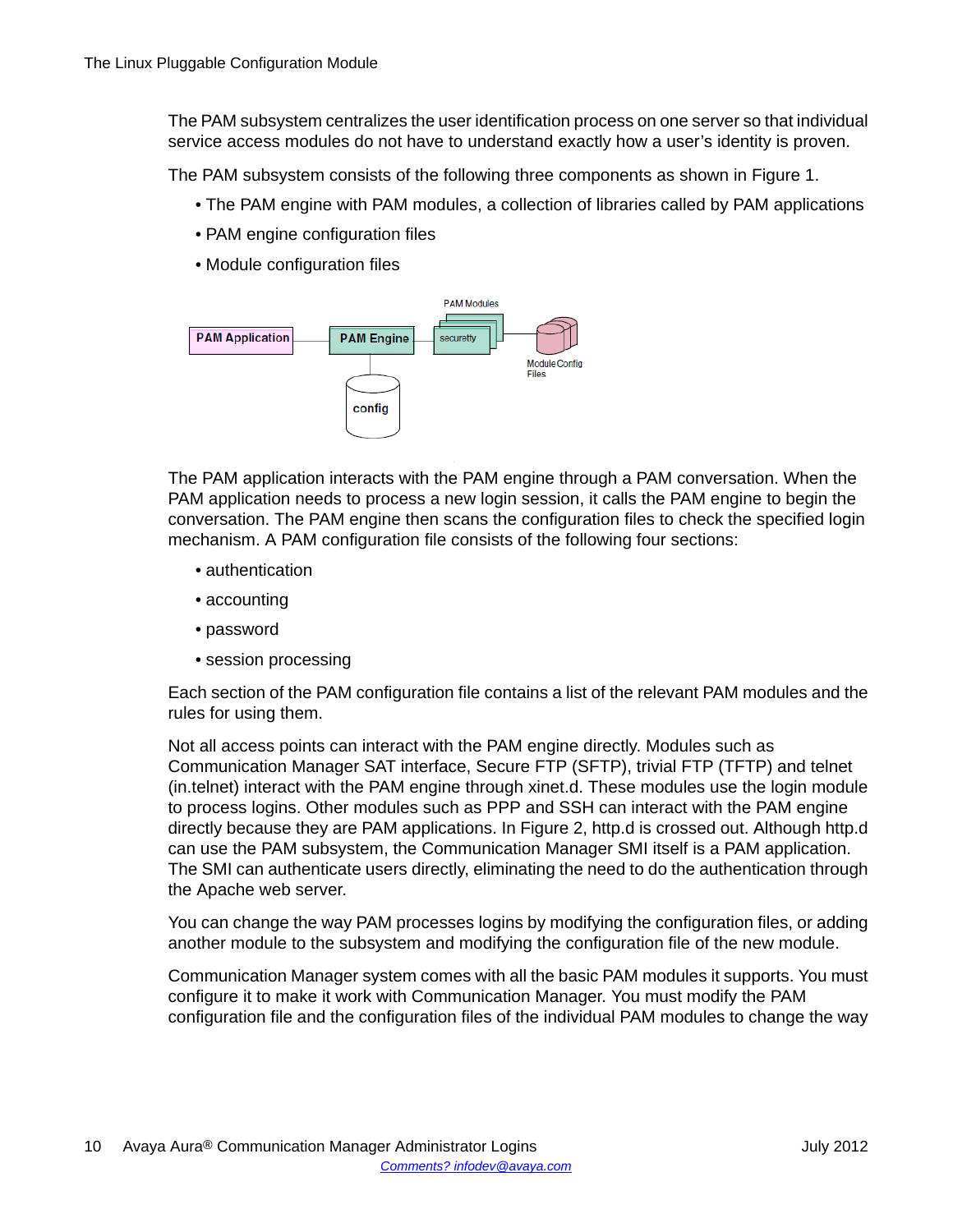<span id="page-10-0"></span>PAM handles AAA. Figure 2 shows a PAM configuration file structure:



# **PAM configuration file structure**

There are multiple methods to configure PAM.

#### **Note:**

This document describes only the method that works with Communication Manager. For complete information on other methods, see *PAM Administrator's Guide*.

You can place the configuration information for the PAM engine in a single file,  $/etc/$ pam.conf, or you can provide one configuration file for each PAM application in the /etc/ pam.d directory. Communication Manager uses the second method. The /etc/pam.d directory contains a series of files, one for each PAM application. For example,

```
• crond • sshd • login • vsftpd • passw • su
                                   d
                                                  • sudo • other • mv-
                                                                    auth
```
There are two methods for PAM applications to share all or portions of their configuration data among them. One method uses a special module named pam\_stack and the other method uses the pam\_include module. Communication Manager currently uses the pam\_stack method.

#### *<u>O* Important:</u>

The pam\_stack method is currently deprecated by Red Hat and will be replaced with the pam\_include method. Communcation Manager will support pam\_include method at that time.

By default, the pam stack method uses common file called system auth. Communication Manager does not use this file. Communication Manger uses a file named mv-auth. This allows the system\_auth file to remain unchanged and used. This way Communication Manager can deliver mv-auth without concern that other tools might modify it as they might system-auth. In most cases, the only PAM configuration files you must modify are mv-auth and su.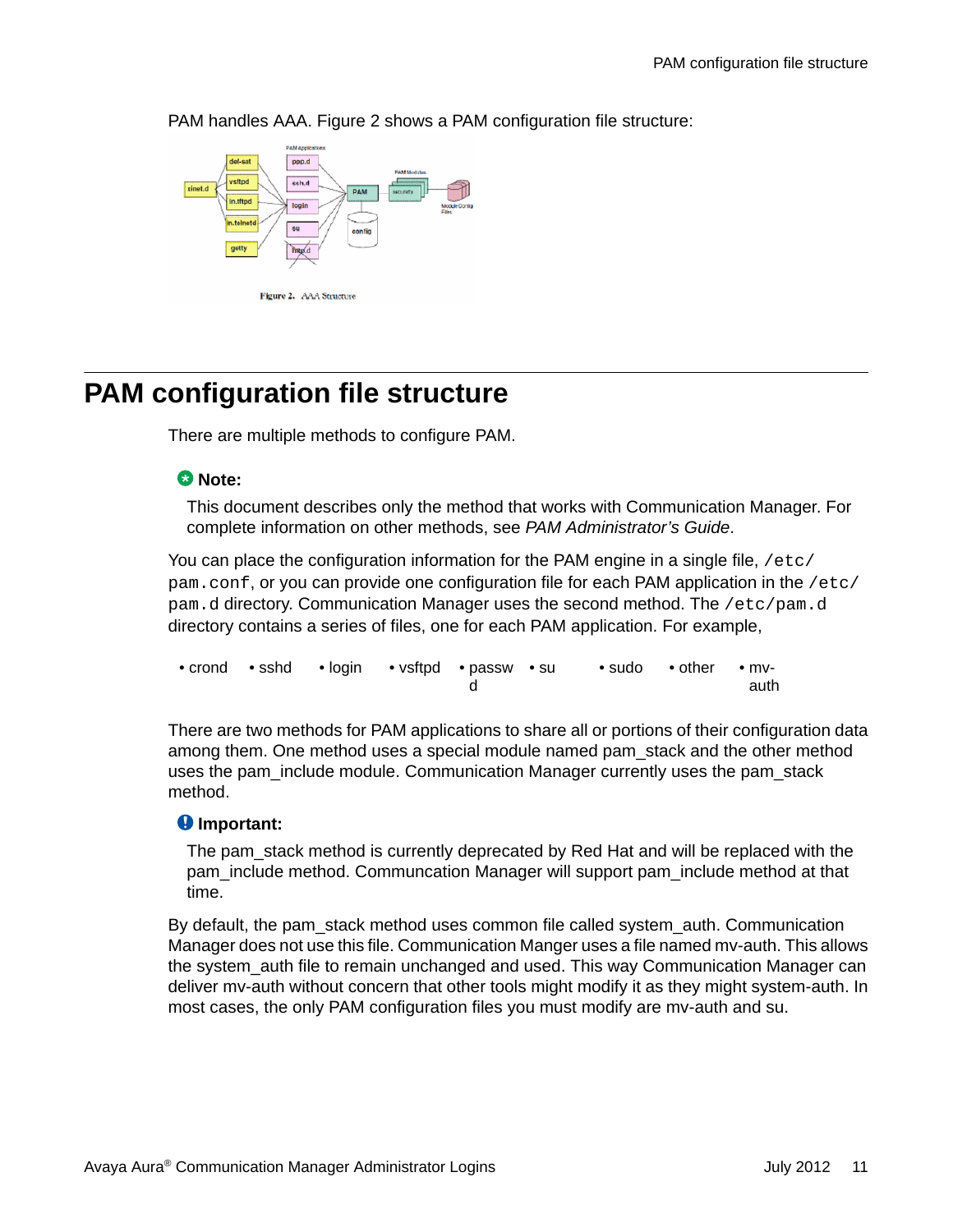When a PAM application initiates a PAM conversation with the PAM engine, it uses the configuration file called *other*. The *other* configuration file denies access as a safety measure if your system is not properly configured.

All configuration files are text files and have a similar structure. All configuration files have the following four sections:

- Authentication
- Accounting
- Password
- Session

The following table shows contents of an example configuration file:

| <b>Module Type</b> | <b>Control Flag</b> | <b>Module Path</b> | Args. |
|--------------------|---------------------|--------------------|-------|
| $\bullet$ auth     | • required          | /lib/security      |       |
| $\bullet$ account  | • required          |                    |       |
| • password         | • required          |                    |       |
| • session          | • required          |                    |       |

- Module Type identifies one of the four sections of the configuration file, and must contain one of the values in Table 2.
- Control Flag defines how the PAM engine processes.
	- Required the PAM module identified on this line in Module Type must process successfully. If the PAM module fails, PAM engine still processes the lines following this line, but the PAM application fails.
	- Requisite the PAM module identified on this line in Module Type must process successfully. If the PAM module fails, PAM engine does not process the lines following this line, but the PAM application fails.
	- Sufficient If the PAM module fails, PAM engine still processes the lines following this line. If the PAM engine successfully processes all other required and requisite modules, the PAM application still succeeds. If he PAM module succeeds and if there are no previous entries marked as required or requisite, the PAM engine does not process any more instances of this module type.
	- Optional modules with optional as control flag do not affect the result.
	- Include includes lines from the configuration file identified by the module path for this line.
- Module Path specifies path for the PAM module to be invoked.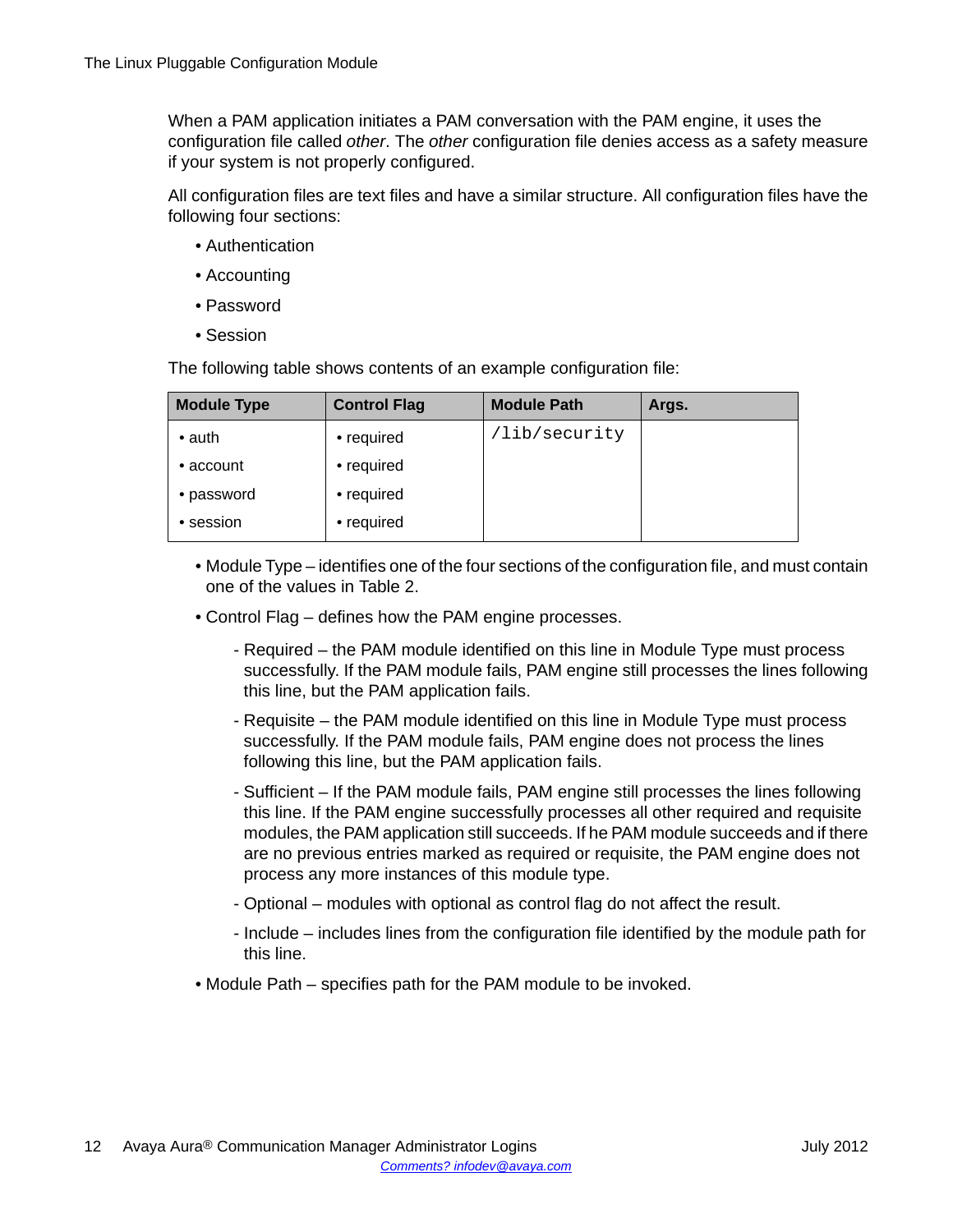#### <span id="page-12-0"></span> **Note:**

if the path does not begin with a forward slash, the module must be stored in the /lib/ security directory.

• Args. – specifies arguments for the PAM module in the module path. For more information on arguments, see documentation for the PAM module.

## **PAM modules**

Communication Manager is built upon the Linux operating system from Red Hat. Red Hat delivers operating system components in files known as Red Hat Package Manager (RPM) files. RPM files are somewhat like a sophisticated version of ZIP files and contain the software as well as scripts to install the operating system appropriate components in appropriate places as well as perform other tasks. Although Communication Manager does not load all the available RPMs, when Communication Manager needs some portion of the software in an RPM, the entire RPM is usually loaded. If the RPM contains components Communication Manager does not need, these components are usually still loaded but just never configured to be used. Components within an RPM may have dependencies on each other, so even though Communication Manager does not use a component directly, some other component may have a dependency on it. Components within an RPM may change with each release of the operating system. It is much safer and easier to load the entire RPM. It also makes it easier to apply security updates.

There are a number of components in the RPM for PAM modules that Communication Manager does not use or that may not be appropriate for use on Communication Manager. For example, the module pam\_xauth is related to X-windows which Communication Manager does not support. Table 3 illustrates the PAM modules that might be resident in /lib/security. However, just because the module is here doesn't imply that its use is recommended or supported. Comments in the table identify PAM modules not suited for use with Communication Manager.

| <b>Module</b><br><b>Name</b> | <b>Module</b><br>Type | <b>Purpose</b>                                                                                           | Configuration<br>or other related<br>file | <b>Used</b><br>by<br>Com<br>munic<br>ation<br><b>Mana</b><br>ger? | <b>Comments</b> |
|------------------------------|-----------------------|----------------------------------------------------------------------------------------------------------|-------------------------------------------|-------------------------------------------------------------------|-----------------|
| pam acce<br>SS               | account               | Controls access by<br>individual users or<br>groups through<br>specific ports or from<br>specific hosts. | /etc/<br>security/<br>access.conf         |                                                                   |                 |

The following table lists all the module that might be present in the  $/lib/security$  directory: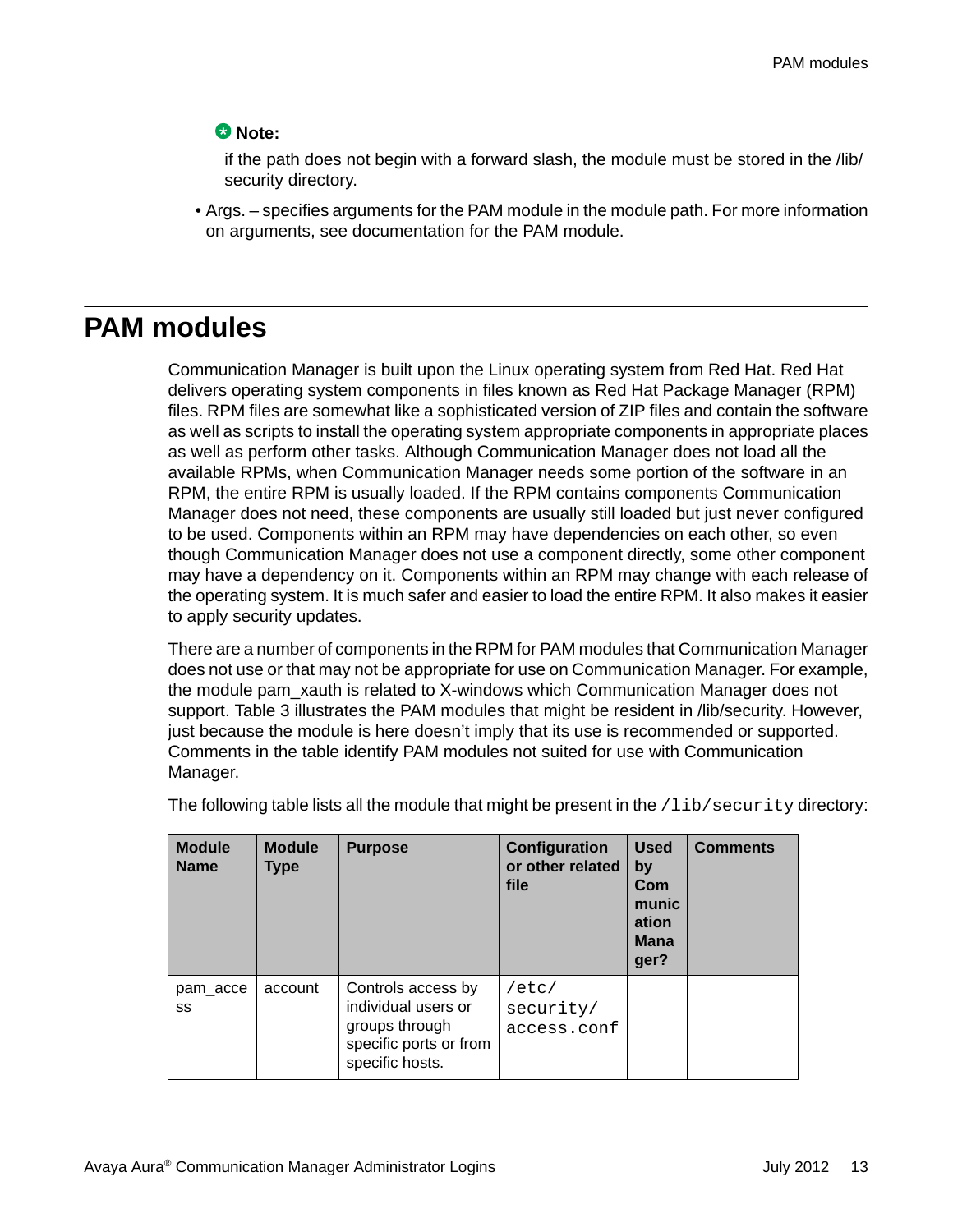| <b>Module</b><br><b>Name</b> | <b>Module</b><br><b>Type</b>           | <b>Purpose</b>                                                                                                                                                      | Configuration<br>or other related<br>file | <b>Used</b><br>by<br>Com<br>munic<br>ation<br><b>Mana</b><br>ger? | <b>Comments</b>                                                                                                           |
|------------------------------|----------------------------------------|---------------------------------------------------------------------------------------------------------------------------------------------------------------------|-------------------------------------------|-------------------------------------------------------------------|---------------------------------------------------------------------------------------------------------------------------|
| pam_chro<br>ot               | auth<br>account<br>session             | Isolates a user to a<br>subset of the total file<br>system by changing<br>the meaning of "/" for<br>this user to be some<br>other directory. For<br>example, /a/b/c |                                           | <b>No</b>                                                         | This is more<br>applicable to<br>general<br>computing<br>environments<br>and not used<br>in<br>Communicati<br>on Manager. |
| pam_cons<br>ole              | auth<br>session                        | Allows a user special<br>permissions and<br>control if logged in<br>through the system<br>console.                                                                  |                                           | <b>No</b>                                                         | Since<br>Communicati<br>on Manager<br>systems have<br>no local<br>keyboard and<br>monitor, this is<br>not useful.         |
| pam_crac<br>klib             | password                               | Defines acceptable<br>user password<br>characteristics.                                                                                                             |                                           |                                                                   |                                                                                                                           |
| pam_debu<br>g                |                                        |                                                                                                                                                                     |                                           | Yes                                                               | This module is<br>used by<br>debugging<br>code and<br>should only be<br>used by Avaya<br>Tier IV<br>support.              |
| pam_deny                     | auth<br>account<br>password<br>session | Always denies<br>access.                                                                                                                                            |                                           |                                                                   | Generally, this<br>should appear<br>at the end of a<br>PAM section<br>to deny by<br>default.                              |
| pam_env                      | auth                                   | Used to set<br>environment<br>variables for a<br>particular user.                                                                                                   |                                           |                                                                   |                                                                                                                           |
| pam_filter                   | auth<br>account                        | Designed to invoke<br>"filters".                                                                                                                                    |                                           | No                                                                | A filter is a<br>program that                                                                                             |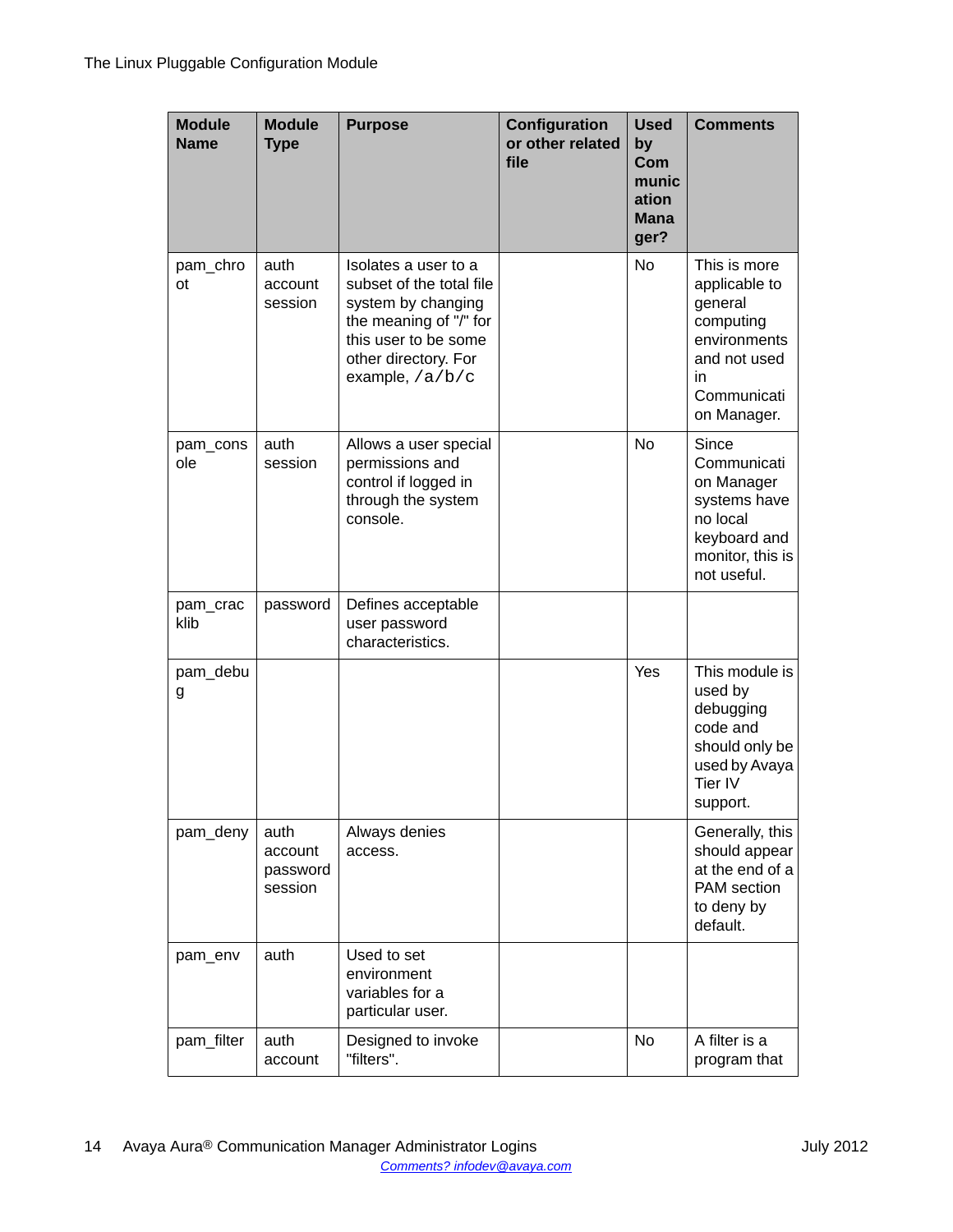| <b>Module</b><br><b>Name</b> | <b>Module</b><br><b>Type</b> | <b>Purpose</b>                                                                | <b>Configuration</b><br>or other related<br>file | <b>Used</b><br>by<br>Com<br>munic<br>ation<br><b>Mana</b><br>ger? | <b>Comments</b>                                                                                                                                                                                                                                    |
|------------------------------|------------------------------|-------------------------------------------------------------------------------|--------------------------------------------------|-------------------------------------------------------------------|----------------------------------------------------------------------------------------------------------------------------------------------------------------------------------------------------------------------------------------------------|
|                              | password<br>session          |                                                                               |                                                  |                                                                   | needs to be<br>provided by a<br>software<br>developer to<br>work in<br>conjunction<br>with a PAM<br>application.<br>There are no<br>useful filters<br>provided so<br>this module<br>has no<br>purpose on a<br>Communicati<br>on Manager<br>server. |
| pam_ftp                      | auth                         | Intended to be used<br>with FTP to provide<br>anonymous login.                |                                                  | <b>No</b>                                                         | Use of FTP is<br>not secure<br>and not<br>recommende<br>d. Even when<br>FTP is<br>enabled on a<br>Communicati<br>on Manager<br>server, this<br>module is not<br>used.                                                                              |
| pam_grou<br>p                | auth                         | Used to assign group<br>membership based<br>on requested<br>service.          |                                                  | No                                                                | This module is<br>generally not<br>used on<br>Communicati<br>on Manager<br>servers.                                                                                                                                                                |
| pam_issue                    | auth                         | Prepends the content<br>of an issue file to the<br>ID prompt during<br>login. | /etc/issue                                       | <b>No</b>                                                         | Use of this<br>module is not<br>recommende<br>d because not<br>all clients<br>support it and<br>its use can                                                                                                                                        |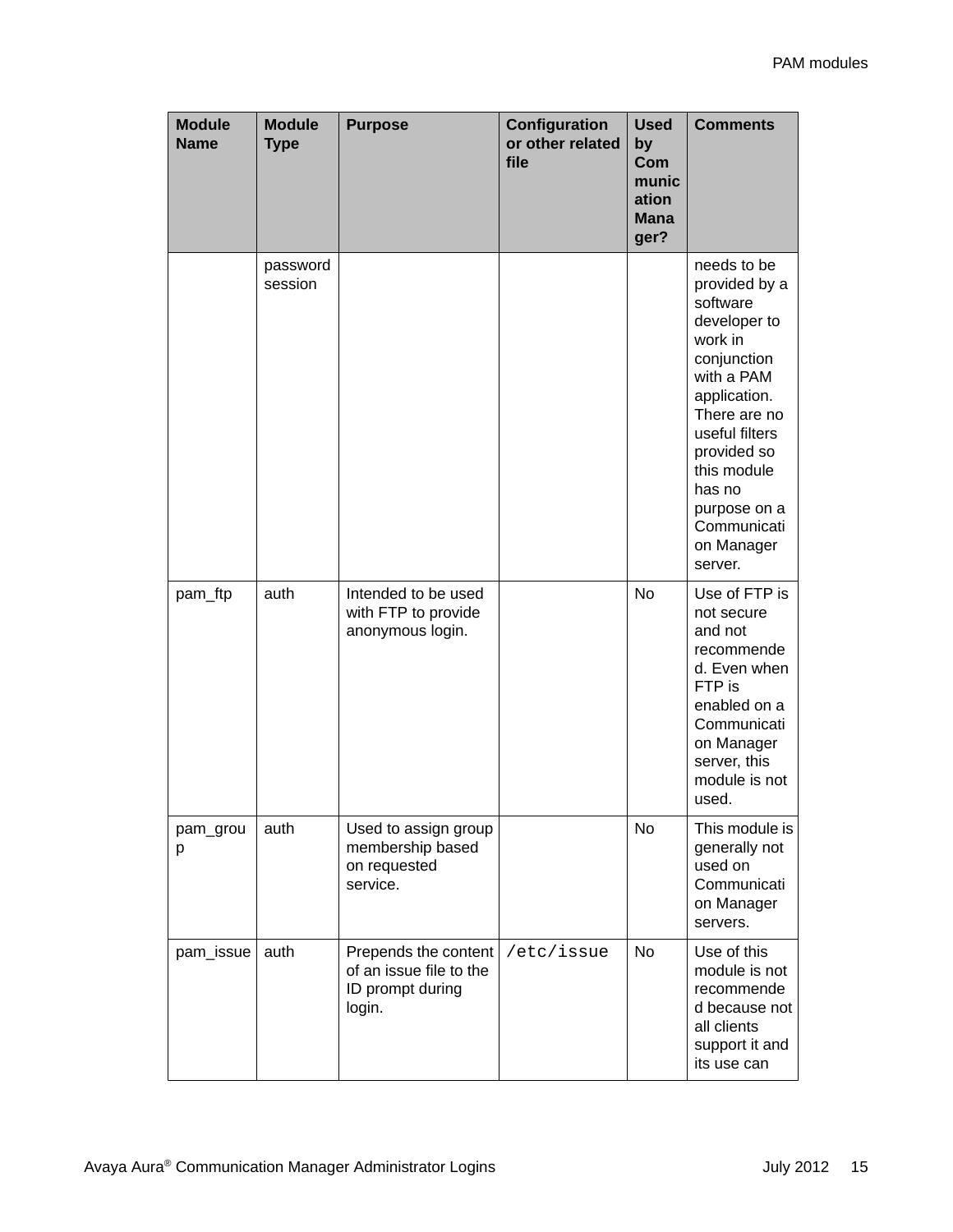| <b>Module</b><br><b>Name</b> | <b>Module</b><br><b>Type</b> | <b>Purpose</b>                                                                                       | Configuration<br>or other related<br>file | <b>Used</b><br>by<br>Com<br>munic<br>ation<br><b>Mana</b><br>ger? | <b>Comments</b>                                                                                                                                                                                                                              |
|------------------------------|------------------------------|------------------------------------------------------------------------------------------------------|-------------------------------------------|-------------------------------------------------------------------|----------------------------------------------------------------------------------------------------------------------------------------------------------------------------------------------------------------------------------------------|
|                              |                              |                                                                                                      |                                           |                                                                   | sometimes<br>prevent users<br>from logging<br>in at all.                                                                                                                                                                                     |
| pam_lastlo<br>g              | session                      | Displays time of last<br>login.                                                                      | /var/log/<br>lastlog                      |                                                                   |                                                                                                                                                                                                                                              |
| pam_Idap                     | auth<br>account<br>password  | LDAP authentication<br>module.                                                                       | etc/<br>ldap.conf                         |                                                                   | Although not a<br>module to be<br>configured via<br>mv-auth, nss-<br>Idap uses<br>LDAP and<br>uses the same<br>configuration<br>file, /etc/<br>ldap.conf.<br>Default ports:<br>• 389 TCP for<br><b>LDAP</b><br>• 636 TCP for<br><b>LDAPS</b> |
| pam_limits                   | session                      | Sets resource limits<br>for groups and users.<br>For example, max<br>logins, max<br>syslogins, etc.  | /etc/<br>security/<br>limits.conf         |                                                                   | You should set<br>only<br>maxlogins,<br>and<br>maxsyslogins<br>on<br>Communicati<br>on System.                                                                                                                                               |
| pam_listfil<br>e             | auth                         | Used to grant or deny<br>access to a user<br>based on the content<br>of a specified file.            |                                           | No                                                                | Generally not<br>used on<br>Communicati<br>on Manager<br>servers.                                                                                                                                                                            |
| pam_local<br>user            | account                      | Allows a users<br>authorization<br>information to be<br>obtained from the<br>local files in order to |                                           |                                                                   | This module<br>needs to be<br>used in the<br>account<br>section to                                                                                                                                                                           |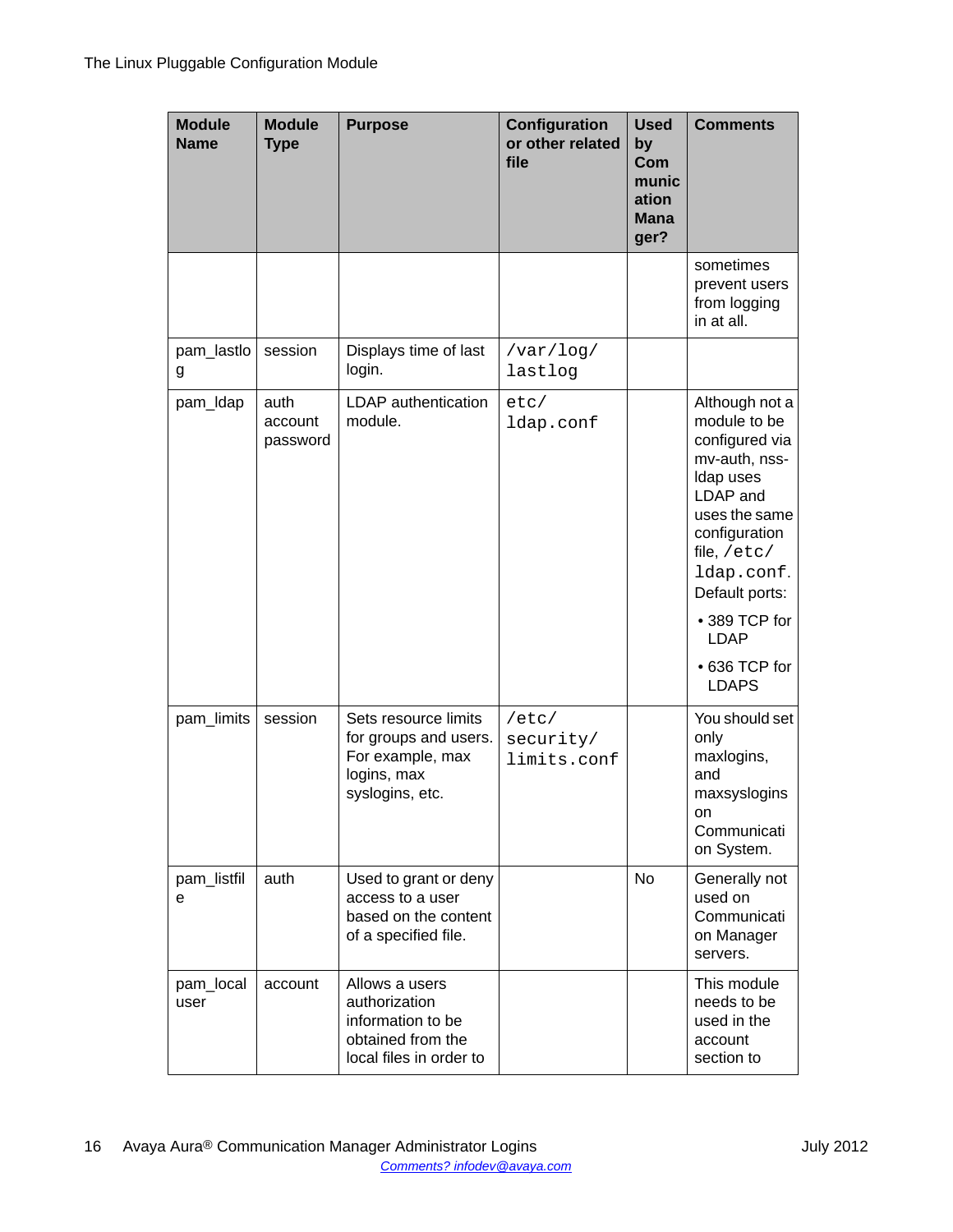| <b>Module</b><br><b>Name</b> | <b>Module</b><br><b>Type</b> | <b>Purpose</b>                                                       | Configuration<br>or other related<br>file | <b>Used</b><br>by<br>Com<br>munic<br>ation<br><b>Mana</b><br>ger? | <b>Comments</b>                                                                                                                                                                                                                                                                                    |
|------------------------------|------------------------------|----------------------------------------------------------------------|-------------------------------------------|-------------------------------------------------------------------|----------------------------------------------------------------------------------------------------------------------------------------------------------------------------------------------------------------------------------------------------------------------------------------------------|
|                              |                              | prevent attempts to<br>access an external<br>AAA server.             |                                           |                                                                   | support local<br>host accounts<br>whenever<br>there are also<br>external<br>accounts in<br>LDAP or<br>RADIUS.                                                                                                                                                                                      |
| pam_login<br>uid             | session                      | Sets the loginuid for<br>the process that was<br>just authenticated. |                                           | <b>No</b>                                                         | Use of this<br>module is not<br>appropriate<br>for the<br>software<br>supplied with<br>Communicati<br>on Manager. It<br>should never<br>be placed in<br>mv-auth as it<br>will interfere<br>with things like<br>su or sudo<br>whose<br>purpose is to<br>change the<br>effective UID<br>of the user. |
| pam_mail                     | auth<br>session              | Displays you have<br>new mail message<br>to the user.                |                                           | <b>No</b>                                                         | Since<br>Communicati<br>on Manager<br>does not<br>support<br>incoming mail,<br>this module<br>has no use.                                                                                                                                                                                          |
| pam_mkh<br>omedir            | session                      | Creates home<br>directories on the fly.                              |                                           |                                                                   | See section<br>10 on page 20<br>for use of this<br>module.                                                                                                                                                                                                                                         |
| pam_motd                     | session                      | Generates a<br>confirmation                                          | /etc/motd                                 |                                                                   |                                                                                                                                                                                                                                                                                                    |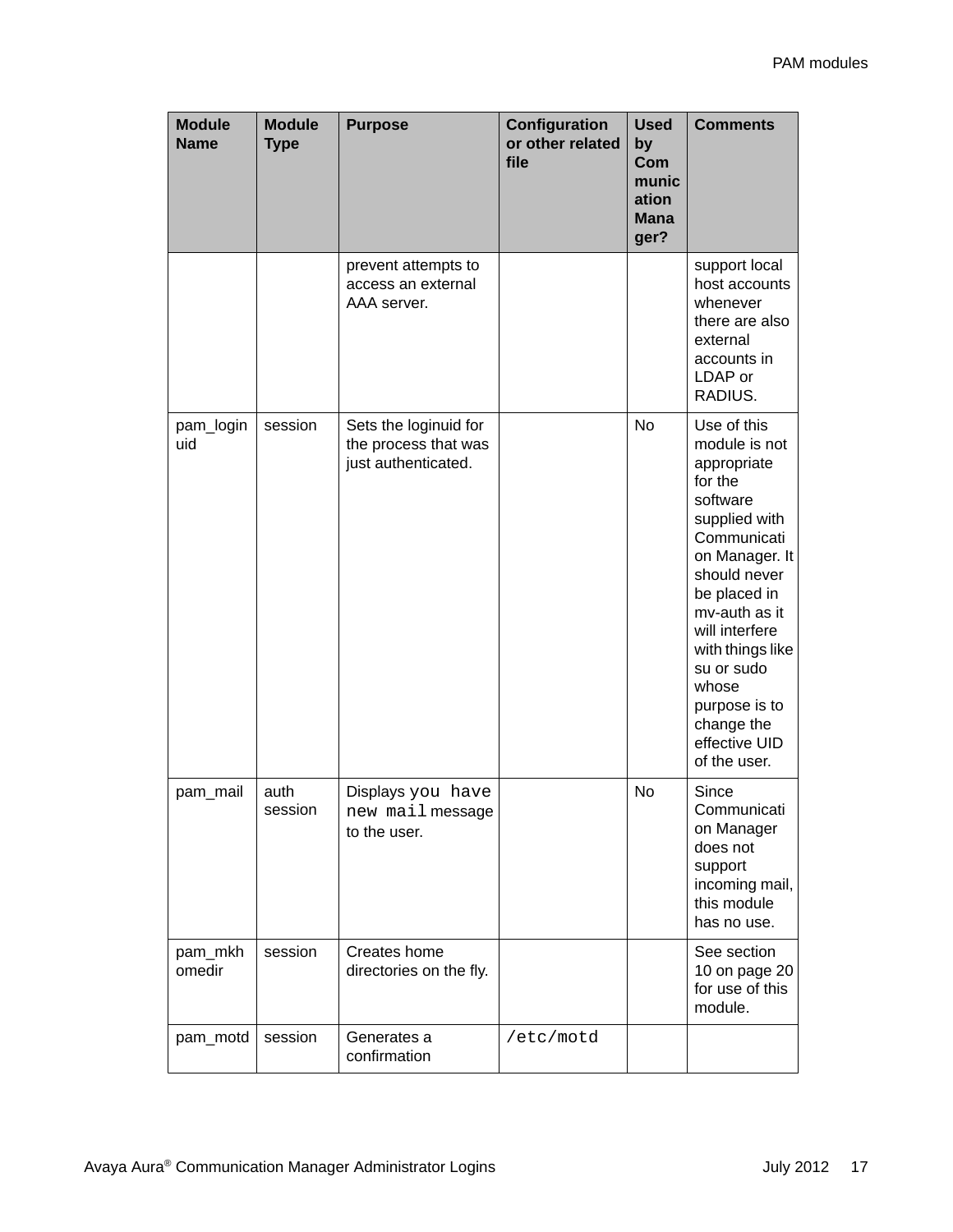| <b>Module</b><br><b>Name</b> | <b>Module</b><br><b>Type</b>           | <b>Purpose</b>                                                                                                                                               | Configuration<br>or other related<br>file | <b>Used</b><br>by<br>Com<br>munic<br>ation<br><b>Mana</b><br>ger? | <b>Comments</b>                                                                        |
|------------------------------|----------------------------------------|--------------------------------------------------------------------------------------------------------------------------------------------------------------|-------------------------------------------|-------------------------------------------------------------------|----------------------------------------------------------------------------------------|
|                              |                                        | message after<br>successful login.                                                                                                                           |                                           |                                                                   |                                                                                        |
| pam_nolo<br>gin              | auth<br>account                        | If the file $/etc/$<br>nologin exists,<br>only root user may<br>login. Other users are<br>denied access but<br>are shown the<br>content of /etc/<br>nologin. | /etc/<br>nologin                          |                                                                   | Do not use<br>this feature if<br>root user does<br>not have<br>direct login<br>access. |
| pam_perm<br>it               | auth<br>account<br>password<br>session | Always allow access.                                                                                                                                         |                                           | <b>No</b>                                                         | Do not use<br>this module.                                                             |
| pam_post<br>gresok           |                                        |                                                                                                                                                              |                                           | <b>No</b>                                                         | Not supported<br>on<br>Communicati<br>on Manager.                                      |
| pam_pwd<br>b                 | auth<br>account<br>password<br>session | Specifies locations<br>for user credentials.                                                                                                                 | /etc/<br>pwdb.conf                        | <b>No</b>                                                         | Not supported<br>on<br>Communicati<br>on Manager.                                      |
| pam_radiu<br>s auth          | auth<br>account                        | <b>RADIUS</b><br>authentication<br>module.                                                                                                                   | /etc/raddb/<br>server                     | Yes                                                               | Default ports:<br>• 1812<br>• 1813 udp.                                                |
| pam_rhost<br>s_auth          | auth                                   | Allows access by<br>users already logged<br>in at another<br>specified host to login<br>without additional<br>authentication.                                | /etc/<br>hosts.equiv<br>$\sim$ /. rhosts  | <b>No</b>                                                         | <b>Not</b><br>recommende<br>d.                                                         |
| pam_root_<br>login           | auth                                   | <b>Restricts</b><br>unauthorized root<br>logins based on<br>product offer.                                                                                   |                                           | Yes                                                               | Should always<br>be present.                                                           |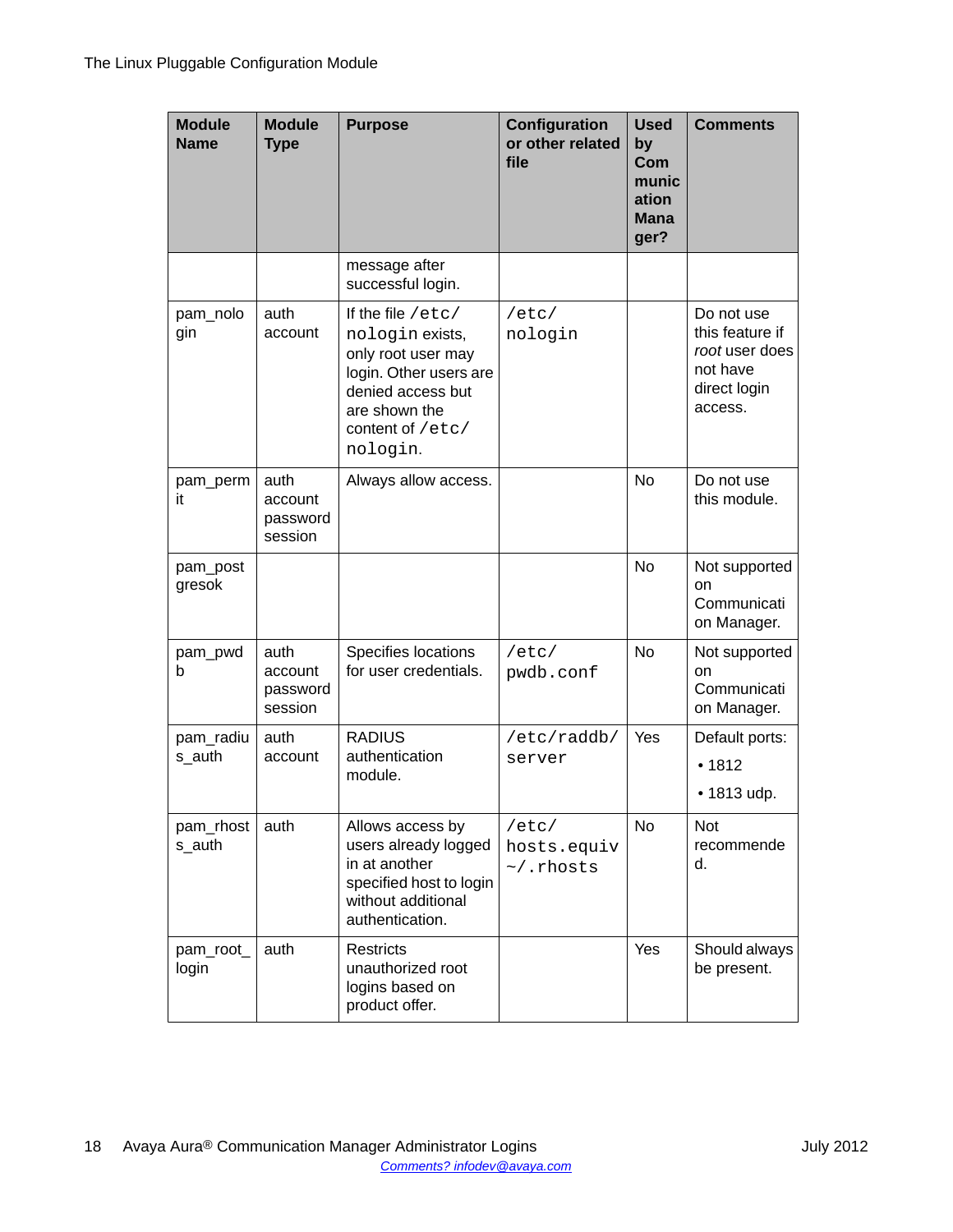| <b>Module</b><br><b>Name</b> | <b>Module</b><br><b>Type</b>           | <b>Purpose</b>                                                                                                                                                                                                                                                                        | Configuration<br>or other related<br>file | <b>Used</b><br>by<br><b>Com</b><br>munic<br>ation<br><b>Mana</b><br>ger? | <b>Comments</b>                                                                              |
|------------------------------|----------------------------------------|---------------------------------------------------------------------------------------------------------------------------------------------------------------------------------------------------------------------------------------------------------------------------------------|-------------------------------------------|--------------------------------------------------------------------------|----------------------------------------------------------------------------------------------|
| pam_rooto<br>k               | auth                                   | Used to allow root<br>access to a service<br>without having to<br>enter a password.                                                                                                                                                                                                   |                                           | <b>No</b>                                                                | Not<br>recommende<br>d.                                                                      |
| pam_rps                      | auth                                   | Provides challenge<br>response<br>authentication.                                                                                                                                                                                                                                     |                                           | <b>No</b>                                                                | Not supported<br>on<br>Communicati<br>on Manager.                                            |
| pam_secu<br>retty            | auth                                   | Limits root login to a<br>specified list of ports<br>which may be a null<br>list.                                                                                                                                                                                                     | /etc/<br>securetty                        |                                                                          |                                                                                              |
| pam_selin<br><b>UX</b>       | session                                | Used to set the<br>default security<br>context.                                                                                                                                                                                                                                       |                                           | <b>No</b>                                                                | Communicati<br>on Manager<br>does not<br>support<br>selinux due to<br>performance<br>issues. |
| pam_shell<br>S               | auth                                   | Authentication is<br>granted if the users<br>shell is listed in /etc/<br>shells. If no shell is in /<br>etc/passwd (empty),<br>the /bin/sh is used<br>(following ftpd's<br>convention). Also<br>checks to make sure<br>that /etc/shells is a<br>plain file and not<br>world writable. |                                           | No                                                                       | Not used on<br>Communicati<br>on Manager.                                                    |
| pam_stack                    | auth<br>account<br>session<br>password | Supports a common<br>configuration for<br>multiple services.                                                                                                                                                                                                                          |                                           |                                                                          | See a<br>discussion of<br>this module in<br>the previous<br>section of this<br>document.     |
| pam_stres<br>s               |                                        |                                                                                                                                                                                                                                                                                       |                                           | No                                                                       | Not supported<br>on                                                                          |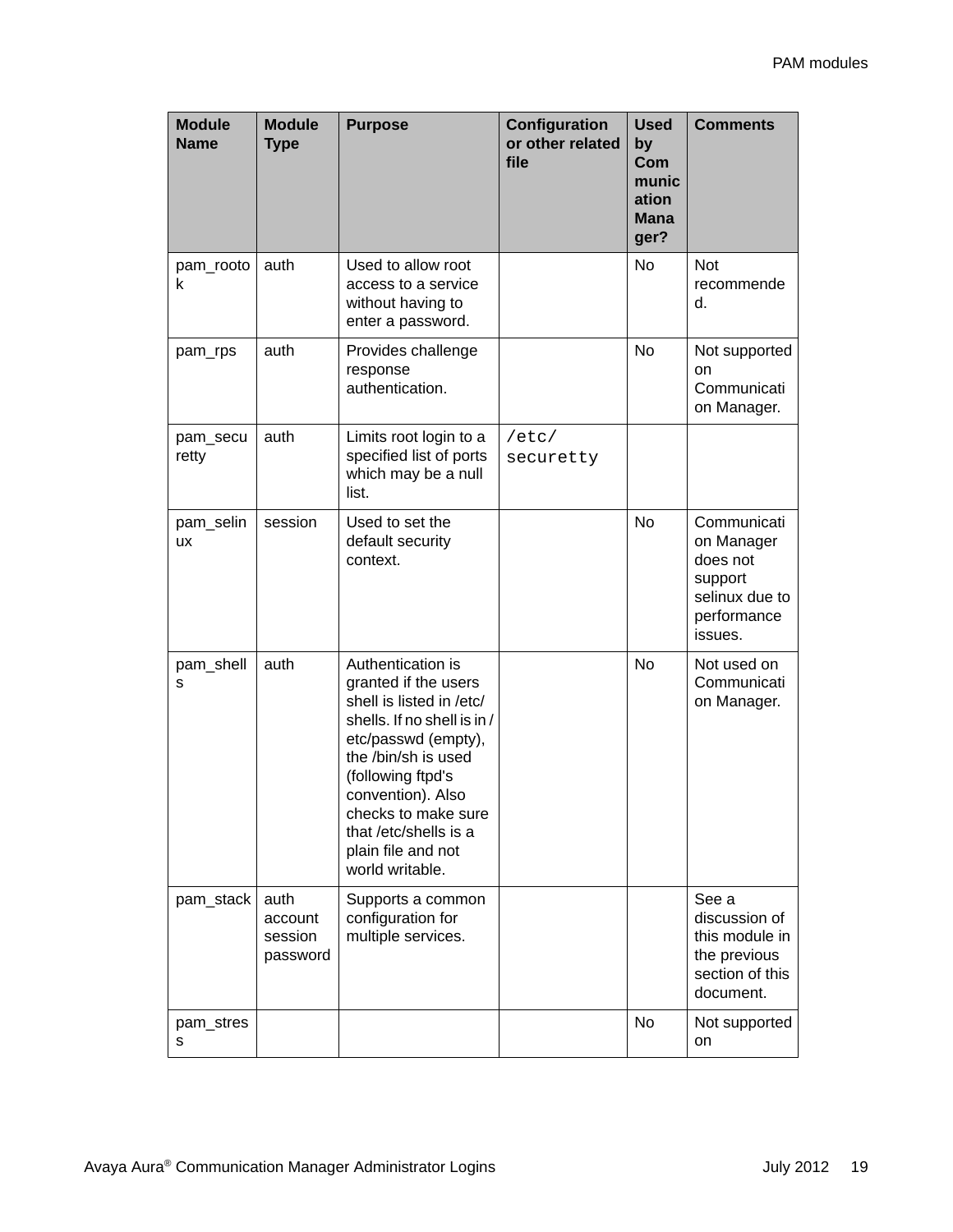| <b>Module</b><br><b>Name</b> | <b>Module</b><br><b>Type</b>   | <b>Purpose</b>                                                                                                                                                                                                                                                                                                                                            | Configuration<br>or other related<br>file | <b>Used</b><br>by<br>Com<br>munic<br>ation<br><b>Mana</b><br>ger? | <b>Comments</b>                                      |
|------------------------------|--------------------------------|-----------------------------------------------------------------------------------------------------------------------------------------------------------------------------------------------------------------------------------------------------------------------------------------------------------------------------------------------------------|-------------------------------------------|-------------------------------------------------------------------|------------------------------------------------------|
|                              |                                |                                                                                                                                                                                                                                                                                                                                                           |                                           |                                                                   | Communicati<br>on Manager.                           |
| pam_succ<br>eed_if           | account                        | Succeeds based on<br>characteristics of the<br>account such as UID<br>value.                                                                                                                                                                                                                                                                              |                                           |                                                                   |                                                      |
| pam_tally                    | auth<br>account                | Counts user login<br>attempts and denies<br>access after a<br>specified number of<br>failed attempts.                                                                                                                                                                                                                                                     | /var/log/<br>faillog                      |                                                                   |                                                      |
| pam_time                     | account                        | Used to restrict<br>access by time of day<br>or day or week.                                                                                                                                                                                                                                                                                              | /etc/<br>security/<br>time.conf           |                                                                   |                                                      |
| pam_time<br>stamp            | auth<br>auth                   | When an application<br>opens a session<br>using<br>pam_timestamp, a<br>timestamp file is<br>created in the<br>timestampdir<br>directory for the user.<br>When an application<br>attempts to<br>authenticate the user,<br>a pam_timestamp will<br>treat a<br>sufficientlyrecent<br>timestamp file as<br>grounds for<br>succeeding.<br>This is the standard |                                           | <b>No</b>                                                         |                                                      |
| pam_unix                     | account<br>session<br>password | Linux module for<br>authentication of<br>local host accounts.                                                                                                                                                                                                                                                                                             |                                           |                                                                   |                                                      |
| pam_unix<br>_acct            |                                |                                                                                                                                                                                                                                                                                                                                                           |                                           | <b>No</b>                                                         | Not used on<br>Communicati<br>on Manager<br>servers. |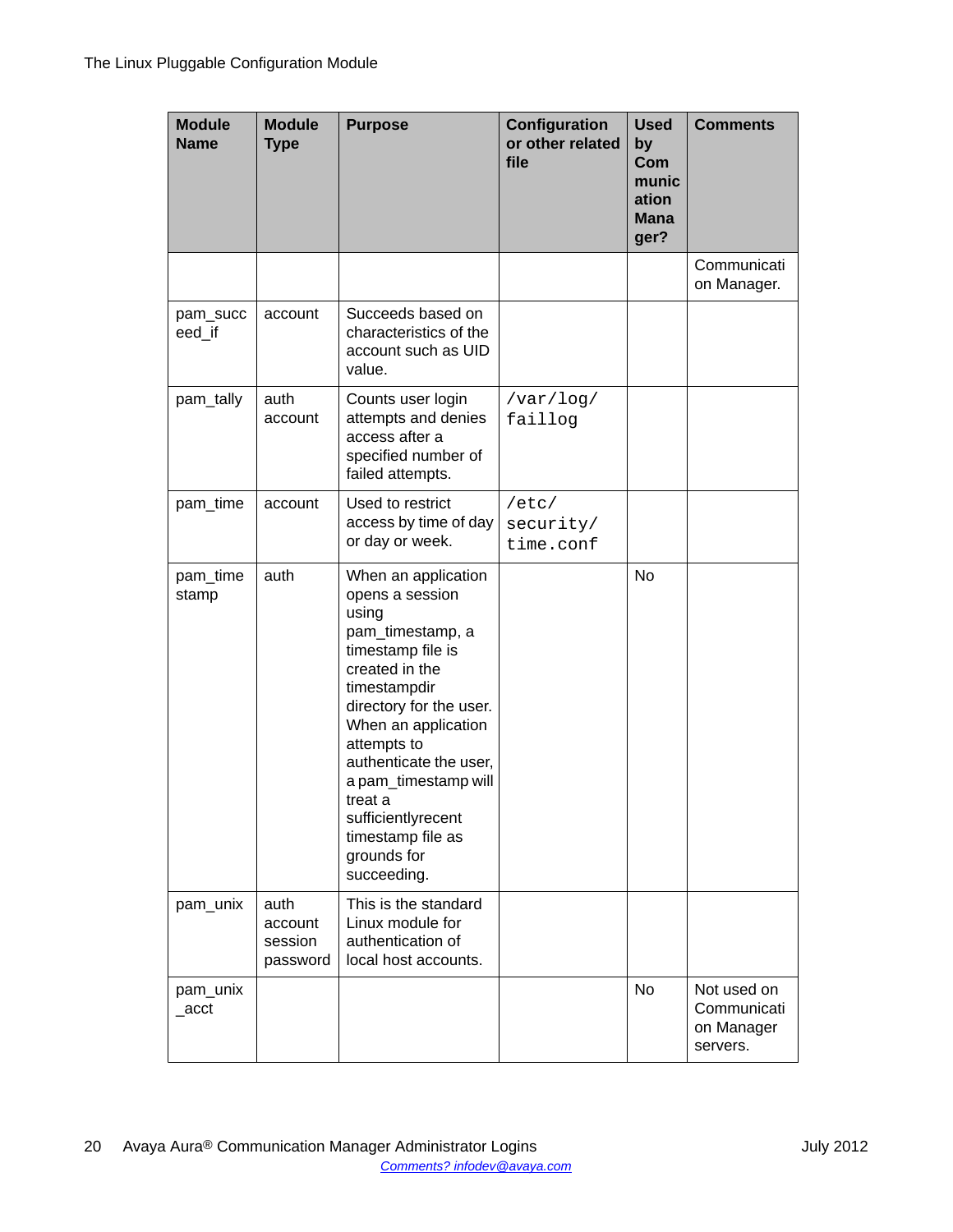| <b>Module</b><br><b>Name</b> | <b>Module</b><br><b>Type</b> | <b>Purpose</b>                                                                                                                                               | <b>Configuration</b><br>or other related<br>file | <b>Used</b><br>by<br>Com<br>munic<br>ation<br><b>Mana</b><br>ger? | <b>Comments</b>                                                                                                          |
|------------------------------|------------------------------|--------------------------------------------------------------------------------------------------------------------------------------------------------------|--------------------------------------------------|-------------------------------------------------------------------|--------------------------------------------------------------------------------------------------------------------------|
| pam_unix<br>$\_$ auth        |                              |                                                                                                                                                              |                                                  | <b>No</b>                                                         | Not used on<br>Communicati<br>on Manager<br>servers.                                                                     |
| pam_unix<br>_passwd          |                              |                                                                                                                                                              |                                                  | <b>No</b>                                                         | Not used on<br>Communicati<br>on Manager<br>servers.                                                                     |
| pam_unix<br>_session         |                              |                                                                                                                                                              |                                                  | <b>No</b>                                                         | Not used on<br>Communicati<br>on Manager<br>servers.                                                                     |
| pam_user<br>db               | auth                         | Authenticates users<br>based on content of a<br>Berkeley DB.                                                                                                 |                                                  | No                                                                | This module is<br>not supported<br>on<br>Communicati<br>on Manager.                                                      |
| pam_warn                     | auth<br>password             | Logs information<br>about a login attempt<br>to syslog. Useful in<br>the "other"<br>configuration file to<br>warn of attempts to<br>use unknown<br>services. |                                                  |                                                                   |                                                                                                                          |
| pam_whe<br>el l              | auth<br>account              | Restricts root access<br>to members of the<br>wheel group.                                                                                                   |                                                  | <b>No</b>                                                         | This is not<br>used by<br>default on<br>Communicati<br>on Manager<br>because root<br>accounts are<br>very<br>restricted. |
| pam_xaut<br>h.               | session                      | Used for x-windows<br>environments.                                                                                                                          |                                                  | No                                                                | Not supported<br>on<br>Communicati<br>on Manager                                                                         |

In addition to these PAM modules, you can also load the following licensed modules: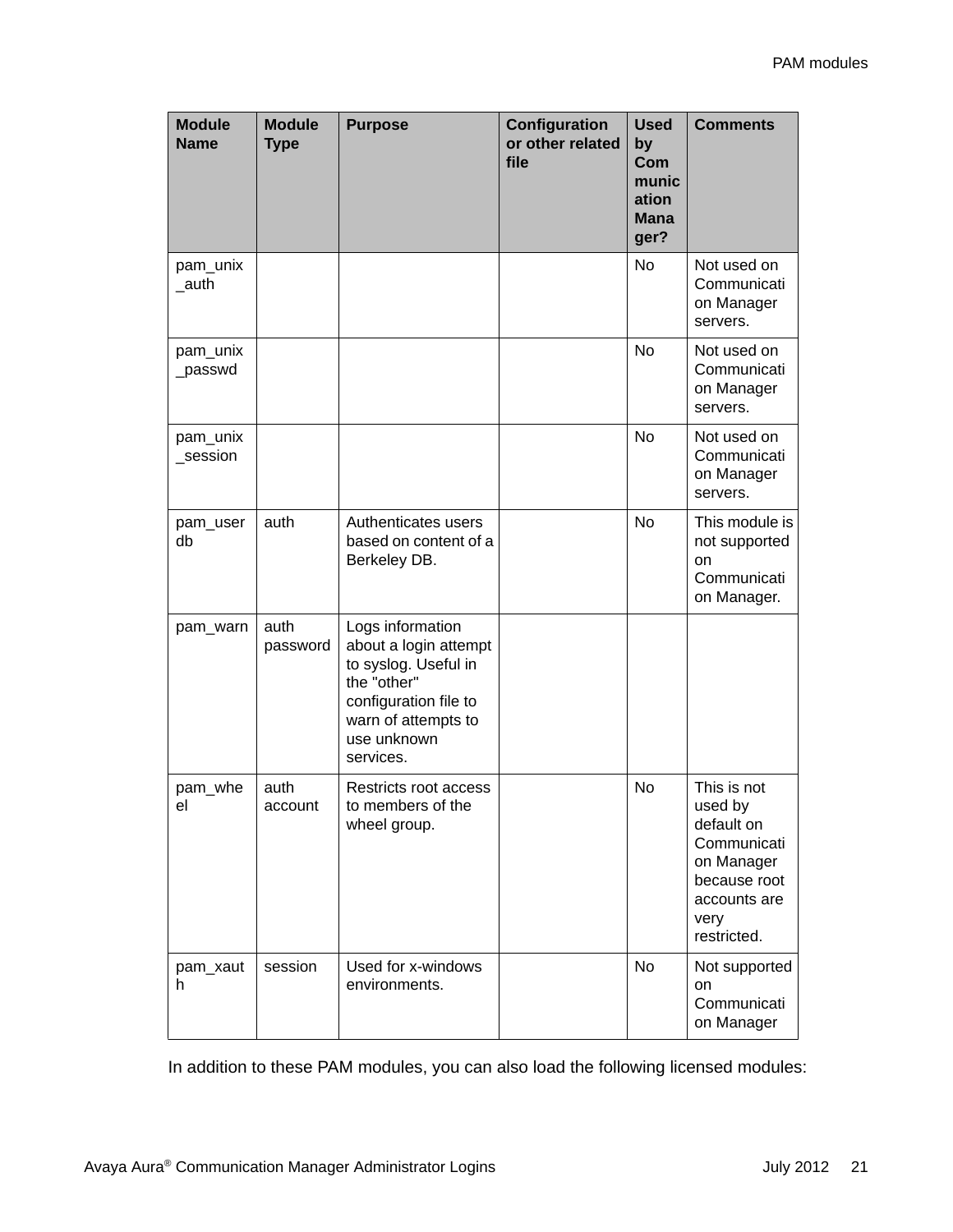- <span id="page-21-0"></span>• RSA SecurID
- SafeWord

You must obtain license for these modules from the respective vendors.

# **Related modules**

Communication Manager runs unused\_login\_audit to look for and lock user logins that have not been used for a specified period of time. You must create the configuration file,  $/etc$  /  $opt$  / ecs/unused login audit.conf. This file must contain at least the following two lines:

MaxUnusedDays=N, where the *N* is the number of days a login may remain unused before it is locked.

Exceptions=root, sroot, init, inads, craft, adadmin

The Exceptions line contains a list of logins that Communication Manager must ignore when running this audit. You can add other logins to the list. You can also add as many *Exceptions* lines as needed. The unused\_login\_audit utility depends on the output of  $pam\_lastlog$  in / var/log/lastlog. Communication Manager does not run this audit by default. You must define a schedule to run this audit via the Linux CRON service.

You must create the /etc/cron.d/unused\_login\_audit.cron file. The content of this file is similar to the following:

# [minute] [hour] [day of month] [month] [day of week] [program to be run]

00\*\*\* /opt/ecs/bin/unused\_login\_audit >>/dev/null>&1

The first line indicates the structure for lines in this file. The second line causes the audit to run every day at midnight. An asterisk (\*) means *all*. For more information, see *man S 5 crontab*.

# **PAM configuration file contents**

Figure 3 illustrates configuration file for a PAM application.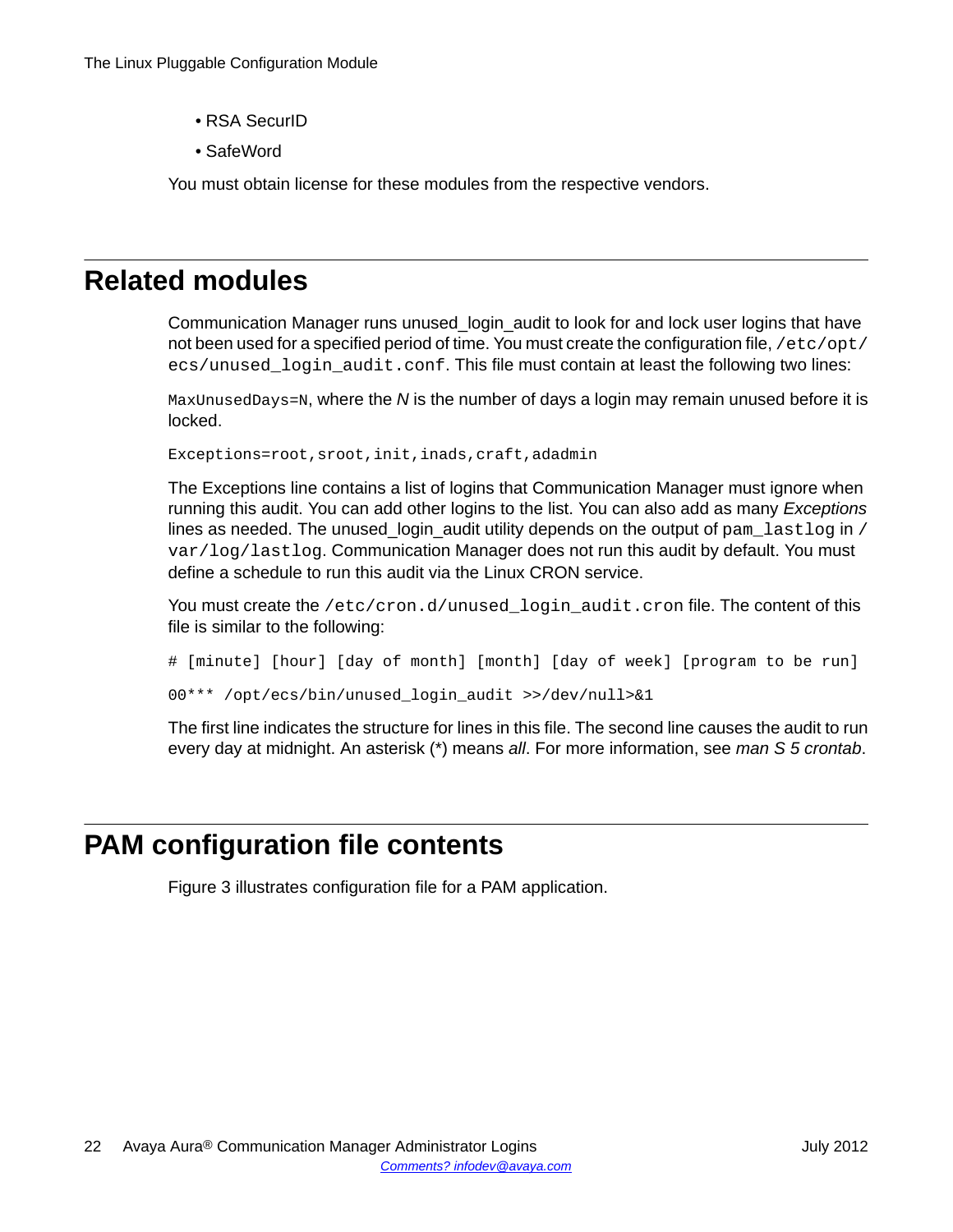| auth      | required   | pam_env                               |
|-----------|------------|---------------------------------------|
| #auth     | required   | pam_issue (optional)                  |
| #auth     | required   | pam_tally (optional)                  |
| auth      | required   | pam_root_login                        |
| #auth     | required   | securetty (optional)                  |
| auth      | required   | pam_asg collect_password              |
| auth      | sufficient | pam_asg audit                         |
| #auth     | sufficient | pam_external_AAA_goes_here (optional) |
| auth      | sufficient | pam_unix                              |
| auth      | required   | pam deny                              |
| account   | required   | pam_unix                              |
| account   | required   | pam access                            |
| #account  | required   | pam_time (optional)                   |
| #account  | required   | pam_tally (optional)                  |
| #account  | sufficient | pam_local_user (optional)             |
| #account  | sufficient | pam_external_AAA_goes_here(optional)  |
| password  | sufficient | pam_asg                               |
| #password | required   | pam_cracklib (optional)               |
| password  | sufficient | pam unix                              |
| #password | sufficient | pam_external_AAA_goes_here (optional) |
| password  | required   | pam_deny                              |
| #session  | required   | pam_limits (optional)                 |
| session   | required   | pam_lastlog never                     |
| #session  | required   | pam_motd (optional)                   |
| session   | required   | pam unix                              |

## Figure 3. Generic PAM Configuration File

#### **Note:**

The illustration does not show the complete syntax and It omits certain arguments for clarity. The notation (optional) is not a parameter but indicates that the entry is optional in the PAM configuration.

The order of lines in the configuration file is important as the lines are processed in each section in the order in which they appear in the file.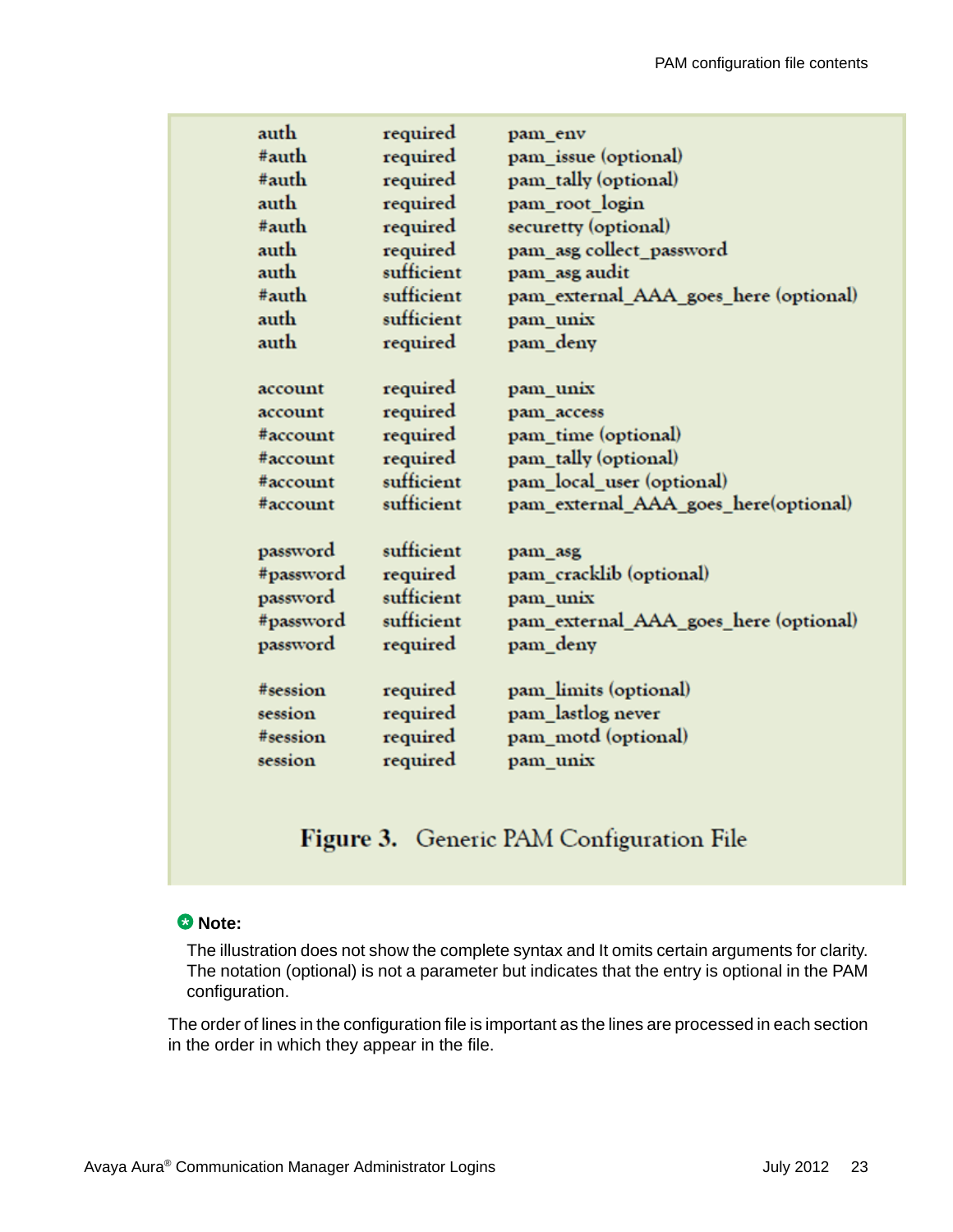Note that pam asg appears twice in Figure 3. You must enter the two entries in the same order as Figure 3. The two entries act as a single module. This double-entry prevents subsequent modules from processing Access Security Gateway (ASG) logins.

The pam\_asg module processes accounts authenticated using Avaya's propreitery ASG onetime-password method. All Avaya services accounts are ASG authenticated accounts.

The pair of pam\_asg entries must be the first authentication module that verifies user identity. That is, not necessarily the first modules in the section, but the first module that can authenticate the user.

The following example explains the importance of this order:

#### **pam\_asg before pam\_unix**

If the configuration file is similar to the following:

| auth | required   | pam_asg       |
|------|------------|---------------|
| auth | sufficient | pam_asg audit |
| auth | sufficient | pam_unix      |

#### **Sequence of events:**

- pam asg prompts the user for an ID and then locates this ID in the ASG database.
- If pam asg does not find the ID, it passes the ID to the pam unix module.
- pam\_unix receives the ID from pam\_asg and prompts the user for a password.
- pam unix then looks for this user in the local /etc/passwd and /etc/shadow files.

The user sees a prompt similar to Screen 1:

Screen 1



If the pam asg module finds the ID, it prompts the user with a challenge question. The user sees a prompt similar to Screen 2:

Screen<sub>2</sub>

| <b>Challenge: 651-9306</b> | <b>Product ID: 1000000001</b> |
|----------------------------|-------------------------------|
| Response:                  |                               |

#### **pam\_unix before pam\_asg**

If the configuration file is similar to the following:

auth sufficient pam unix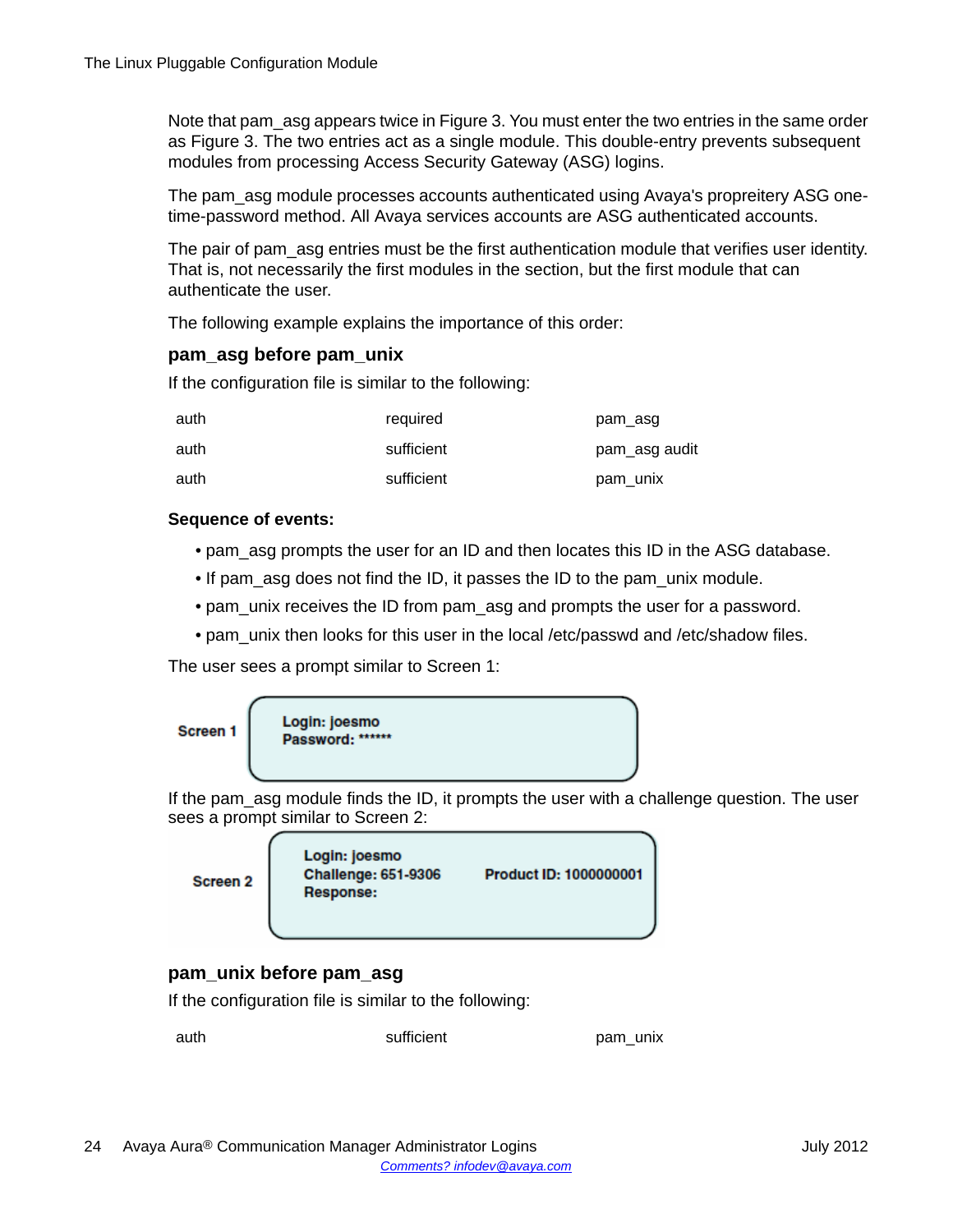| auth | required   | pam_asg       |
|------|------------|---------------|
| auth | sufficient | pam_asg audit |

#### **Sequence of events:**

- pam unix prompts the user for an ID and a password.
- The user sees a screen similar to Screen 1.
- pam\_unix looks for the user in the/etc/passwd, and /etc/shadow files.
- If pam unix finds the ID, the user sees a typical login prompt.
- If pam unix does not find the ID, it passes the ID and password to pam asg
- If pam asg finds this user in the ASG data base, it ignores the entered password and prompts the user with an ASG one-time-password challenge.

In this case the user first sees a prompt similar to Screen 1. Because the user expects an ASG authentication challenge, the user leaves the password field blank. The system displays another prompt similar to Screen 3:

#### Screen 3

Login: joesmo Password: \*\*\*\*\* **Challenge: 651-9306** Product ID: 1000000001 Response:

Automated services tools would not know this workaround. These tools would have to be reprogrammed to overcome this situation.

Pam modules that are capable of authenticating a user, generally accept two parameters, try first pass and use first pass. These parameters control how the module prompts the user when multiple pam modules that can authenticate the user are active in the PAM configuration file. Generally the first of these modules, must be pam\_asg for Communication Manager, does not accept either parameter and subsequent modules accept use\_first\_pass.

The pam asg module passes the credentials entered by the user to the subsequent modules. These modules use this information to try to authenticate the user. This causes the user to be prompted once. If the subsequent modules accept the try\_first\_pass parameter, they may reprompt the user again if the passed credentials are not valid.

Pam\_asg prompts the user for an ID. It then looks for this ID in the ASG files on the server. If pam\_asg finds the user, then pam\_asg handles the user validation. However, if pam\_asg does not find the user in the ASG files, then pam\_asg passes the ID to the subsequent modules. Pam asg supports a special command line parameter, collect password, that causes pam\_asg to prompt the user for a password if the user is not found in the ASG files. This password is not used by pam\_asg but is passed to the subsequent modules.

If the PAM configuration file is as follows:

| required |
|----------|
|          |

pam asg auth sufficient contracts auth pam\_asg audit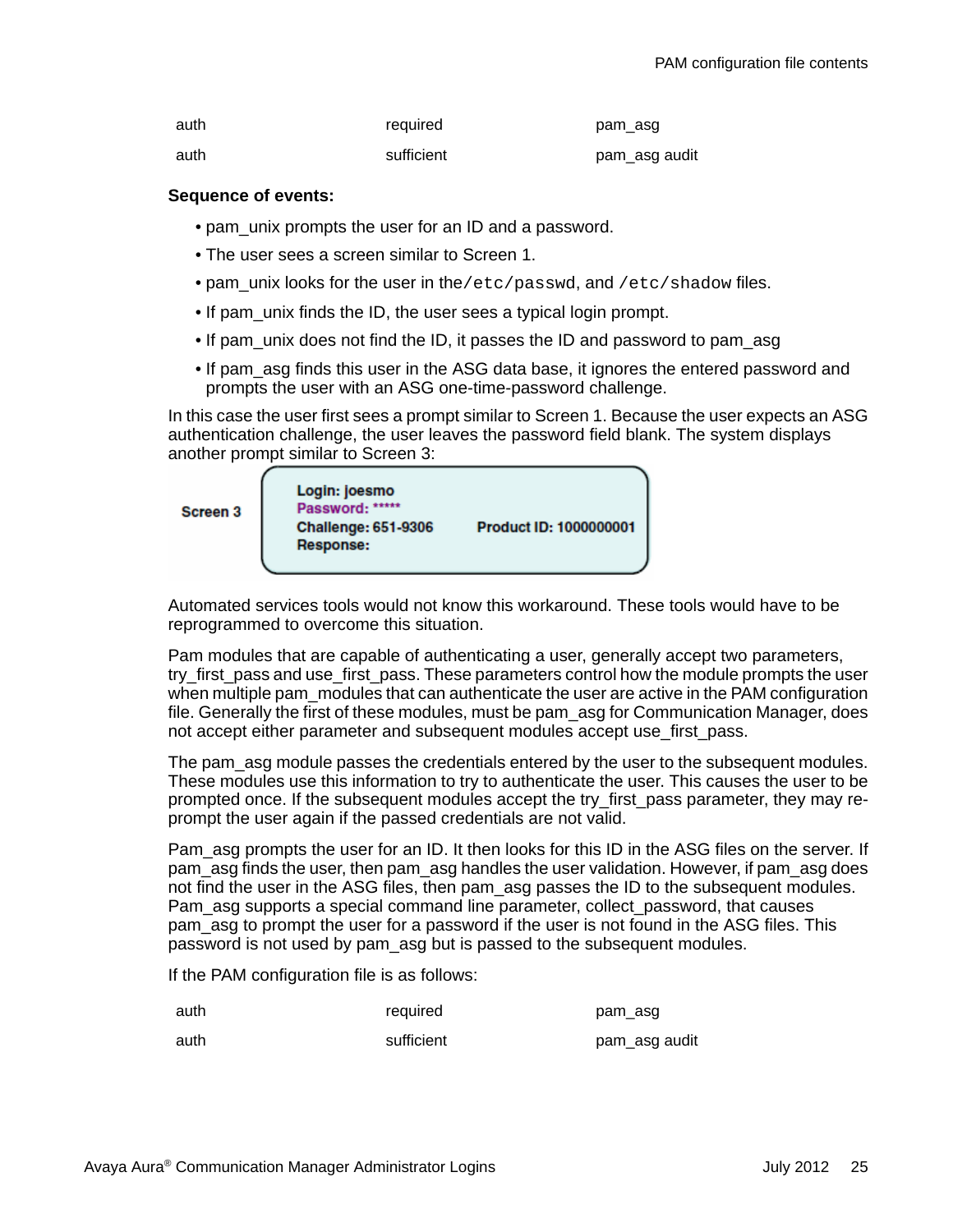| auth                                                                                                                                                                        | sufficient                                                                              | pam_ldap try_first_pass                                                              |  |  |
|-----------------------------------------------------------------------------------------------------------------------------------------------------------------------------|-----------------------------------------------------------------------------------------|--------------------------------------------------------------------------------------|--|--|
|                                                                                                                                                                             | and pam_asg does not find the user in the ASG database, the user sees prompt similar to |                                                                                      |  |  |
| Screen 4.                                                                                                                                                                   | Login: joesmo<br>LDAP Password: *****                                                   |                                                                                      |  |  |
|                                                                                                                                                                             | If the PAM configuration file is as follows:                                            |                                                                                      |  |  |
| auth                                                                                                                                                                        | required                                                                                | pam_asg collect_password                                                             |  |  |
| auth                                                                                                                                                                        | sufficient                                                                              | pam_asg audit                                                                        |  |  |
| auth                                                                                                                                                                        | sufficient                                                                              | pam_ldap try_first_pass                                                              |  |  |
|                                                                                                                                                                             |                                                                                         | and pam_asg does not find the user in the ASG database, the user sees prompt similar |  |  |
| Login: joesmo<br>Password: *****<br>toScreen 5.                                                                                                                             |                                                                                         |                                                                                      |  |  |
|                                                                                                                                                                             | If the PAM configuration file is as follows:                                            |                                                                                      |  |  |
| auth                                                                                                                                                                        | required                                                                                | pam_asg                                                                              |  |  |
| auth                                                                                                                                                                        | sufficient                                                                              | pam_asg audit                                                                        |  |  |
| auth                                                                                                                                                                        | sufficient                                                                              | pam_securid                                                                          |  |  |
| and pam_asg does not find the user in the ASG database, the user sees prompt similar to<br>Screen 6, because the pam_securid does not support the use_first_pass parameter. |                                                                                         |                                                                                      |  |  |
| Login: joesmo<br><b>Enter Passcode:</b>                                                                                                                                     |                                                                                         |                                                                                      |  |  |
| If the PAM configuration file is as follows:                                                                                                                                |                                                                                         |                                                                                      |  |  |
| auth                                                                                                                                                                        | required                                                                                | pam_asg collect_password                                                             |  |  |

| auth | required   | pam_asg collect_passwo |
|------|------------|------------------------|
| auth | sufficient | pam asg audit          |
| auth | sufficient | pam_securid            |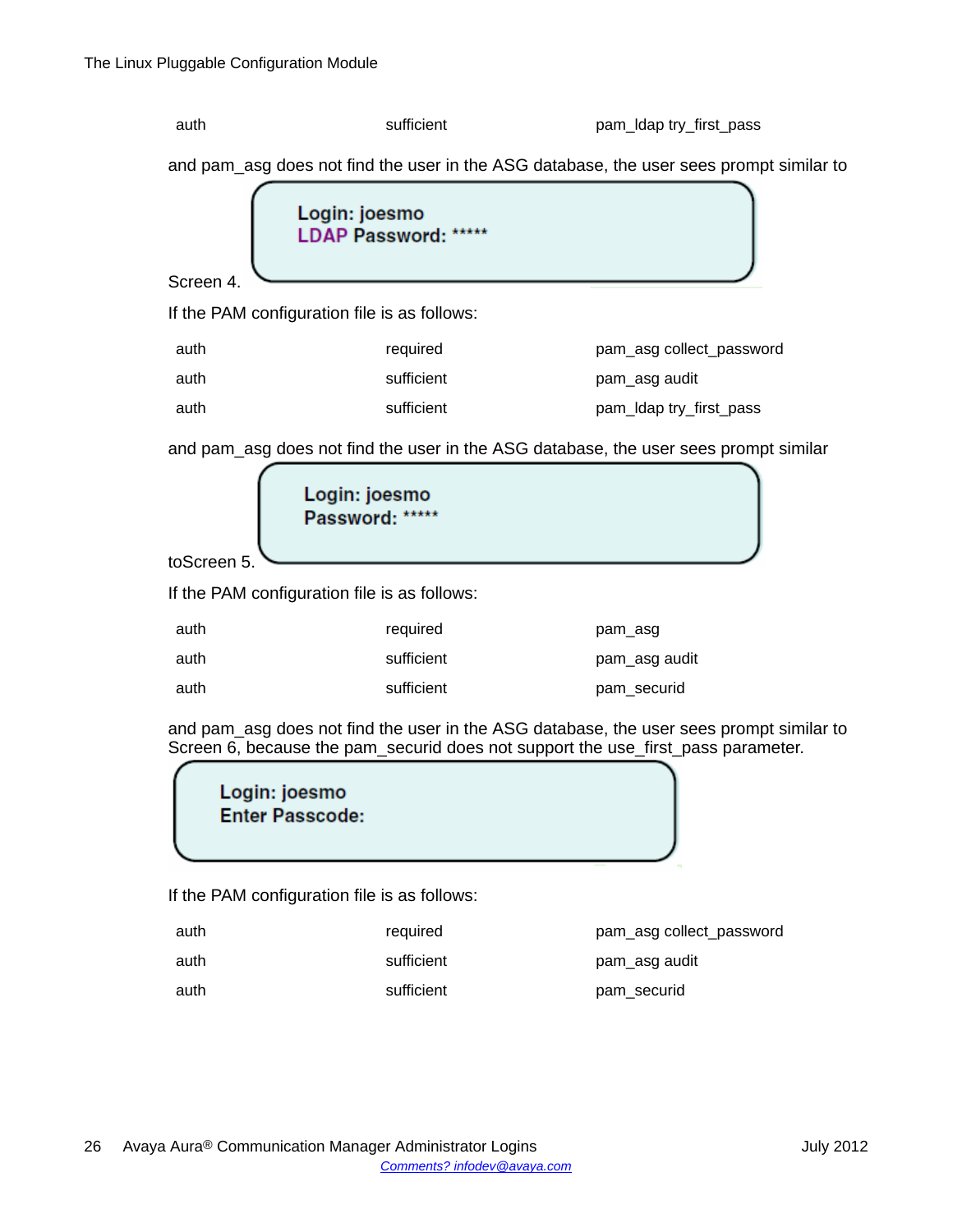and pam\_asg does not find the user in the ASG database, the user sees prompt similar to

| Login: joesmo          |
|------------------------|
| Password:*******       |
| <b>Enter Passcode:</b> |
|                        |

Screen 7.

Even if the user enters the correct SecurID credentials to the password prompt, they will still see the Passcode prompt and must respond to it with the correct pass code. A local host account that is neither ASG protected nor SecurID protected also receives the **Enter Passcode** prompt because the pam securid entry occurs in the my-auth file before the pam\_unix entry.

If the pam asg line does not contain the collect password parameter, then the user sees the **Passcode** prompt followed by the **Password** prompt. If the pam\_asg line has the collect\_password parameter, then the user sees the **Password** prompt first, followed by the **Passcode** prompt. The user must enter the correct password at the **Password** prompt and press Enter at the **Passcode** prompt in either case. This is a consequence of the way the SecurID module is designed.

Pam\_deny always denies access, when it is the last entry in a section and its control flag is set to required. This means that if all the preceding modules were not able to validate the user, the default behavior is to deny access. For example, if the auth section of a configuration file is as follows:

| auth | required   | pam env  |
|------|------------|----------|
| auth | sufficient | pam_ldap |
| auth | required   | pam_deny |

The user cannot log in, if the LDAP server is unreachable, the user is denied access. This example illustrates a particularly bad configuration to make a point. If the LDAP server is not reachable, no one logs into this machine.

The administrator must always provide a local host account, so that the user can access the machine locally regardless of network connectivity. The control flag values are very important. Generally, all entries in a section of the PAM configuration file are not set to  $reguired$ .

Pam\_securetty is used to control which ports root may log in from. Ideally, a user must never be able to log in as root directly. A user must log in first as a non-root user and then "su" to root. Pam\_access provides a more sophisticated and flexible way to accomplish this. Communication Manager uses pam\_access instead of pam\_securetty because it provides greater flexibility in configuration.

Various Avaya services and administration tools automatically connect to the Communication Manager server. These tools parse the prompt strings during the login sequence to understand how to respond. These tools were developed over time for various systems and not all of them parse the prompt strings in the same way. For this reason, when constructing a Message of the Day (pam\_motd) or messages for pam\_issue, the following strings are not permitted in the message: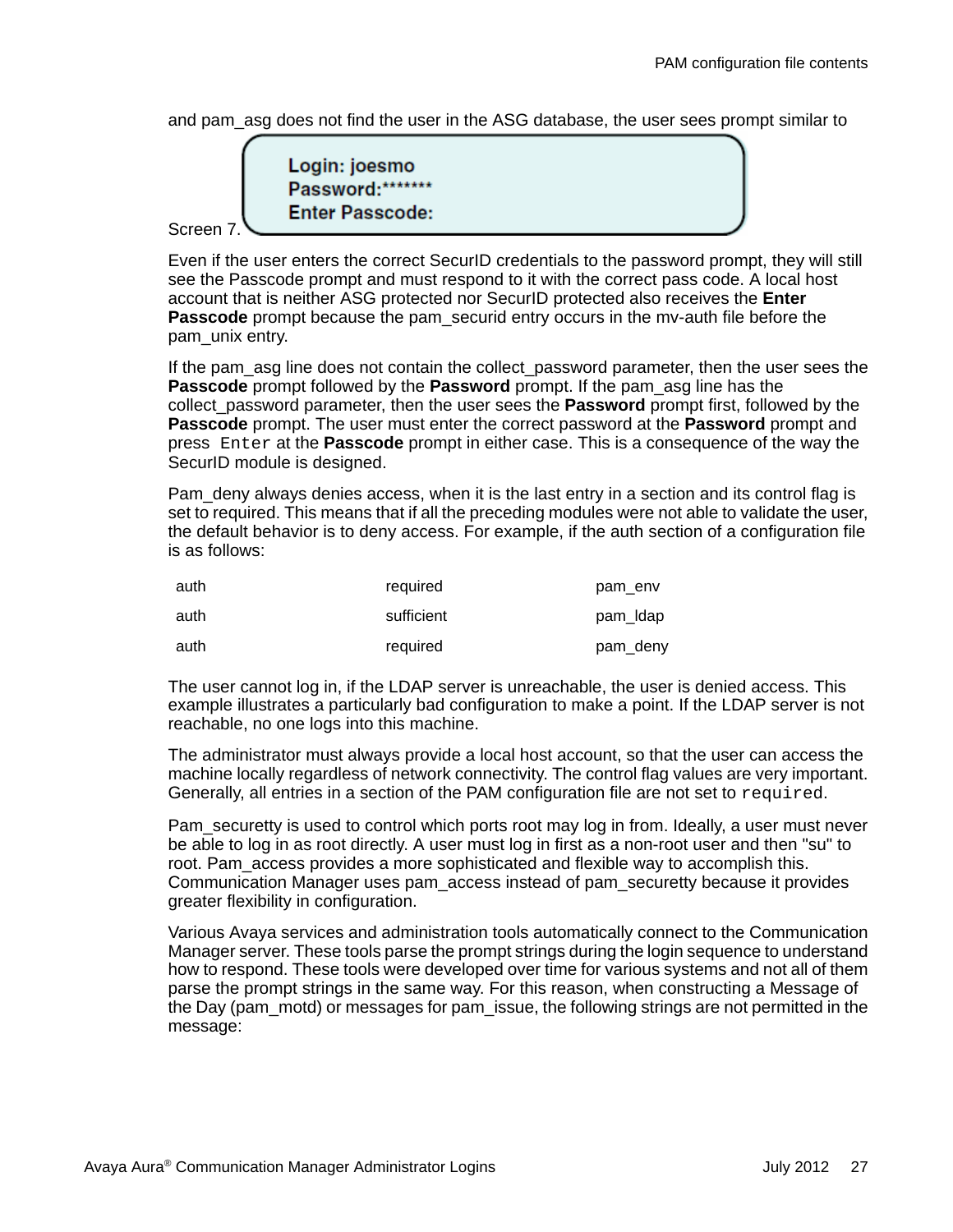- <span id="page-27-0"></span>• [513] — used by FPM, CMSA, VAM.
- 513 m used by connect 2
- 1 used by MSA
- Login: used by ASA
- Password: or password: used by ASA
- $\bullet$  Ogin: with or without a colon.
- incorrect login
- assword from Password or password:
- hallenge from Challenge or challenge
- $\bullet$  SAT

#### **Note:**

These strings are case sensitive. For example, SAT is not permitted, but sat is OK. Software Version is not permitted but software version or Software-Version is OK.

It is better to not use any form of these strings, but if the message requires them for any reason, a change of case or punctuation is needed.

Entries for external AAA servers can occur in any order, before or after local host account processing, except pam\_asg, which must be the first authenticator in the auth section.

Unlike local host accounts (pam\_unix) and LDAP (pam\_ldap), RADIUS, SecurID and SafeWord, are not complete AAA services. If the auth section of mv-auth file specifies one of these services, either a parallel local host account or an LDAP server must provide the authorization information. The system uses Name Service Switch (NSS) in this case.

## **Constraints and recommendations**

You must consider the following points when configuring the PAM subsystem:

- Pam asg must be the first pair of modules that prompts a user.
- All ASG authenticated accounts must be local host accounts.
- At least one local host account should be present on all servers so that access is possible even if external AAA servers are not reachable.
- Password aging must not be enabled for Avaya Services accounts.
- Be careful when enabling password aging for accounts authenticated via external servers that do not support the user changing their password through the Communication Manager server. If an account expires, PAM prompts the user to change their password. If this is not possible through Communication Manager, then this user will be locked out. RADIUS accounts are an example.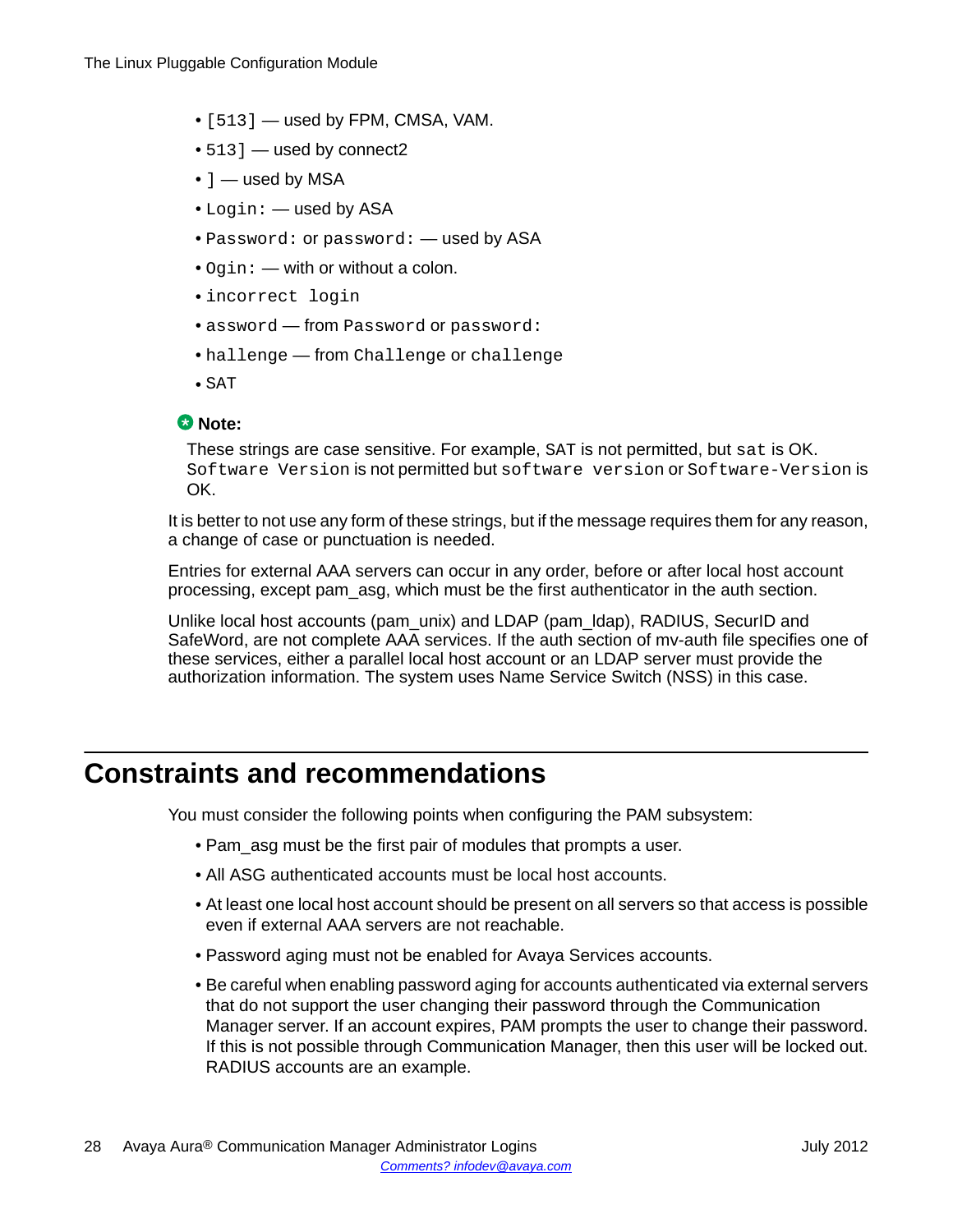- See constraints on the use of pam\_limits in section 13.5 on page 45.
- PAM does not support SASL authentication.
- When configuring NSS for LDAP, you must specify files before LDAP in the search order in nsswitch.conf.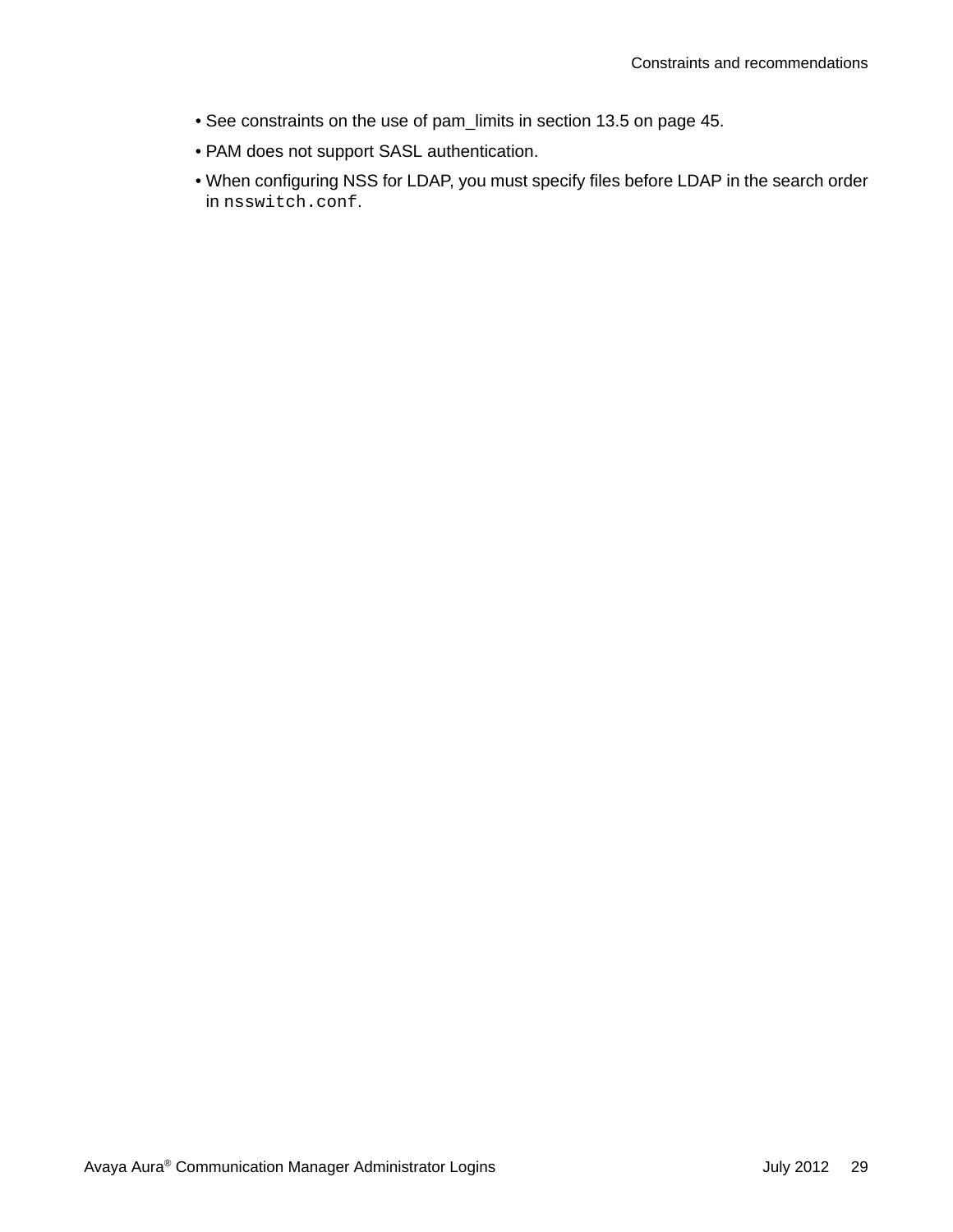The Linux Pluggable Configuration Module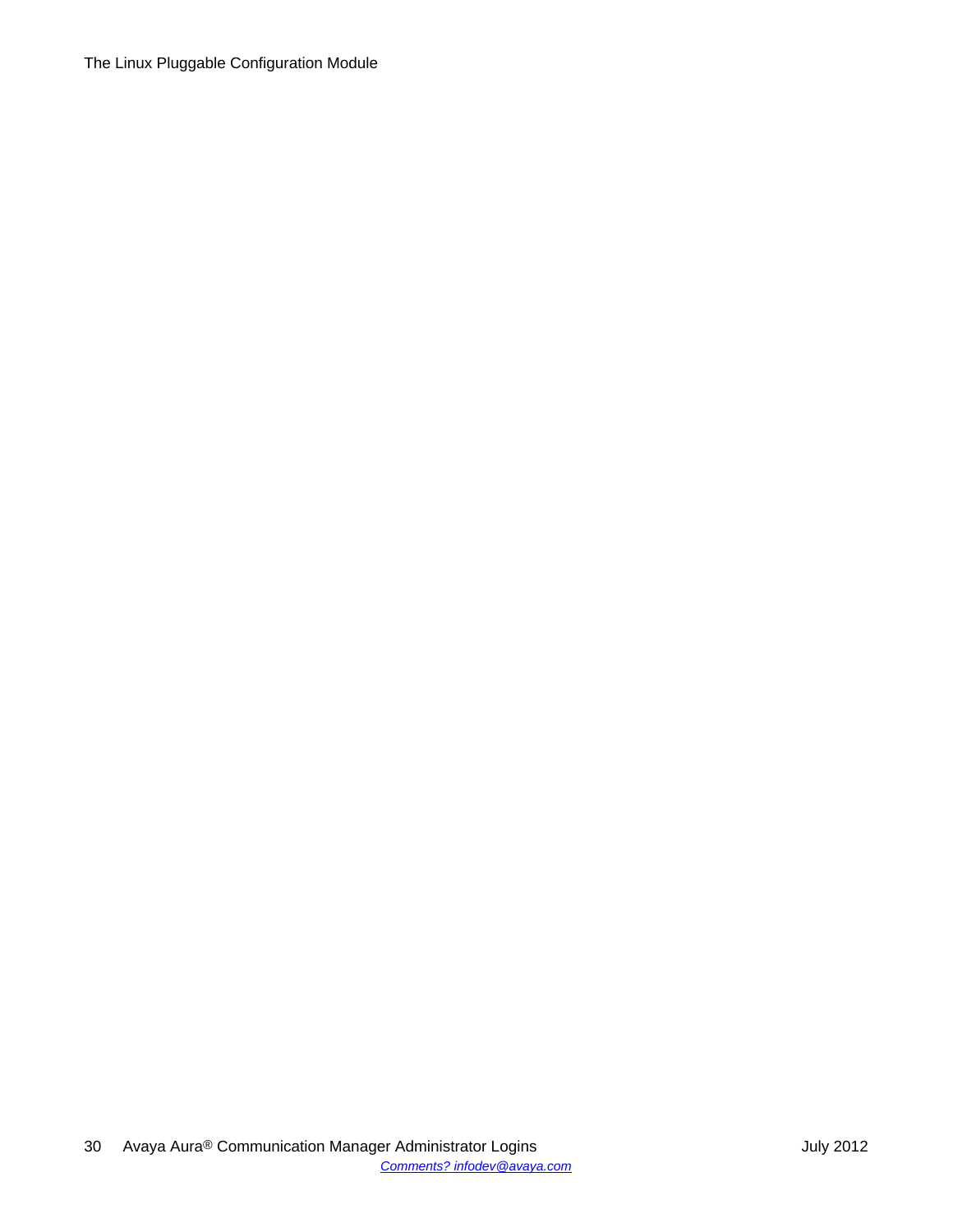# <span id="page-30-0"></span>**Chapter 3: Communication Manager default PAM files**

This section describes the default Communication Manager configuration. The following example uses the PAM application login. You must carefully study the actual server file contents before making changes. By default, Communication Manager is configured to support only local host accounts, as the following figure illustrates:



#### **Note:**

You can use local host accounts at the same time as any of the external AAA services. At least one local host account must always be present so that the server is accessible when access to an external AAA server is blocked for any reason.

The contents of the configuration file for the login process are similar to the example file in Figure 5:

| $\pi$ /01 AIVP 1.0 |          |                                  |
|--------------------|----------|----------------------------------|
| auth               | required | pam securetty.so                 |
| auth               | required | pam stack.so service=mv-auth     |
| auth               | required | pam nologin.so                   |
| account            | required | pam stack.so service=mv-auth     |
| password           | required | pam stack.so service=mv-auth     |
| #pam selinux.so    | close    | should be the first session rule |
| session            | required | pam selinux.so close             |
| session            | required | pam stack.so service=mv-auth     |
| session            | required | pam loginuid.so                  |
| session            | optional | pam console.so                   |
| #pam_selinux.so    | open     | should be the last session rule  |
| session            | required | pam selinux.so multiple open     |
|                    |          |                                  |

In PAM configuration files, lines beginning with a pound symbol are comment lines. The lines for pam\_selinux are inherited from the Red Hat distribution and not used. Communication Manager does not support Selinux due to serious performance problems. Notice the lines containing pam\_stack.so. These lines invoke the content of the mv-auth file. Normally, only the mv-auth file needs to be changed to use an external authentication server.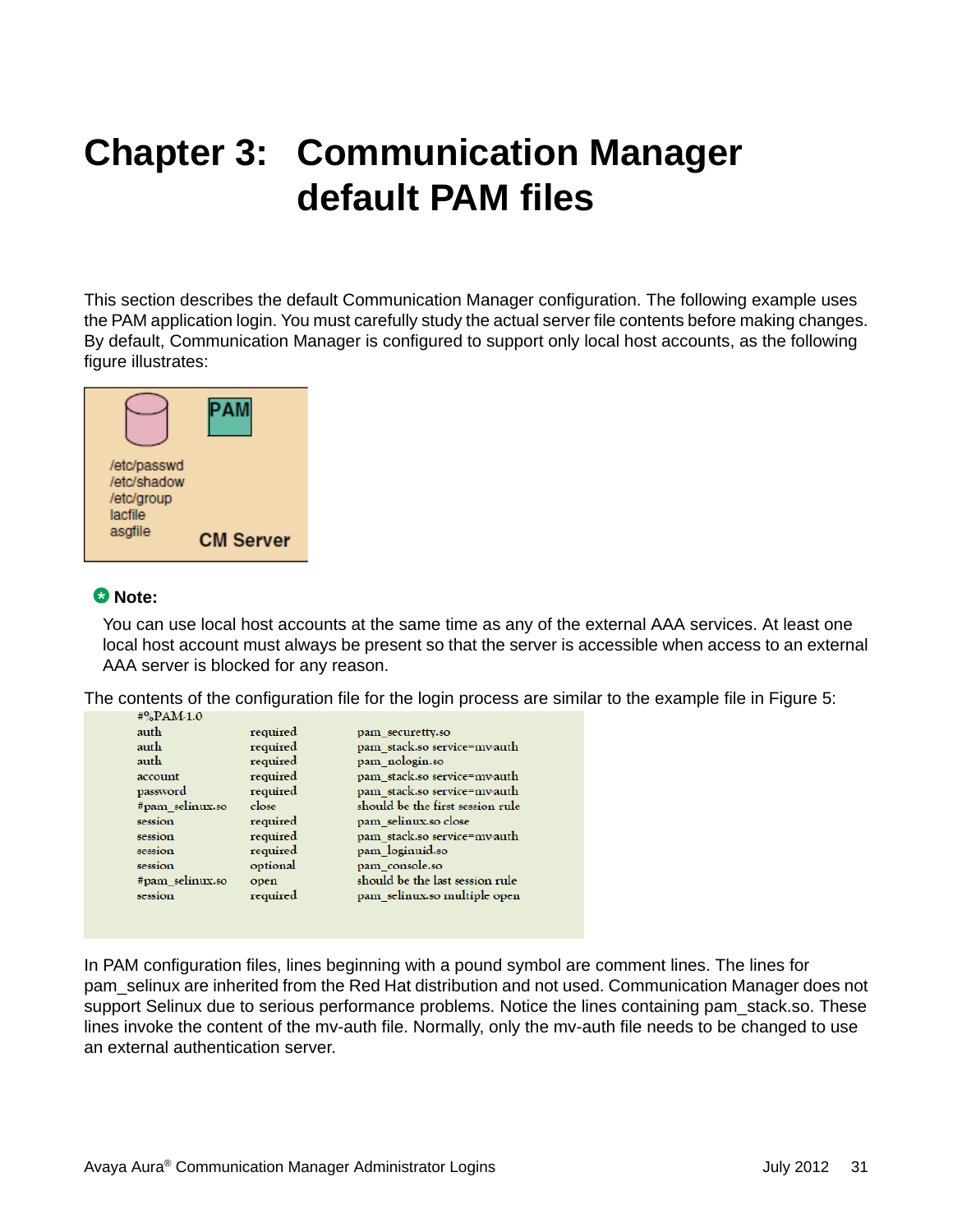Communication Manager default PAM files

Figure 6 illustrates contents of the mv-auth file: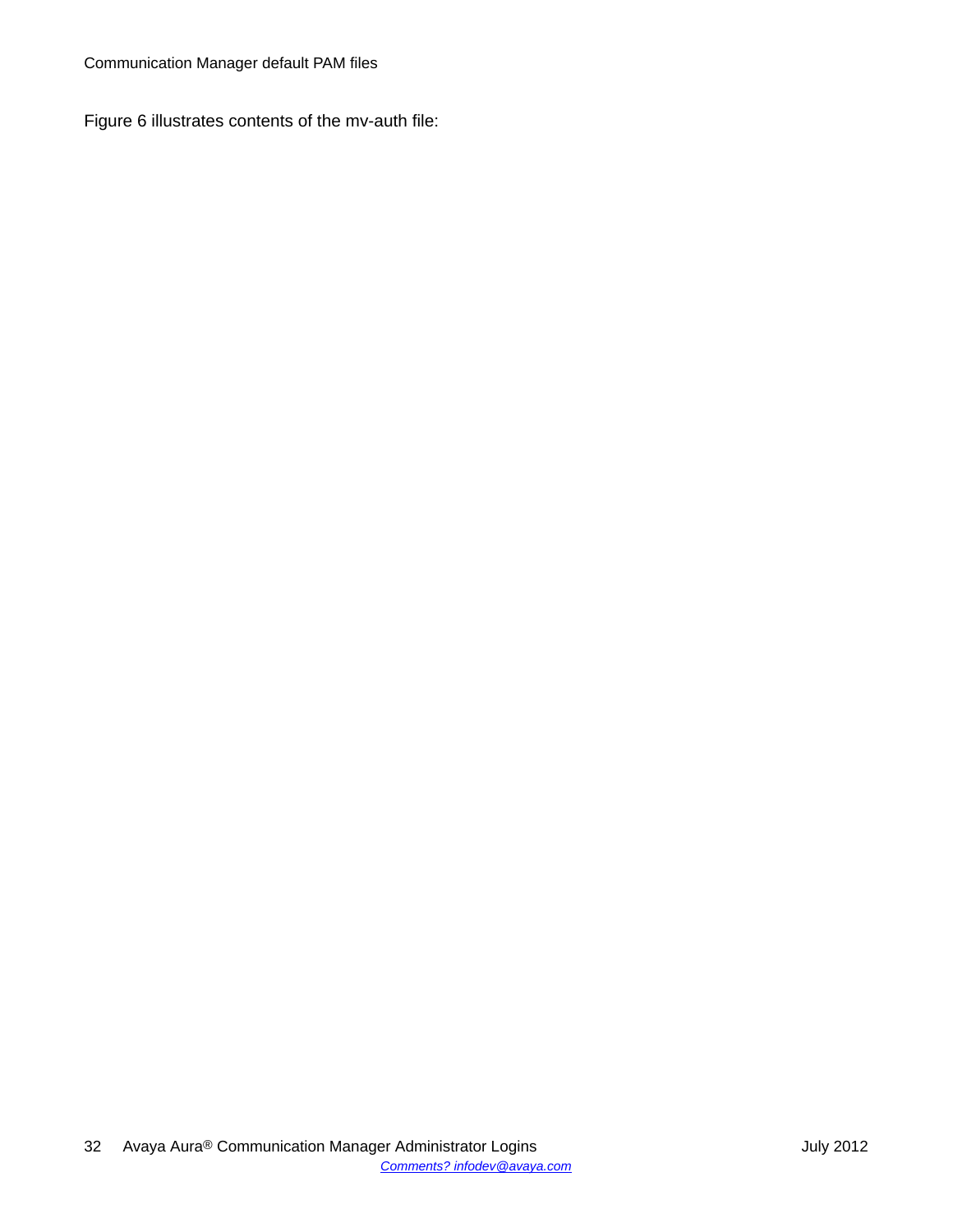## <MESA:01:@(..............

 $\#$ 

| auth      | required   | /lib/security/pam_env.so                                               |
|-----------|------------|------------------------------------------------------------------------|
| auth      | required   | /lib/ecs/lib/pam_tally.so deny=5 unlock_time=600                       |
| auth      | required   | /lib/ecs/lib/pam_root_login.so                                         |
| auth      | required   | /lib/security/pam_asg.so collect_password                              |
| auth      | sufficient | /lib/security/pam_asg.so audit                                         |
| #auth     | sufficient | /lib/security/pam_radius_auth.so use_first_pass                        |
| #auth     | sufficient | /lib/security/pam_ldap.so use_first_pass                               |
| #auth     | sufficient |                                                                        |
| #auth     | sufficient | /lib/security/pam_securid.so                                           |
| auth      | sufficient | /lib/security/pam_unix.so try_first_pass                               |
| auth      | required   | /lib/security/pam_deny.so                                              |
| #         |            |                                                                        |
| #         | Account    | modules                                                                |
| #         |            |                                                                        |
| account   | required   | /lib/security/pam_unix.so                                              |
| account   | required   | $\frac{1}{\text{lib}}$ /security/pam access.so                         |
| #account  | required   | /lib/security/pam time.so                                              |
| account   | required   | /lib/security/pam tally.so                                             |
| #account  | sufficient | /lib/security/pam_local_user.so                                        |
| #account  |            | [default=die success=ok user_unknown=ignore service_err=ignore authinf |
|           |            | /lib/security/pam_ldap.so                                              |
| #account  | sufficient | /lib/security/pam radius.so                                            |
| #         |            |                                                                        |
| #         | Password   | modules                                                                |
| #         |            |                                                                        |
| password  | sufficient | /lib/security/pam_asg.so                                               |
| password  | required   | /lib/security/pam_cracklib.so retry=3 minlen=6                         |
| password  | sufficient | /lib/security/pam_unix.so use_authtok                                  |
| #password | sufficient | /lib/security/pam_ldap.so use_authok                                   |
| password  | required   | /lib/security/pam deny.so                                              |
| #         |            |                                                                        |
| #         | Session    | modules                                                                |
| #         |            |                                                                        |
| session   | required   | /lib/security/pam_limits.so                                            |
| #session  | required   | /lib/security/pam_lastlog.so never                                     |
| #session  | required   | /lib/security/pam_motd.so                                              |
| session   | required   | /lib/security/pam_unix.so                                              |
|           |            |                                                                        |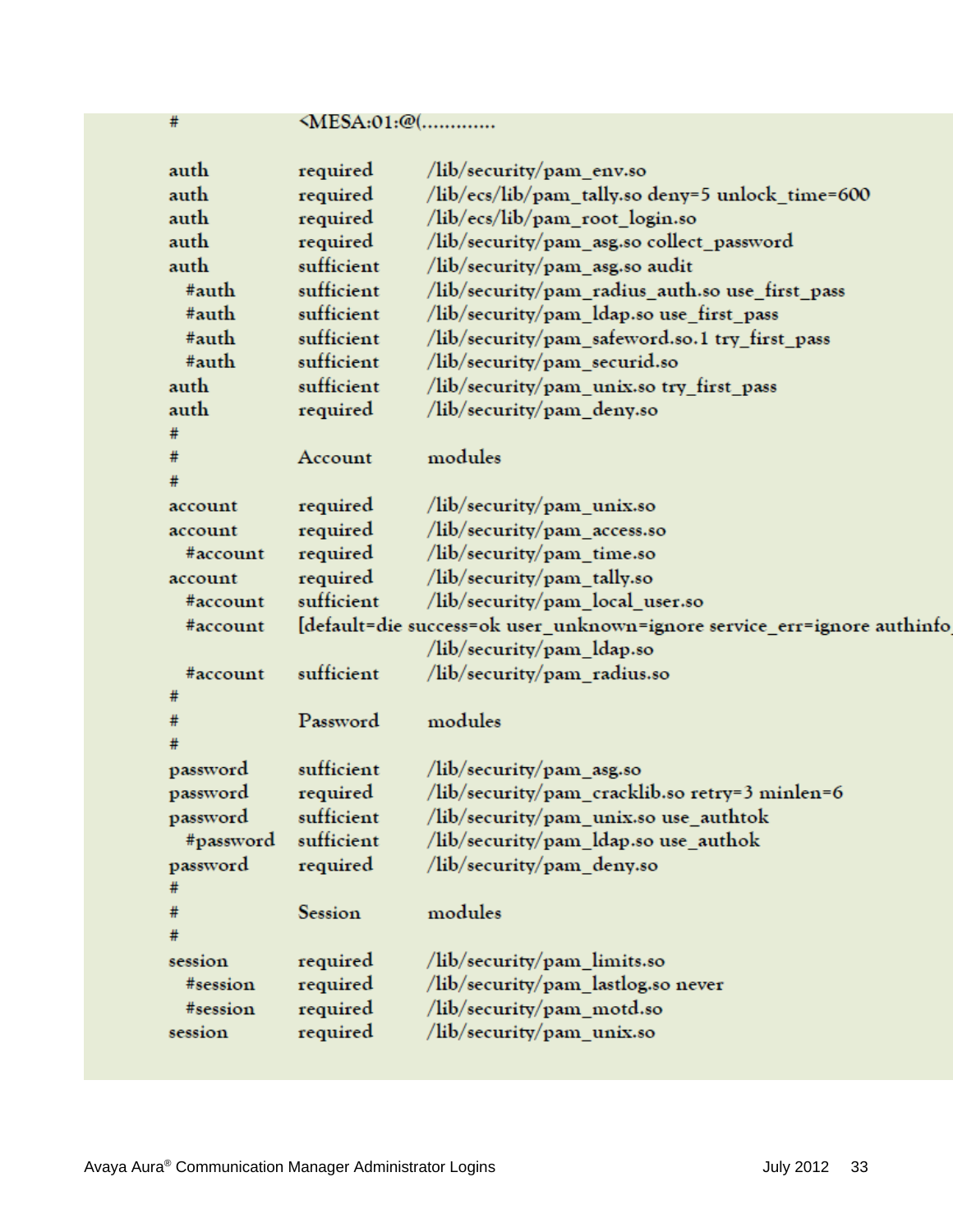### **Note:**

The configuration includes lines for external AAA servers, but they are commented out.

### **Note:**

You must obtain a license to use either RSA SecurID® or SafeWord® before loading these PAM modules.

#### **Important:**

You must edit the configuration files for the PAM modules to be able to use with the external AAA server.

There are two ways for specifying the second field in the PAM configuration files. The simple way uses a single keyword such as required or sufficient. The second way uses a series of keyword/value pairs to more precisely define behavior.

For example, see the LDAP entry in the account section in Figure 6. This entry reduces the delay time for logins if the LDAP server is not available or the LDAP server cannot identify the user.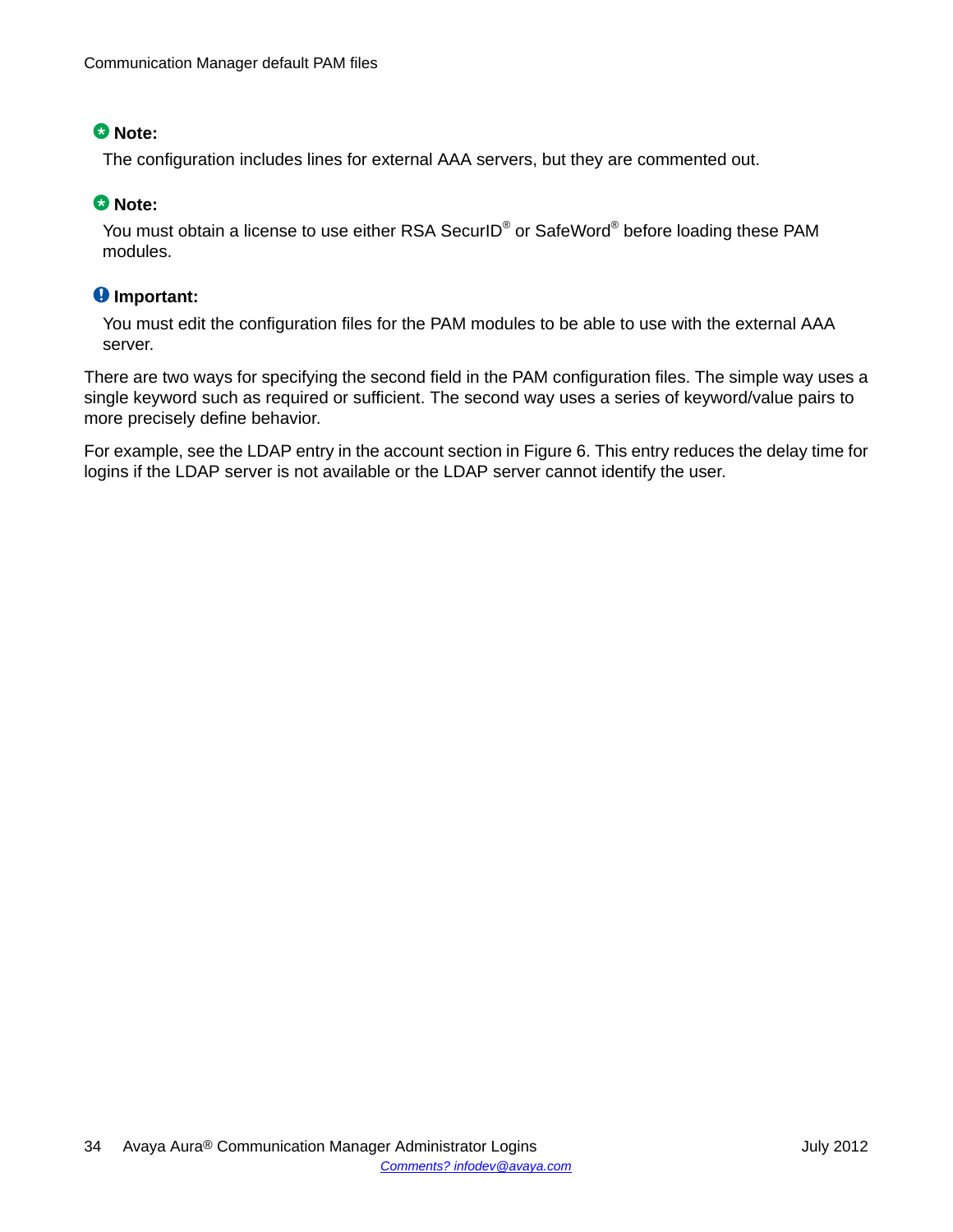# <span id="page-34-0"></span>**Chapter 4: Configuration file for su**

With the **su** (substitute user) command in Linux, you can run a command as different user, in most cases, as a root user. It is important that the account section of the configuration file for **su** does not invoke pam\_access as the pam\_access is configured to deny root access.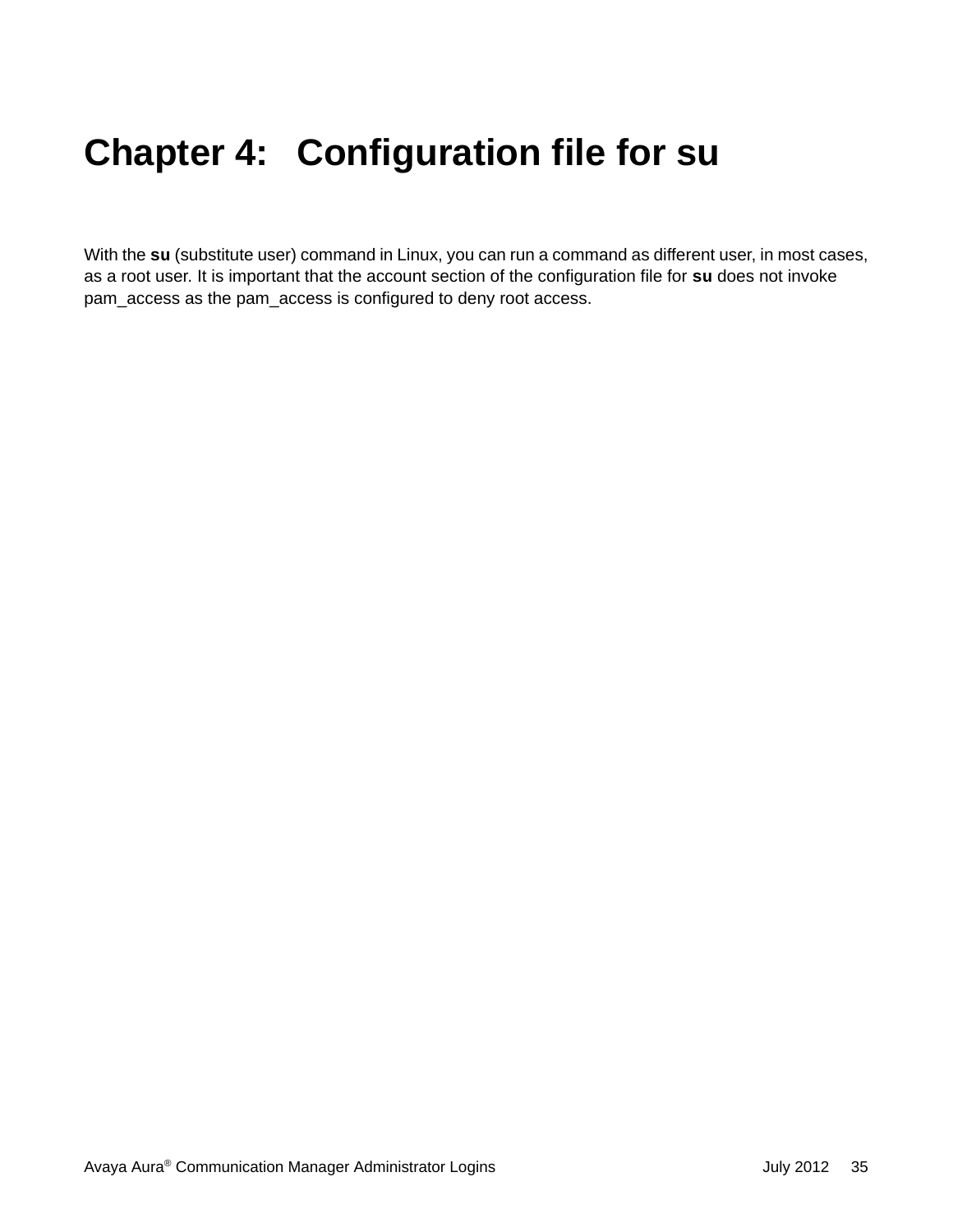Configuration file for su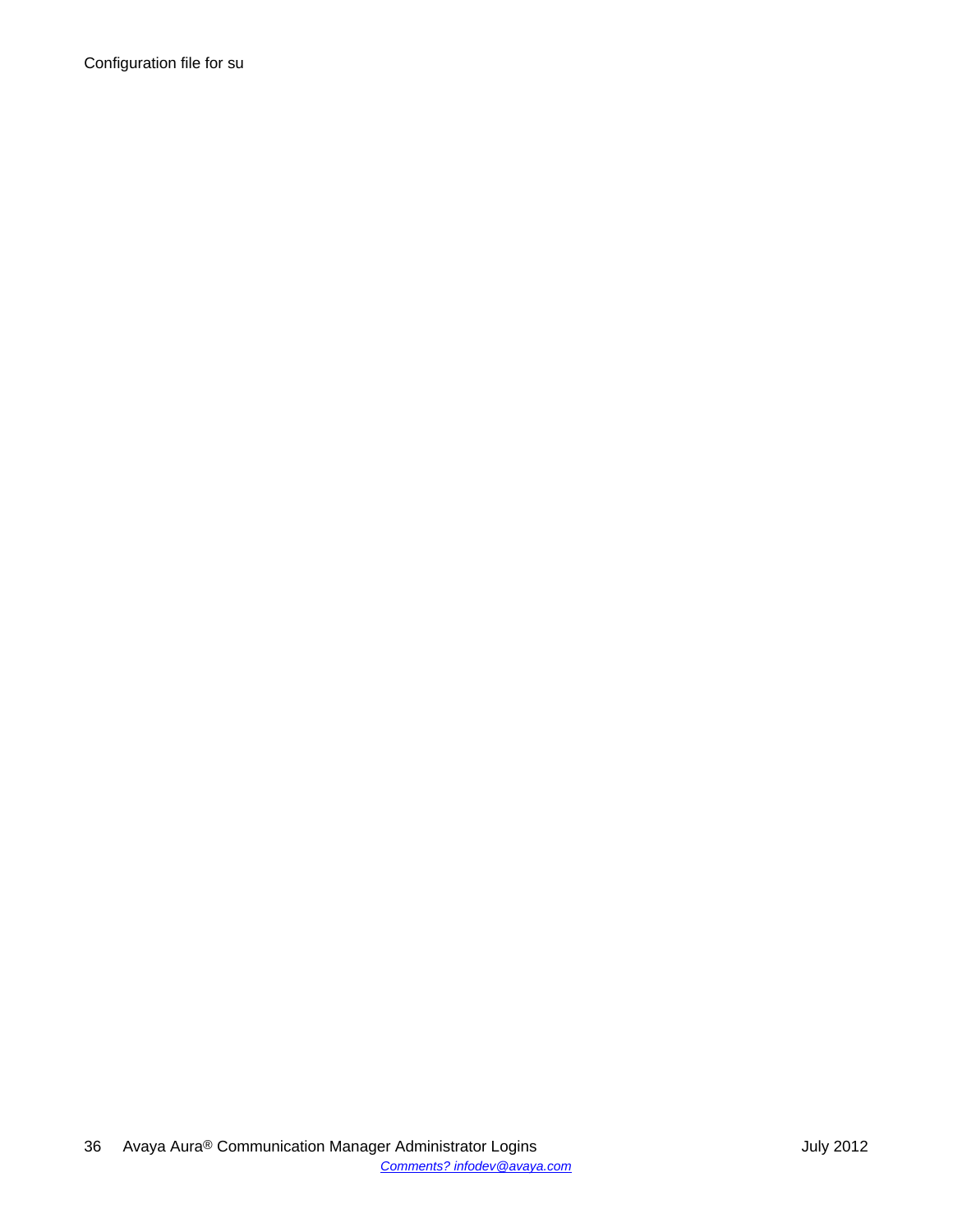# <span id="page-36-0"></span>**Chapter 5: Guidelines for modifying PAM configuration files**

- Think carefully and document all changes in advance of making changes on the Communication Manager server.
- Perform a full system backup of all configuration files, including Communication Manager translation files.
- Whenever possible, test the PAM configuration on another computer running the same version of Linux that the Communication Manager uses. This way you can try different configurations that may be difficult to do on the production server.
- Make changes using a laptop computer connected to the Communication Manager server's dedicated laptop interface. If this is not possible, make changes using a laptop computer co-located with the Communication Manager server. The tools and procedure will work remotely, but if a network disruption causes the session to be disconnected at the wrong time, it could render the Communication Manager server inaccessible.
- Make sure the firewall is open when needed. Specifically, open the firewall ports first before enabling use of an external AAA service. Close the firewall last when removing use of an external AAA service.
- When configuring NSS for LDAP, specify files before ldap. If you specify ldap first, operations such as adding local host accounts may not work correctly. Also, it could result in long delays could result when the LDAP server is not reachable for any reason.
- When making changes on the Communication Manager server, use the three separate, simultaneous sessions described below:
	- Session 1 using an SSH client, log in and then su to root. Change directory to /etc/pam.d and make a local copy of mv-auth. For example, cp mv-auth mv-auth.local. Do not press Enter. Minimize the window. This session provides a fall-back in case something goes wrong in Session 2.

Do not use this session unless it is absolutely necessary to do so. Do not close this session before you complete Step f successfully. If the server appears to be locked up, try to return focus to this window/session and then press return to execute the pre--typed copy command. A reboot regains the server control. You must Wait for at least 30 minutes. when using LDAP, you must wait for 30 minutes or the amount of time equal to the sum of the bind and time-out values in the ldap.conf file , whichever is longer. The server may be very busy attempting to work with an external AAA service. Session 1 is a window with root access. If the server appears to hang while making configuration changes and the server is rebooted, the reboot does not fix it. Instead, the root window closes and a recovery action described in the next section is needed.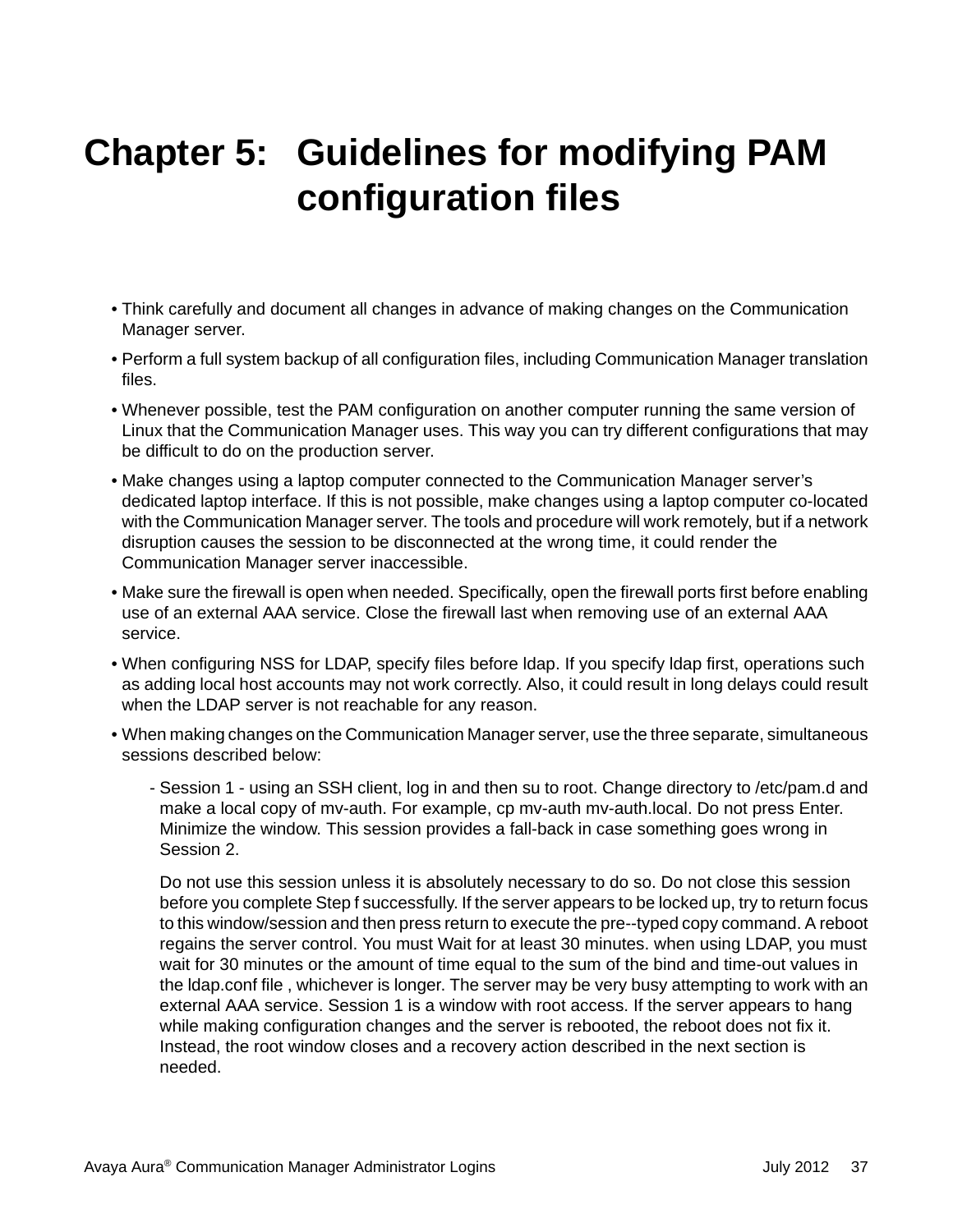- Session 2 Using an SSH client, log in a second time and as a substitute user. This is the session where changes are made.
- Using session 2 take a local backup of the files that you need to modify. This is in addition to the full backup in the second guideline. The purpose of this local backup facilitates easy restore to the original configuration if something doesn't work.
- Using session 2 make the necessary changes.
- Session 3 Using an SSH client, verify that you can log in with a su login.
- Test other logins that might be affected by the change. For example, if an LDAP interface was added, log in using an ID that invokes this interface to verify that it works as expected.
- When all tests are complete, close all three sessions.
- Do not make large changes all at once. For example, when modifying PAM configuration files to:
	- enable LDAP
	- provide a message of the day
	- remove most of the local host accounts
	- change the login restriction rules or limits
	- change password rules or expiration policy
- During the initial testing, begin with the least amount of security possible. Use a dummy account that you can be deleted later. Use unencrypted links. Not only is such a configuration easier to set up, it also allows more effective use of protocol sniffers if things aren't working. Add the security features once the basic configuration words as expected. This is one advantage of using a test AAA server and a test PC rather than the production servers to begin with.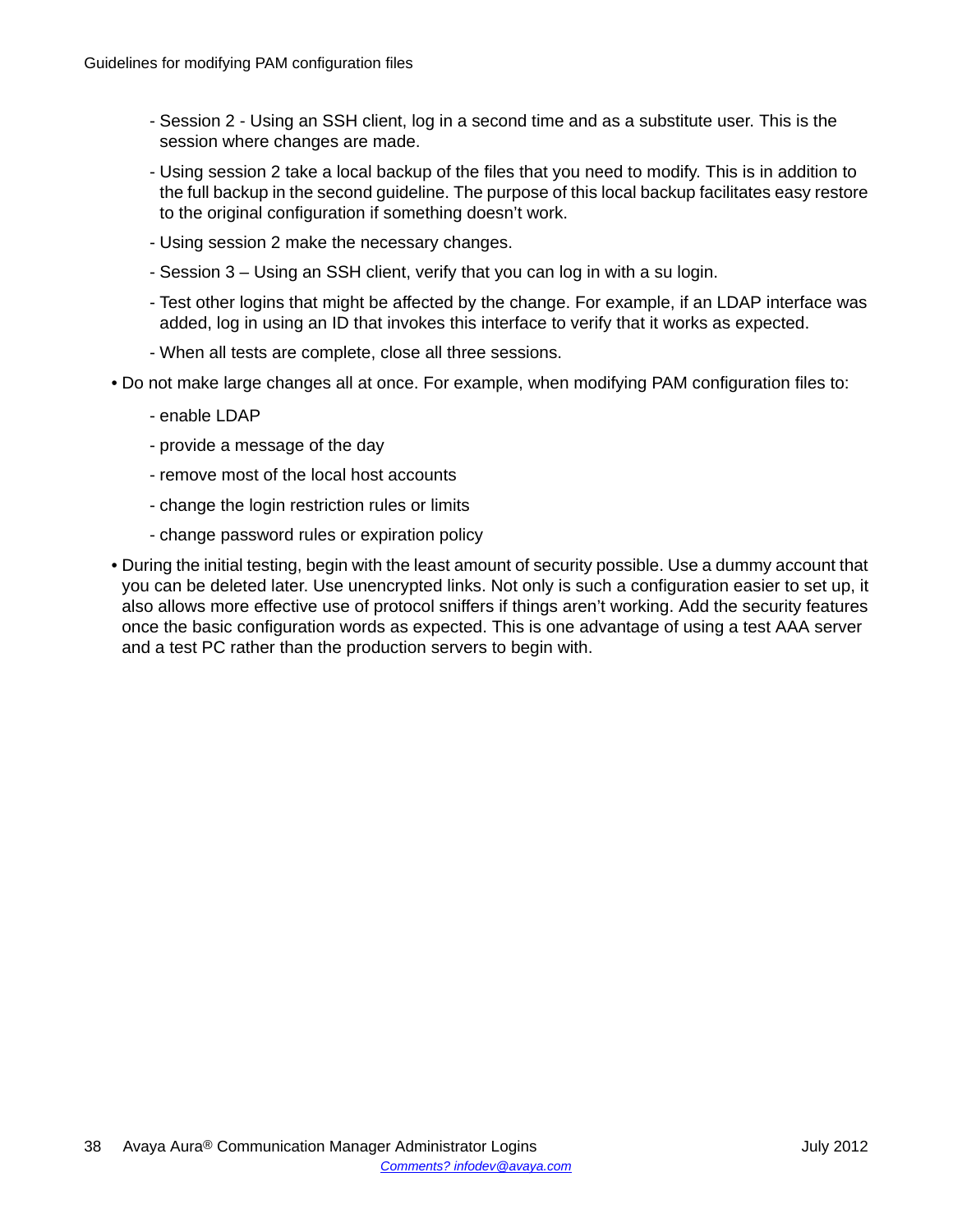# <span id="page-38-0"></span>**Chapter 6: Recovery**

Linux system can recover from serious problems by booting into single user mode. This provides the console root access without a password and bypasses the PAM system entirely. However, the Communication Manager server does not have a console. Some servers do not have a video card present; other servers such as S8400 do not support a video card. For those server models that support adding a monitor, keyboard, mouse, and possibly a video card, a single user boot is a possible recovery mechanism.

Another recovery option is to physically remove the hard drive from the Communication Manager server, mount this hard drive in a Linux computer as a second drive, edit the files on that computer, and re-install the hard drive on the Communication Manager server.

If a Linux computer is not available, you must boot the server from a Linux distribution disk and run the installation from the beginning.

If all these recovery options fail, you must return the system to Avaya for repairs.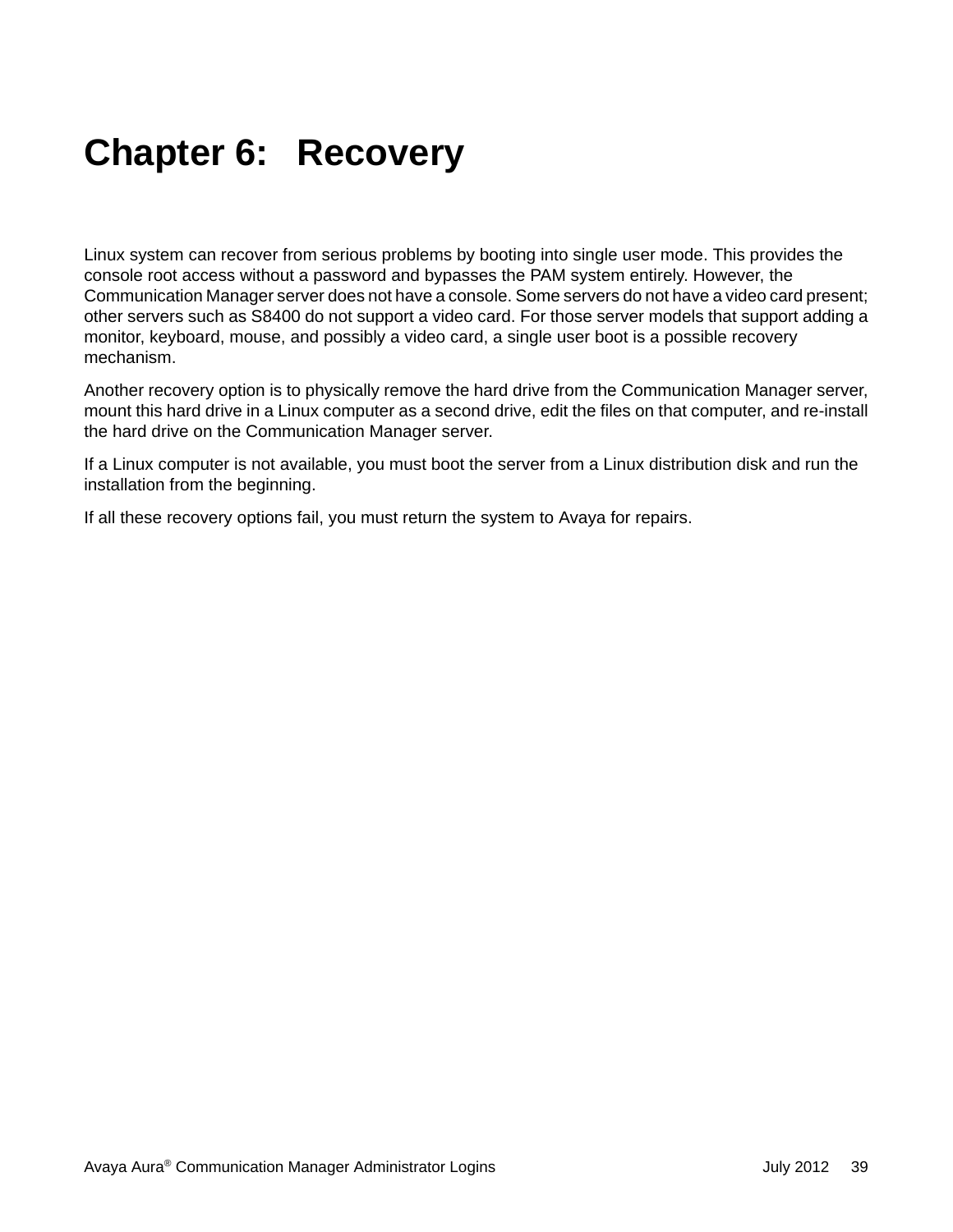Recovery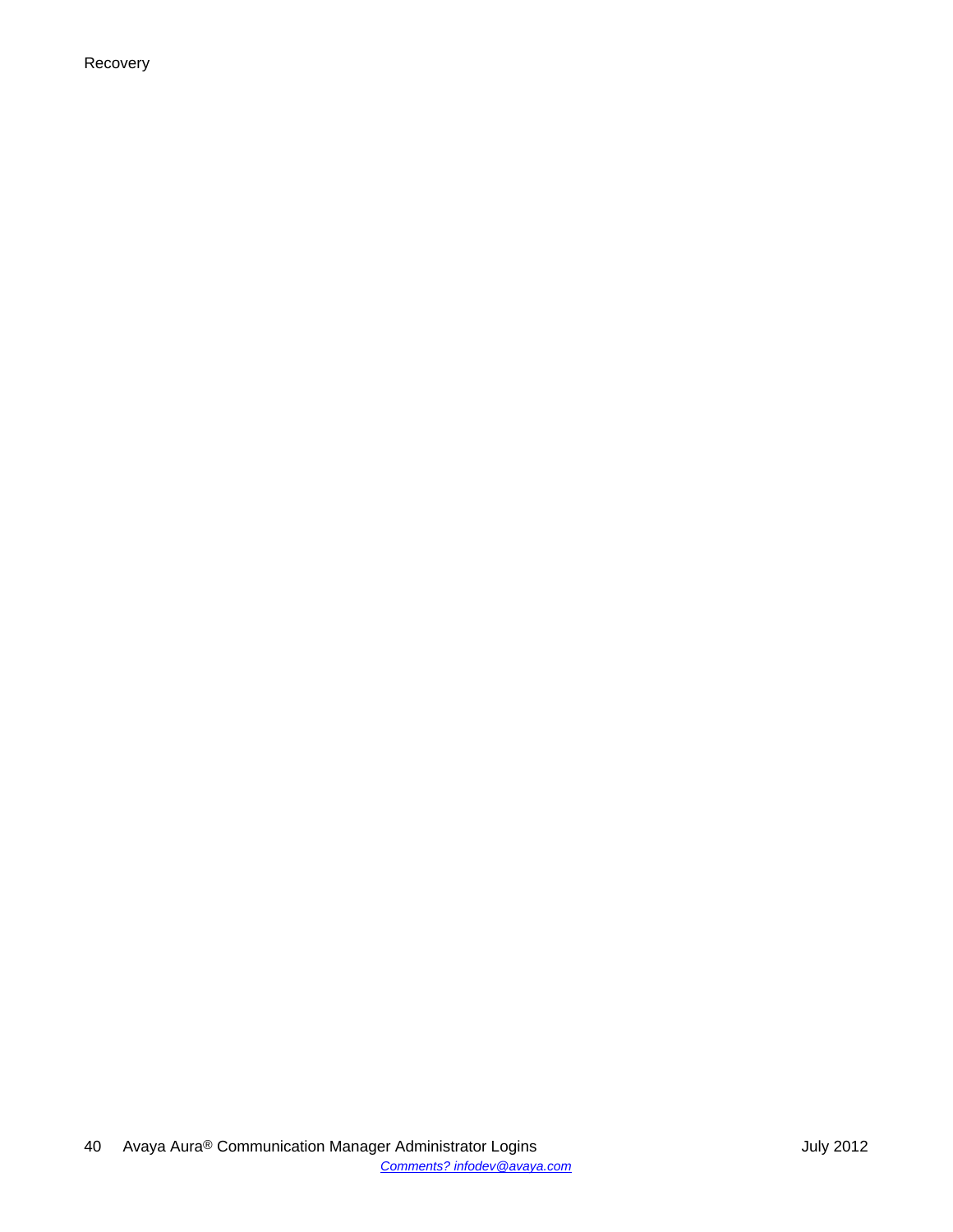# <span id="page-40-0"></span>**Chapter 7: User login characteristics**

You must assign Communication Manager administrator logins to one or more Linux login groups. You must assign each adminitrator login must be assigned a primary login group and possibly a second login group. The primary login group must be one of the groups shown in the following table:

| <b>Group Name</b> | <b>Group Number</b> | <b>Purpose</b>                                                    |
|-------------------|---------------------|-------------------------------------------------------------------|
| <b>Susers</b>     | 555                 | Privileged access to the CM<br>server                             |
| <b>Users</b>      | 100                 | Non-privileged access to the CM<br>server                         |
| Remote            | 888                 | PPP access to the CM server                                       |
| Voice             | 102                 | Access to the co-resident voice<br>mail product on the CM server. |

#### **Note:**

Logins in susers group have root level access to many commands, including commands to create and modify logins.

Logins with access to either the Communication Manager telephony application or the server web pages must also be members of exactly one profile group. These groups have a default number in the range 10,000 to 10,069 inclusive and are named prof0 through prof69 respectively. You can specify a different range by administering the change on the server's web page. For example, you can specify 20,000 to 20,069 as the number range.

The output of the **id** command in Linux for the dadmin login would look similar to the following example:

**\$** id

uid=2000(dadmin) gid=555(susers) groups=555(susers),10002(prof2)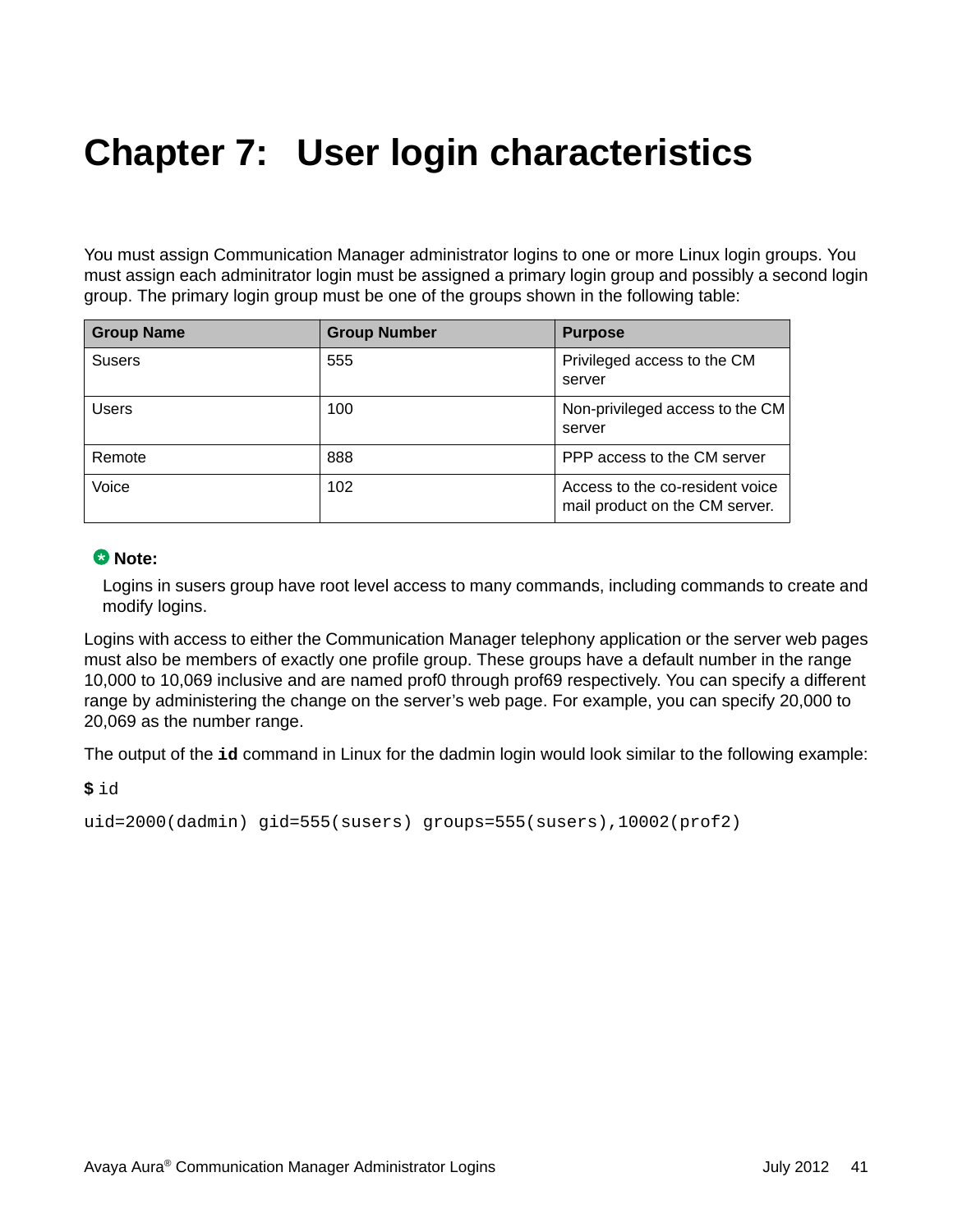User login characteristics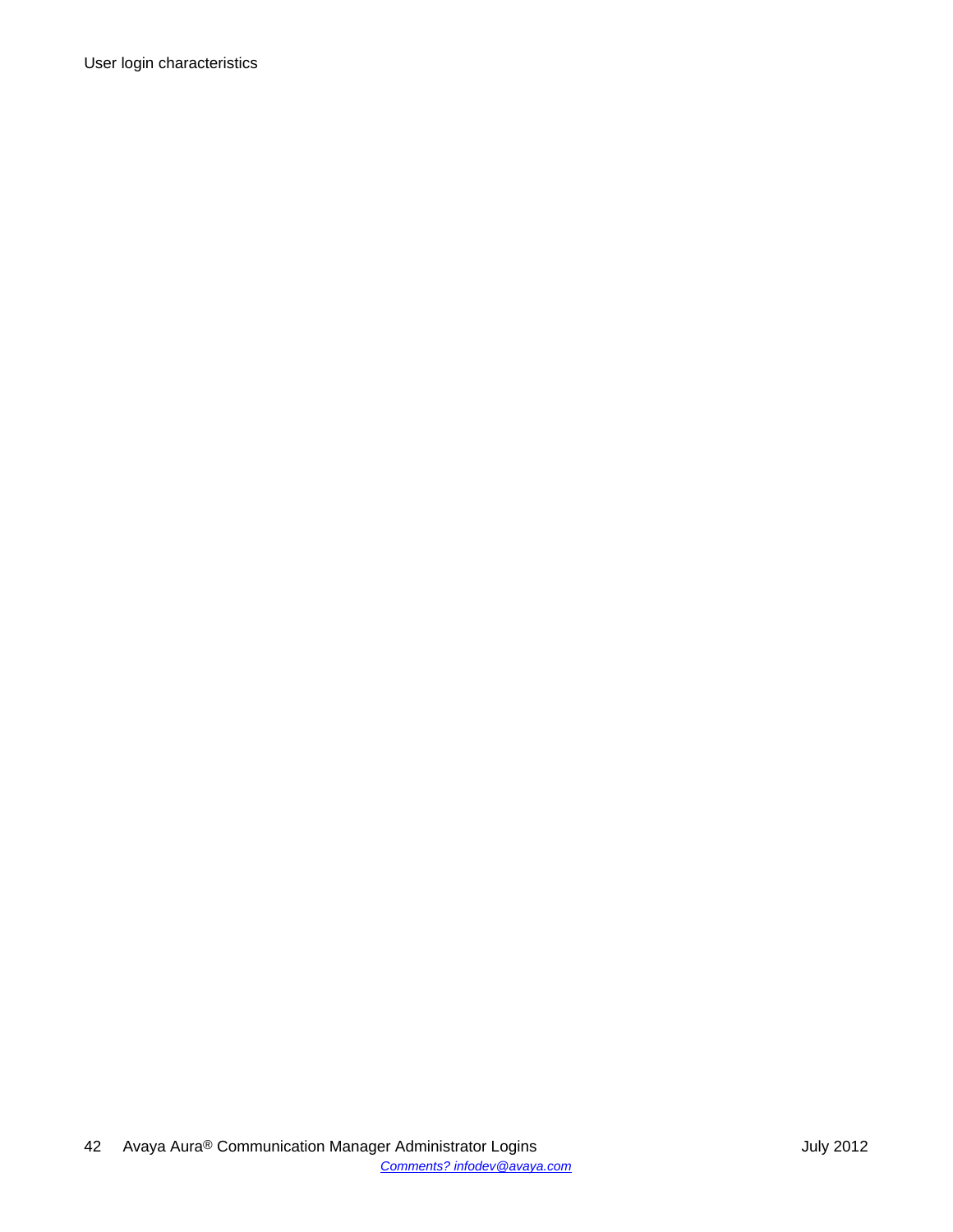# <span id="page-42-0"></span>**Chapter 8: Home directory**

Communication Manager does not need many functionalities of the Linux operating system. One such capability is to assign a home directory to every user. Using a home directory, users can perform tasks such as configure their own environment, save their private files, etc.

In the Communication Manager versions older than 4.0, all users shared a common home directory in /var/home/defty. In Communication Manager version 4.0 and later, you can use the common home directory or create individual home directories. The default location of these individual home directories is /var/home.

The following are a few points you must consider when creating individual home directories:

- You must create all home directories in /var/home.
- The system backup does not cover any customization of contents of a home directory in  $/var/$ home/defty.
- For LDAP accounts, you must create home directory for a user on the Communication Manager server before the first access, or you must add the pam\_mkhomedir module to the session section of the mv-auth configuration file.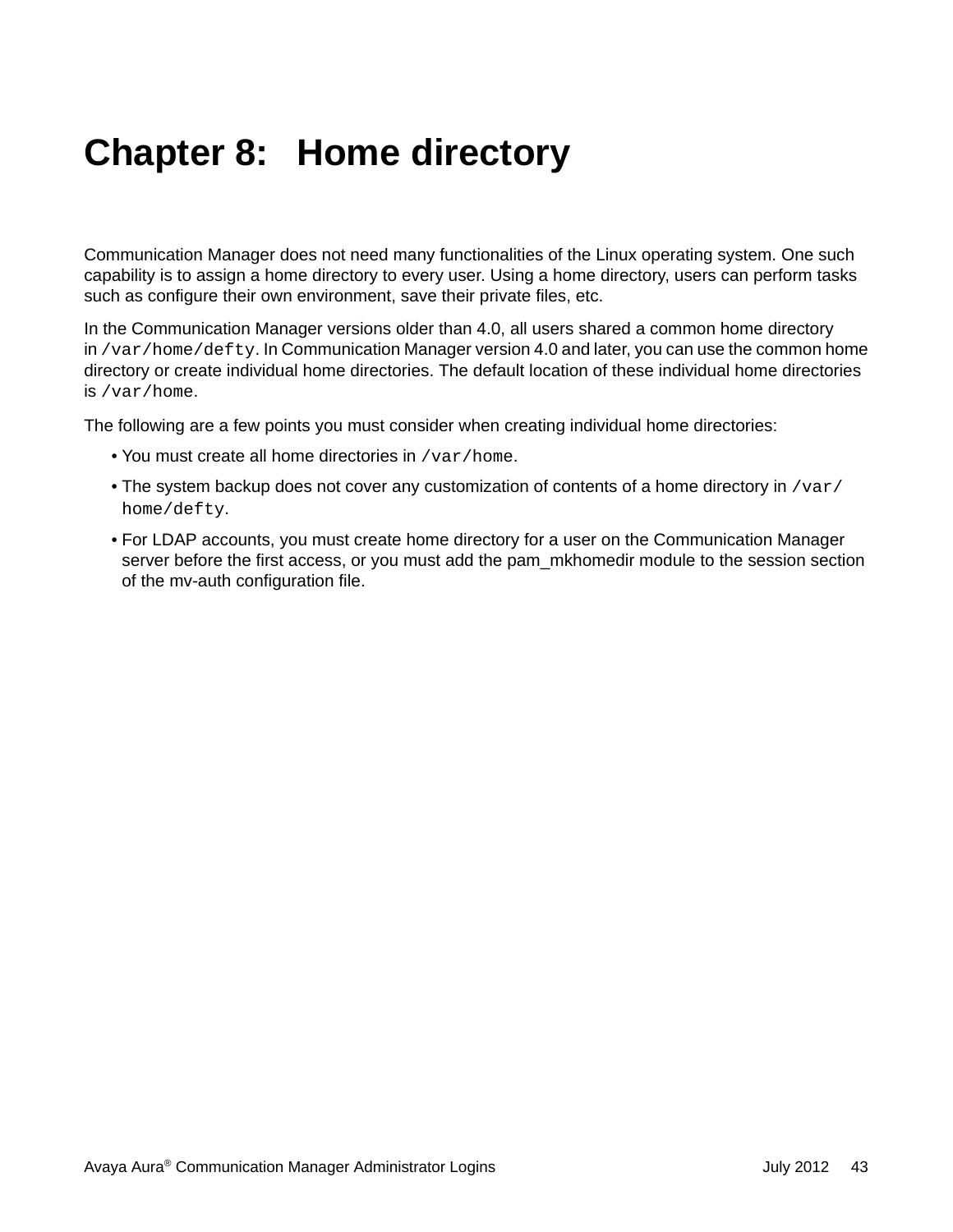Home directory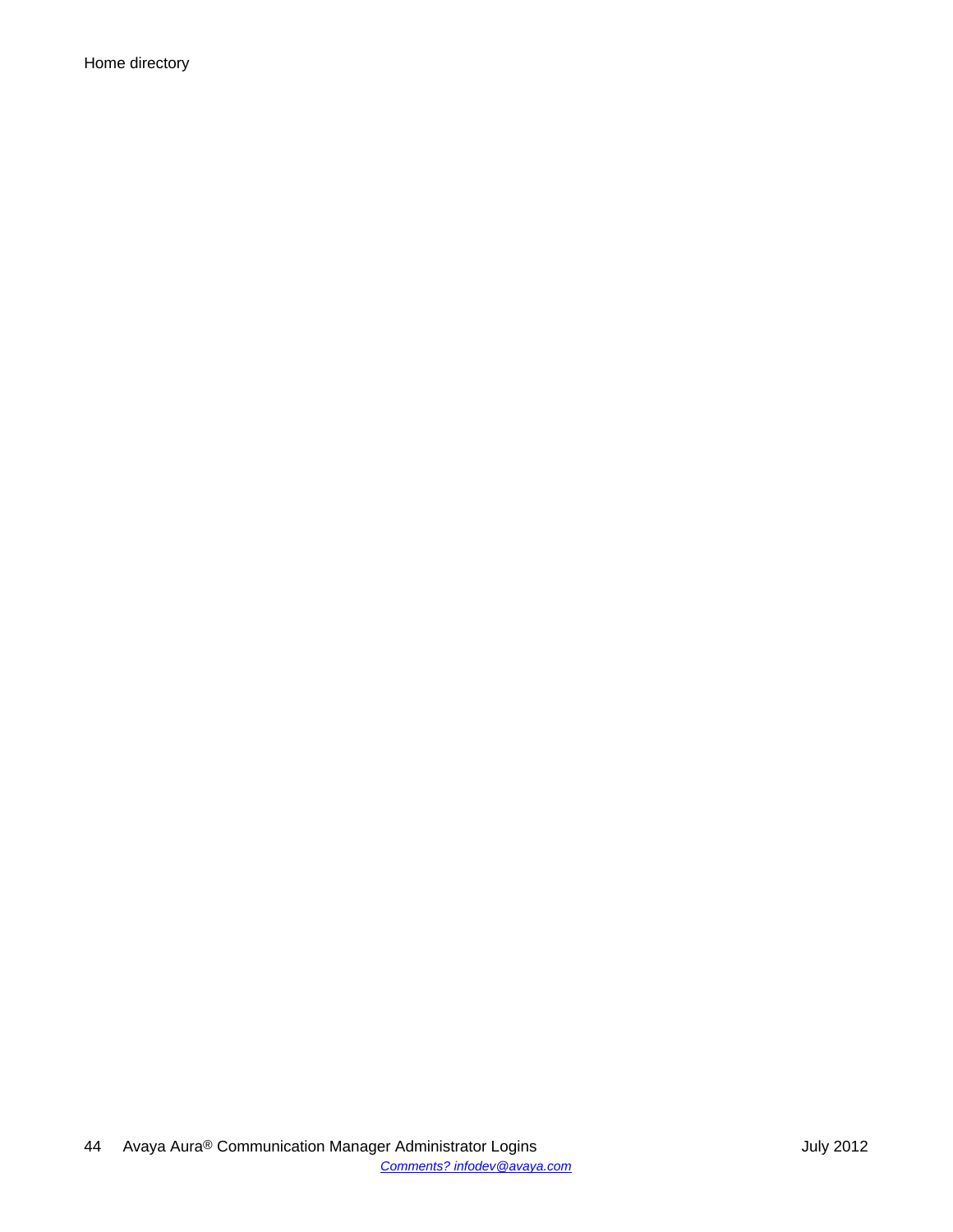# <span id="page-44-0"></span>**Chapter 9: Configuring multiple servers**

You can deploy multiple Communication Manager servers in three different roles:

- Main (active or standby)
- Survivable Remote Server (active or standby)
- Survivable Core Server

You must configure each of these servers to support AAA. This configuration information is not file synchronized among the servers, because it changes infrequently. The configuration information can differ from server to server.

However, to facilitate initial configuration of multiple servers, a special backup data set is supported. The pam\_config data set includes the following files:

- /etc/opt/ecs/lsfile
- /etc/asg/lacfile
- /etc/asg/asgfile
- /etc/passwd
- /etc/passwd-
- /etc/shadow
- /etc/shadow-
- /etc/group
- /etc/group-
- /etc/login.defs
- all files in /etc/aaa
- all files in /etc/pam.d
- /etc/ldap.conf
- /etc/openldap/ldap.conf
- /etc/nsswitch.conf
- /etc/nscd.conf
- /etc/sd\_pam.conf
- all files in /var/ace
- /etc/pam\_safeword.cfg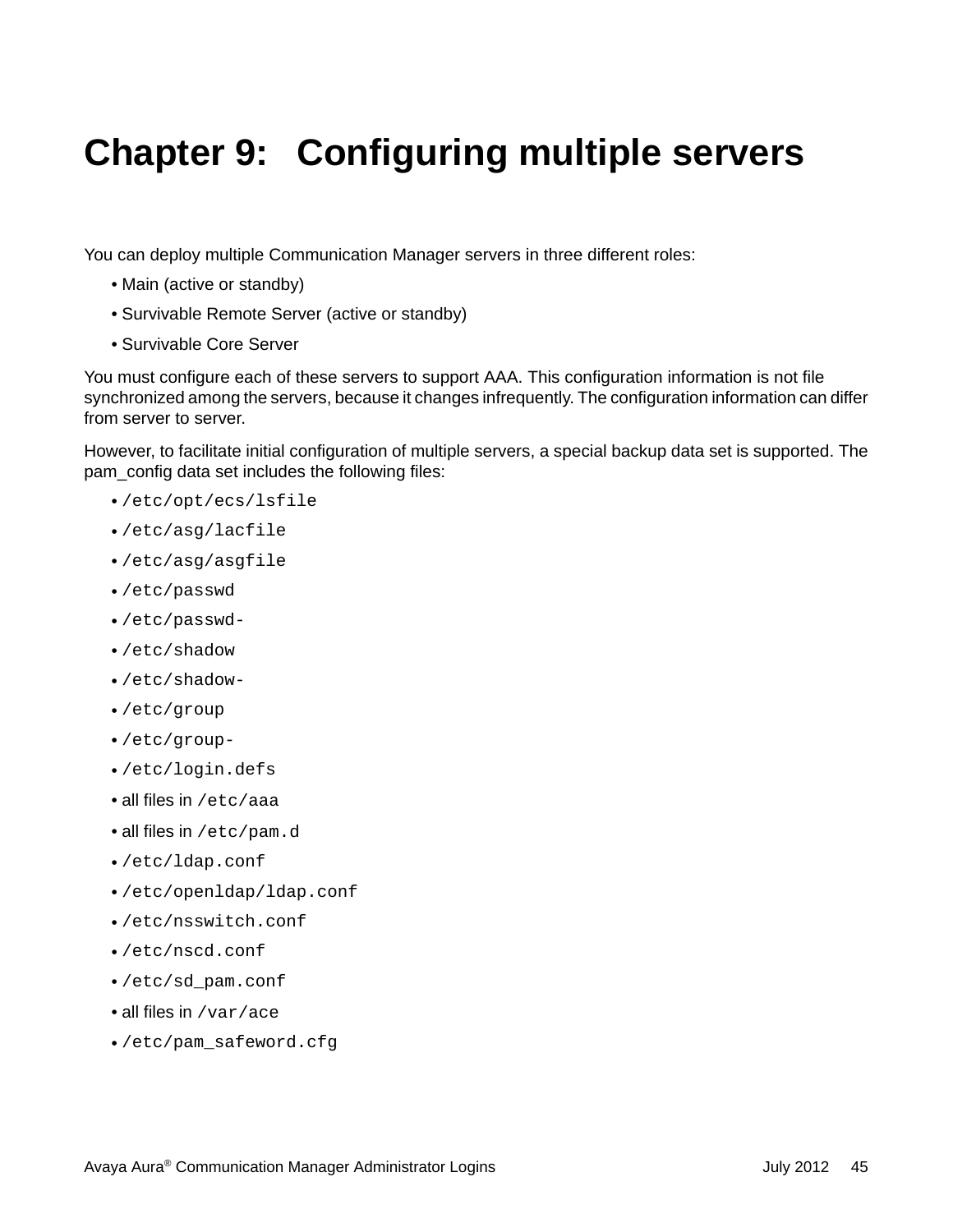- /etc/raddb/server
- /etc/opt/ecs/unused\_login\_audit.conf
- /etc/motd
- /etc/issue
- /etc/issue.net
- /var/home/defty/.hushlogin
- /etc/sshd/sshd\_config
- all files in /etc/security
- /etc/securetty
- /etc/cron.d/unused\_login\_audit.cron

To take this backup, use the following command:

```
/opt/ecs/sbin/backup -b -d scp://username:password@hostname/dirname -k "pass
phrase" ---verbose pam_config
```
You must configure the main server before using this backup data set. In a duplicated setup, you can configure either server. Verify the file list in the backup data set before restoring the back data.

To restore the backup data set, use the following command:

```
opt/ecs/sbin/restore -r -d scp://username:password@hostname/dirname/name-of-
file -k "pass phrase" ---verbose -p /
```
Certain data in the backup such as unique digital certification backed up in  $/etc/aaa$ . You must configure appropriate certificates for the specific server. If the source server uses a different external AAA server, then you must edit appropriate files to change the address of the external server.

The pam\_config backup is for manual movement of files to another server running the same software release. You must verify the data after restoring it.

You must not use the shared IP address of a duplicated pair of Communication Manager servers.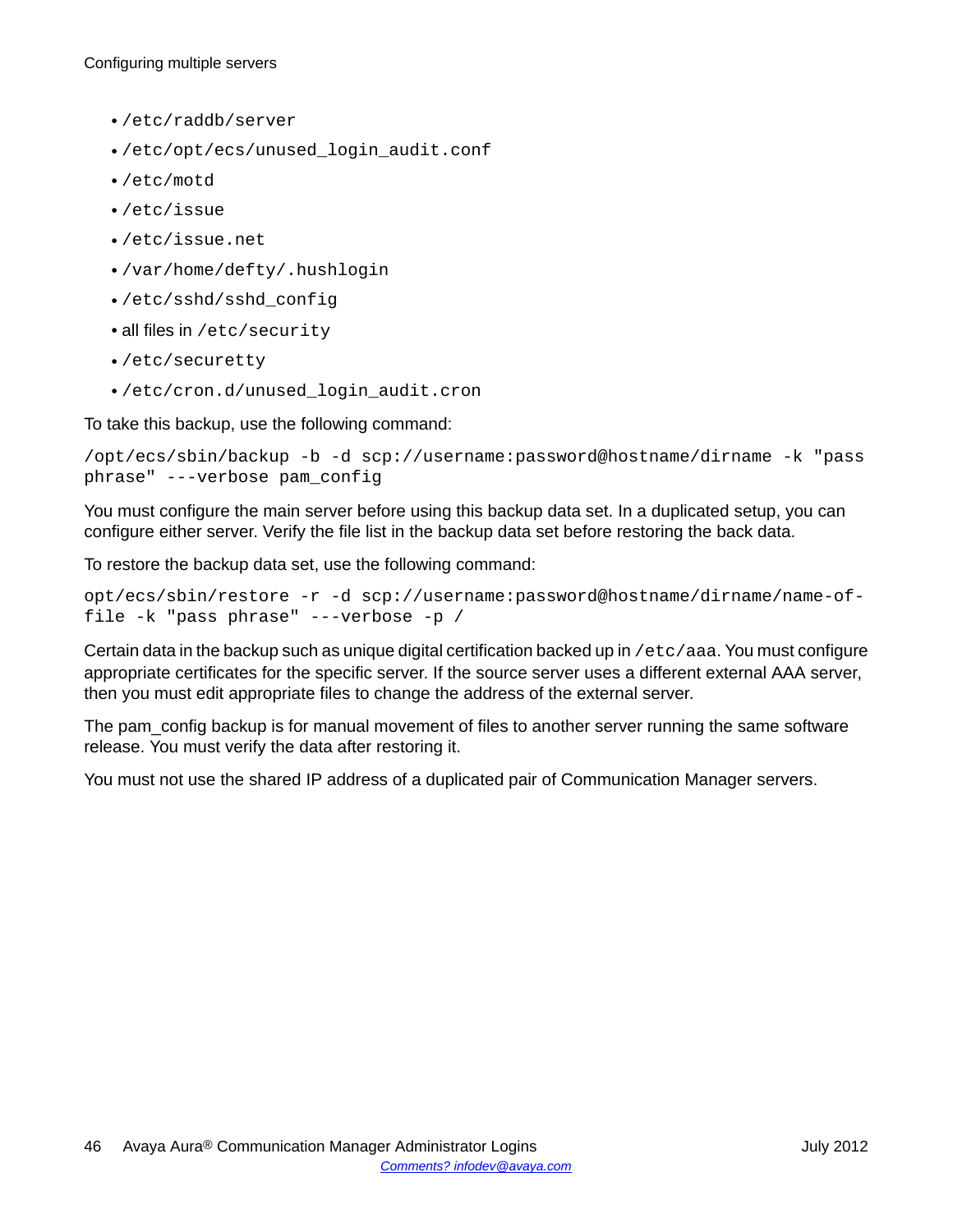# <span id="page-46-0"></span>**Chapter 10: Verified AAA server configurations**

# **Verified AAA server configurations**

When the Communication Manager software is first installed, only local host accounts are configured. You must edit the PAM files to incorporate support for any other type of account. The following configurations using external AAA servers have been tested:

- RSA SecurID for Authentication + LDAP/NSS/NSCD6)
- SafeWord for Authentication + LDAP/NSS/NSCD
- RADIUS for Authentication + LDAP/NSS/NSCD

This chapter describes configuration files for each of these configurations.

# **RSA SecurID**

RSA SecurID is a token-based authentication method from RSA Security for authenticating users. You must provide user authorization through parallel host accounts or LDAP/NSS.

Communication Manager does not have the PAM application for RSA SecurID installed by default. You must purchase a license for this client from RSA Security. You must install the SecurID application in /lib/security/pam\_securid.so,/etc/sd\_pam.conf, and /var/ace/sdconf.rec. The default port for RSA SecurID is 5500 UDP. You can change the port number on the SecurID server. You must regenerate the sd\_pam.conf file and reinstall it on the Communication Manager server. verify in vendor documentation for your software.

The sd pam.conf file is installed during the SecurID installation. You must generate the /var/ ace/sdconf.rec on the RSA SecurID server and copy it to the Communication Manager server. For more information, see RSA SecurID documentation.

When you upgrade Communication Manager, you must reinstall the SecurID application in the new partition. Prior to the upgrade, edit the mv-auth file to disable the use of SecurID. After the upgrade is over, boot the system into the new partition and copy the SecurID files from the old partition to the running partition using the following command: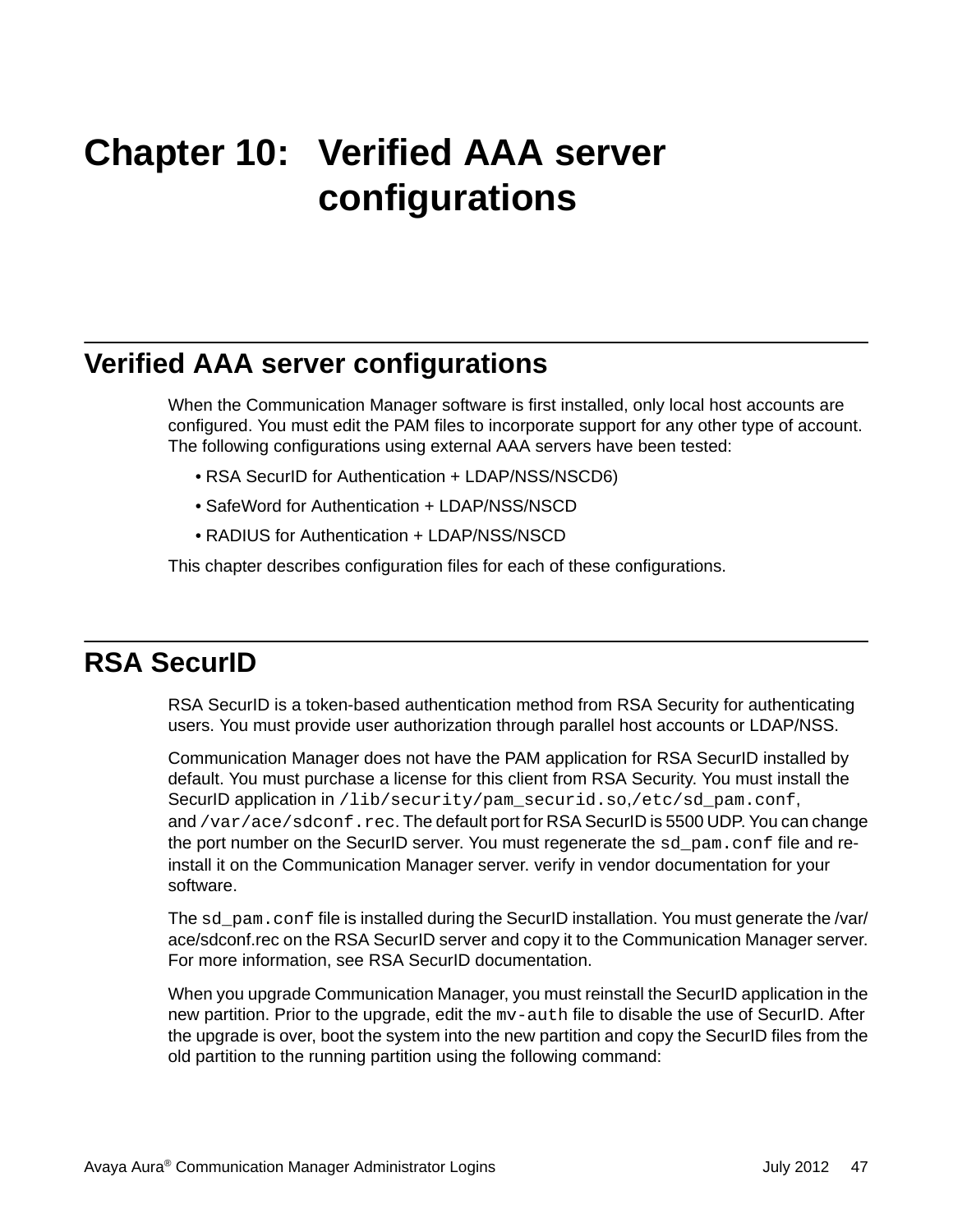<span id="page-47-0"></span>**cp /root2/lib/security/pam\_securid.so /lib/security/pam\_securid.so**

```
cp /root2/etc/sd_pam.conf /etc/sd_pam.conf.
```
You need to edit the mv-auth file to enable the SecurID application again.

## **SafeWord**

SafeWord is a token-based authentication method from Secure Computing for authenticating users. You must provide user authorization through parallel host accounts or LDAP/NSS.

Communication Manager does not have the PAM application for SafeWord installed by default. You must purchase a license for this client from Secure Computing. You must install the SafeWord application in /etc/pam\_SafeWord.cfg and/lib/security/ pam\_SafeWord.so.1. The default port for SafeWord is 5030 TCP. verify in vendor documentation for your software.

The SafeWord distribution CD-ROM has a Java based installer. If your Communication Manager server does not have a CD drive, you can install SafeWord on a separate Linux computer, and then copy it to the Communication Manager server.

When you upgrade Communication Manager, you must reinstall the SafeWord application in the new partition. Prior to the upgrade, edit the mv-auth file to disable the use of SafeWord. After the upgrade is over, boot the system into the new partition and copy the SafeWord files from the old partition to the running partition using the following commands:

```
cp /root2/lib/security/pam_safeword.so.1 /lib/security/
pam_safeword.so.1
```

```
cp /root2/etc/pam_safeword.cfg /etc/pam_safeword.cfg
```
You need to edit the mv-auth file to enable the SafeWord application again.

# **RADIUS**

You can use RADIUS for user authentication and accounting. You must provide user authorization through parallel host accounts or LDAP/NSS. The default ports for RADIUS is 1812 and 1813 UDP.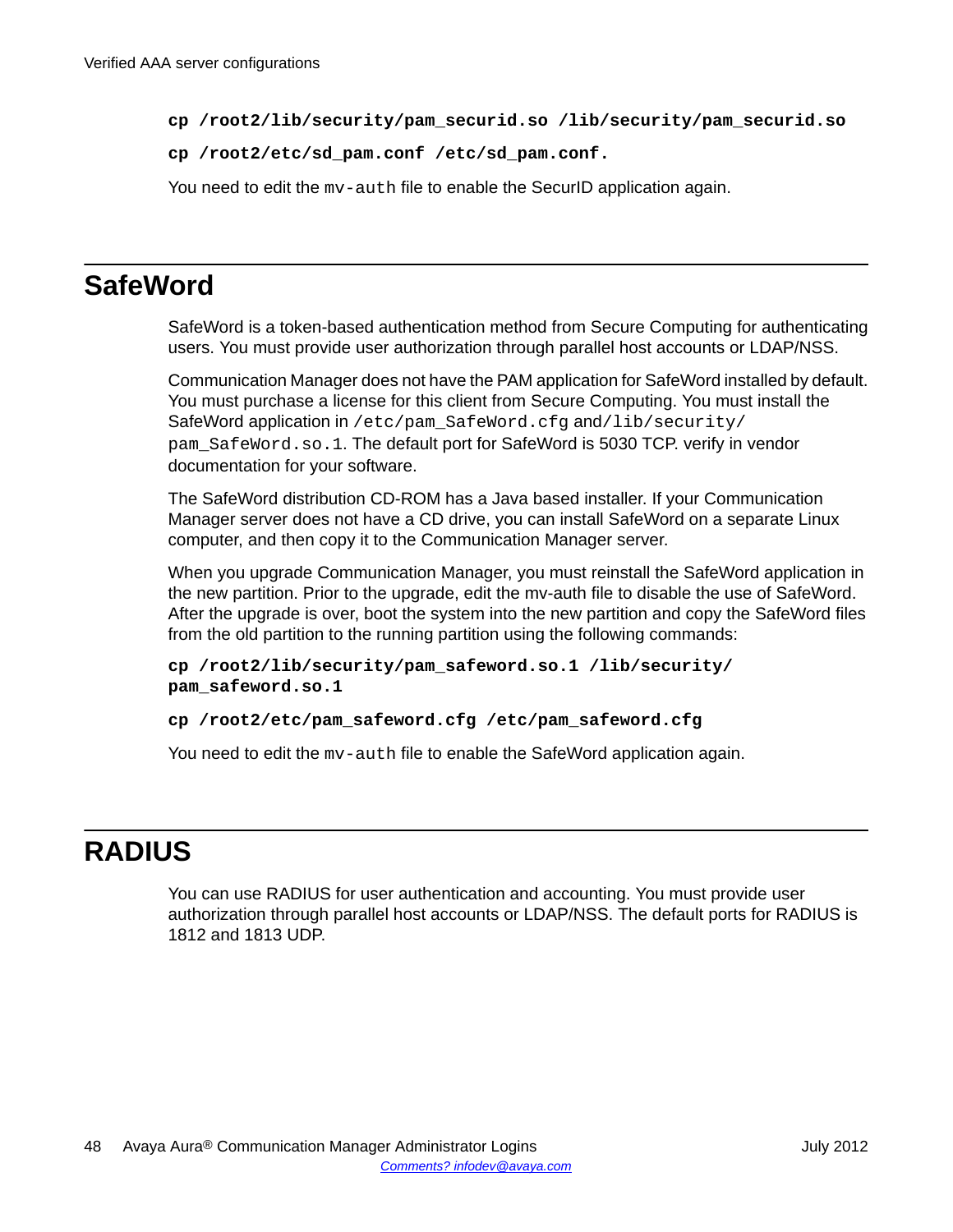# <span id="page-48-0"></span>**Chapter 11: Other PAM features**

## **pam\_access**

You can use pam\_access to control system access by individual users or groups of users. To use pam\_access, you must enable it or add it to the PAM configuration file. You must define the access rules in the /etc/security/access.conf file. The syntax for defining these rules is as follows:

permission: users: users: origins:

## **pam\_cracklib**

You can use pam\_cracklib to define the criteria for new passwords. For example,

- a new password must not be a palindrome, For example, radar.
- a new password must not be the old password, either with a changed case or with a changed order of letters.
- a new password must be a minimum certain number of characters in length.
- a new password must not be identical to the old one.
- a new password must be a combination of letters, numbers and special characters.
- a new password must not be one of the recently used passwords.

#### **Note:**

You can define the number of recently used passwords saved using the remember parameter of pam\_unix in the password section of mv-auth. The default is none.

By default, pam cracklib is enabled in the mv-auth file. There is no configuration file. Arguments on the cracklib invocation file control pam\_cracklib.

Cracklib has two kinds of rules, internal compiled-in rules and rules which may be manipulated via command line parameters. You cannot change the internal rules except by recompiling cracklib and include the conditions listed at the beginning of this section.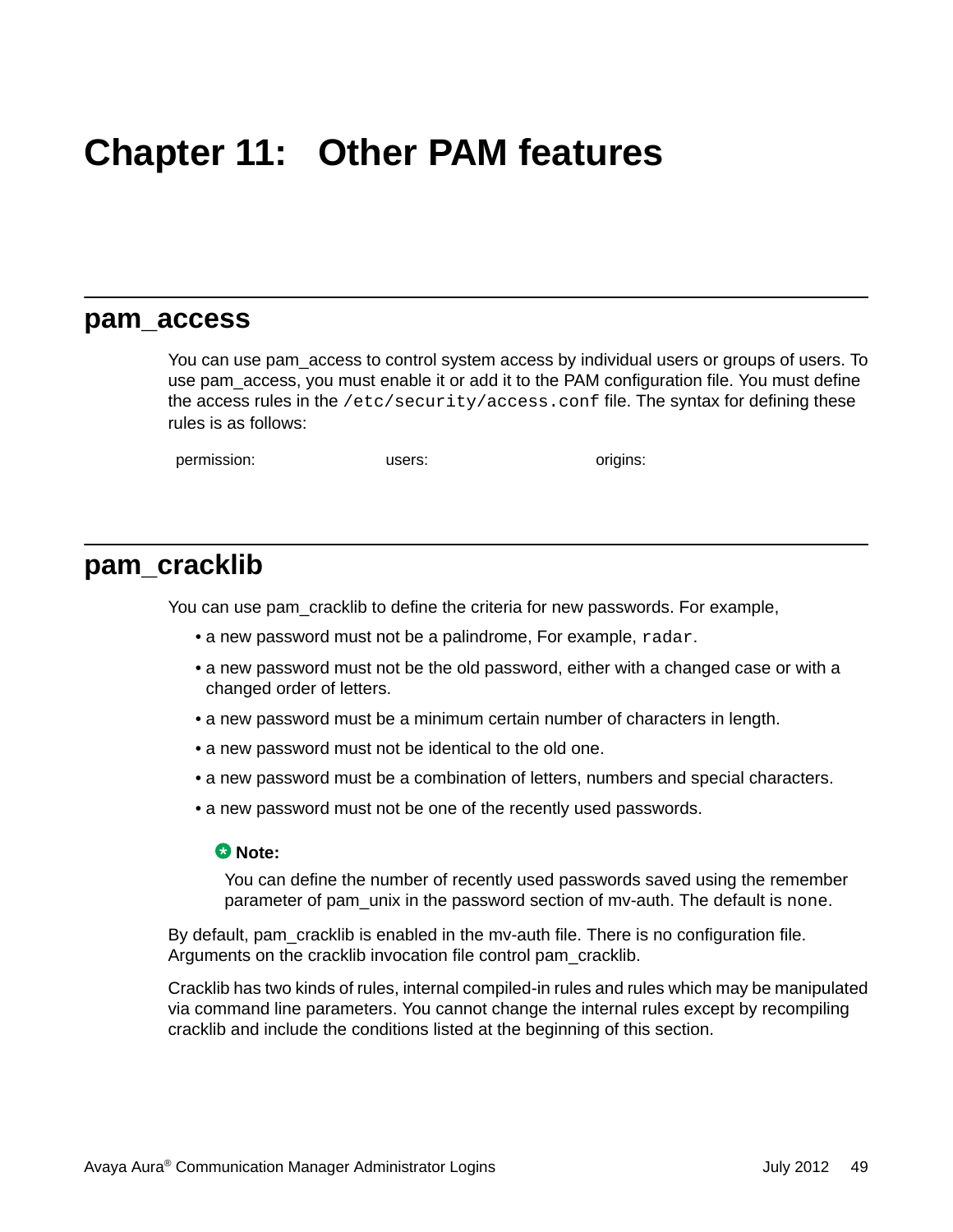In addition to the conditions described earlier, cracklib accepts the following command line parameters:

| <b>Parameter</b> | <b>Default</b> | <b>Purpose</b>                                                                                                                                                                                                                                   |
|------------------|----------------|--------------------------------------------------------------------------------------------------------------------------------------------------------------------------------------------------------------------------------------------------|
| debug            |                | Enables additional<br>messages in syslog. More<br>useful to a developer with<br>source code than to an<br>administrator configuring<br>cracklib.                                                                                                 |
| type=xxx         |                | When cracklib prompts for a<br>password, it uses the string<br>New UNIX Password:.<br>You can can use this<br>parameter to replace the<br>word UNIX with the string<br>XXX.                                                                      |
| retry=N          | 3              | Specifies the number of<br>times the user can to try to<br>enter a new password that<br>meets the defined criteria<br>before exiting.                                                                                                            |
|                  |                | <b>O</b> Note:                                                                                                                                                                                                                                   |
|                  |                | This is the number of<br>times a user may try to<br>enter a new password<br>during the password<br>change process. This<br>parameter does not<br>control the number of<br>times a user may fail to<br>give the correct password<br>during login. |
| difok=N          | 5              | Sets the minimum number of<br>characters in the new<br>password that must be<br>different from the old<br>password. However, if the<br>new password is at least<br>twice as long as the old one,<br>this parameter is ignored.                   |
| minlen=L         | 9              | Specifies the minimum<br>length of a password.                                                                                                                                                                                                   |
| dcredit=N        | 1              | Specifies the number of<br>digits in a password.                                                                                                                                                                                                 |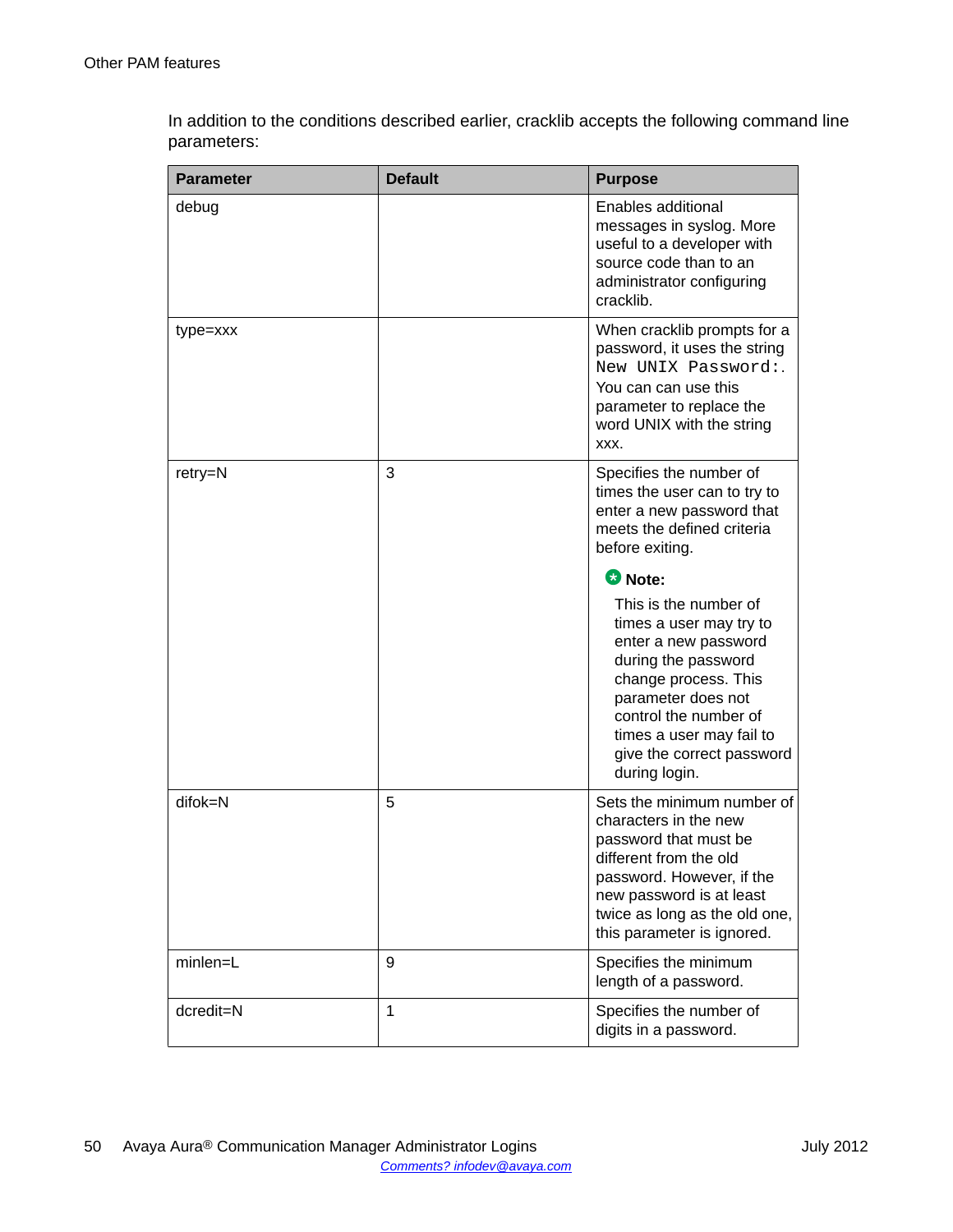| <b>Parameter</b> | <b>Default</b> | <b>Purpose</b>                                                  |
|------------------|----------------|-----------------------------------------------------------------|
| ucredit=N        |                | Specifies the number of<br>upper case letters in a<br>password. |
| $l$ credit= $N$  |                | Specifies the number of<br>lower case letters in a<br>password. |
| ocredit=N        |                | Specifies the number of<br>special characters in a<br>password. |

#### **Note:**

Cracklib has an internal rule that passwords must be at least 6 characters long. This rule takes precedence over any other rules regarding password length. You can increase the minimum required length beyond 6 by modifying the last 5 parameters. All 5 parameters together determine the minimum length requirement.

In addition to the parameter minlen, other parameters such as dcredit, ucredit, lcredit, and ocredit determine the minimum acceptable length of a password. These parameters can have either positive or negative values in any combination. Positive values for these parameters reduce the minimum length requirement. For example, if the cracklib configuration is similar to the following:

password **required** required /lib/security/pam\_cracklib.so retry=3 minlen=10 dcredit=3 lcredit=0 ucredit=0 ocredit=0

and the user enters a password of 10 random lower case characters, it is acceptable. However, if the user enters a password with 4 random lower case letters intermixed with 3 digit characters, then a password 7 character in length is acceptable. The value in dcredit reduces the minimum length requirement by upto 3 characters. The password can have more than 3 digits, but the additional digits do not affect the minimum length requirement. Similar rules apply for lcredit, ucredit, and ocredit.

If the cracklib configuration is similar to the following:

| password | required | /lib/security/pam_cracklib.so    |
|----------|----------|----------------------------------|
|          |          | retry=3 minlen=12 dcredit=1      |
|          |          | $l$ credit=1 ucredit=1 ocredit=1 |
|          |          |                                  |

then an 8 character password is acceptable if it has 1 upper, 1 lower, 1 digit, and 1 special character. So the following password is acceptable:

4A3d.wpq

You can force the password to contain a mix of characters by setting one or more of the credit parameters to a negative value. The following configuration,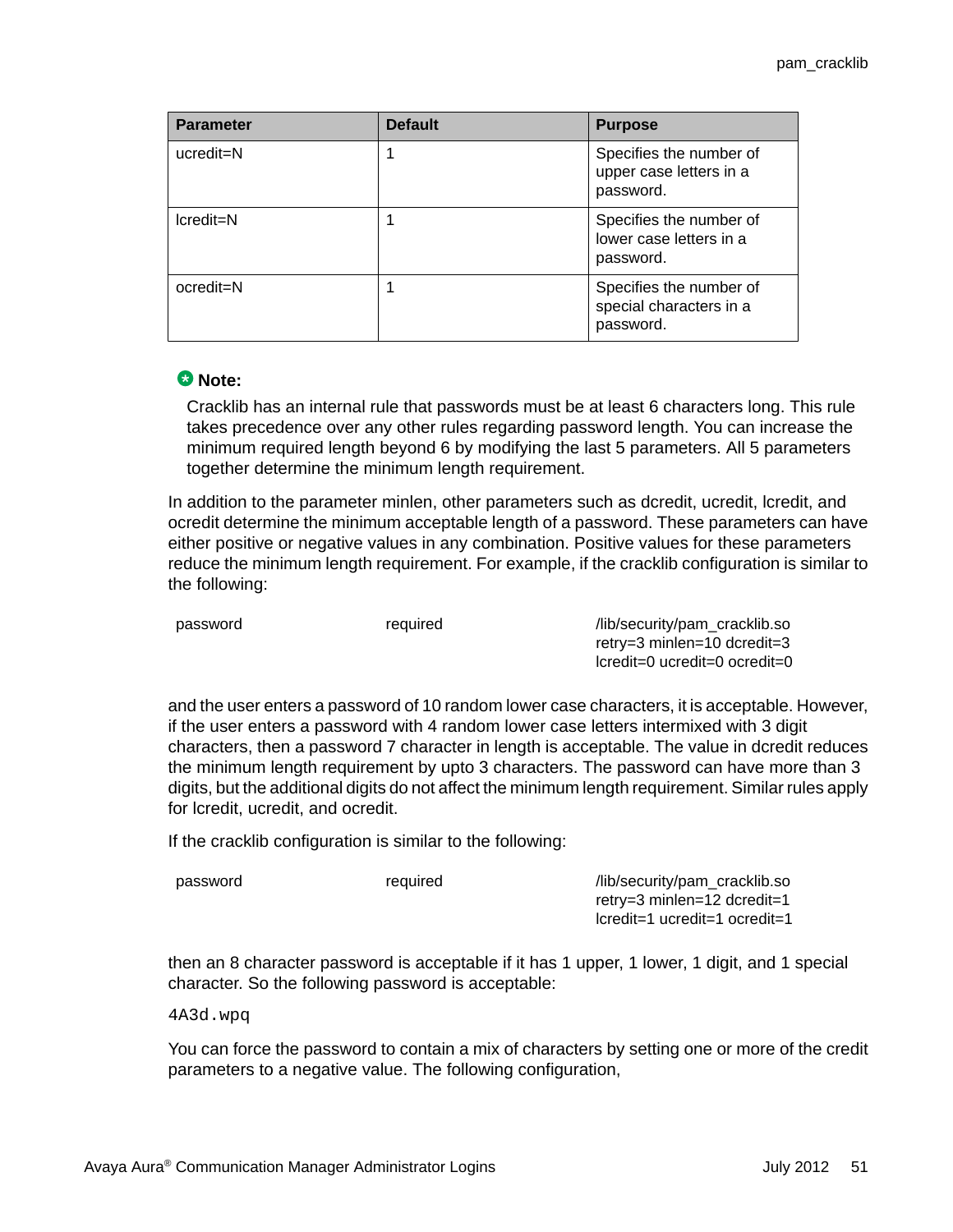<span id="page-51-0"></span>password **required** required /lib/security/pam\_cracklib.so retry=3 minlen=10 dcredit=-3 lcredit=0 ucredit=0 ocredit=0

requires passwords to be a minimum of 10 characters long and also require 3 of the characters to be digit characters.

#### **Note:**

You might encounter unexpected results when setting the minlen to 6 in combination with credit values. For example, when the cracklib configuration is minlen=6 dcredit=-1,  $kdu8rg$ should be acceptable, which is not the case. However, minlen=8 dcredit=-1 accepts kdu8rgbd as password. This is due to a bug.

## **Login messages**

## **Login messages (pam\_issue and pam\_motd)**

Linux supports displaying the following two types of messages at two different times to the users.

- issue message which is displayed as part of the initial login prompt. This message often contains warnings about unauthorized access.
- Message of the Day which informs legitimate users about upcoming outages, server status, such as approaching disk full conditions, or other information of interest to the user.

#### **Related topics:**

pam\_issue on page 52 [pam\\_motd \(message of the day\)](#page-52-0) on page 53 [SSH](#page-52-0) on page 53 [Telnet](#page-53-0) on page 54 **HTTP** on page 55 [FTP/SFTP](#page-54-0) on page 55

### **pam\_issue**

Pam\_issue displays the issue message from the file /etc/issue. To use this feature, you must edit the desired text in /etc/issue and place a call to its module as the second line in the mv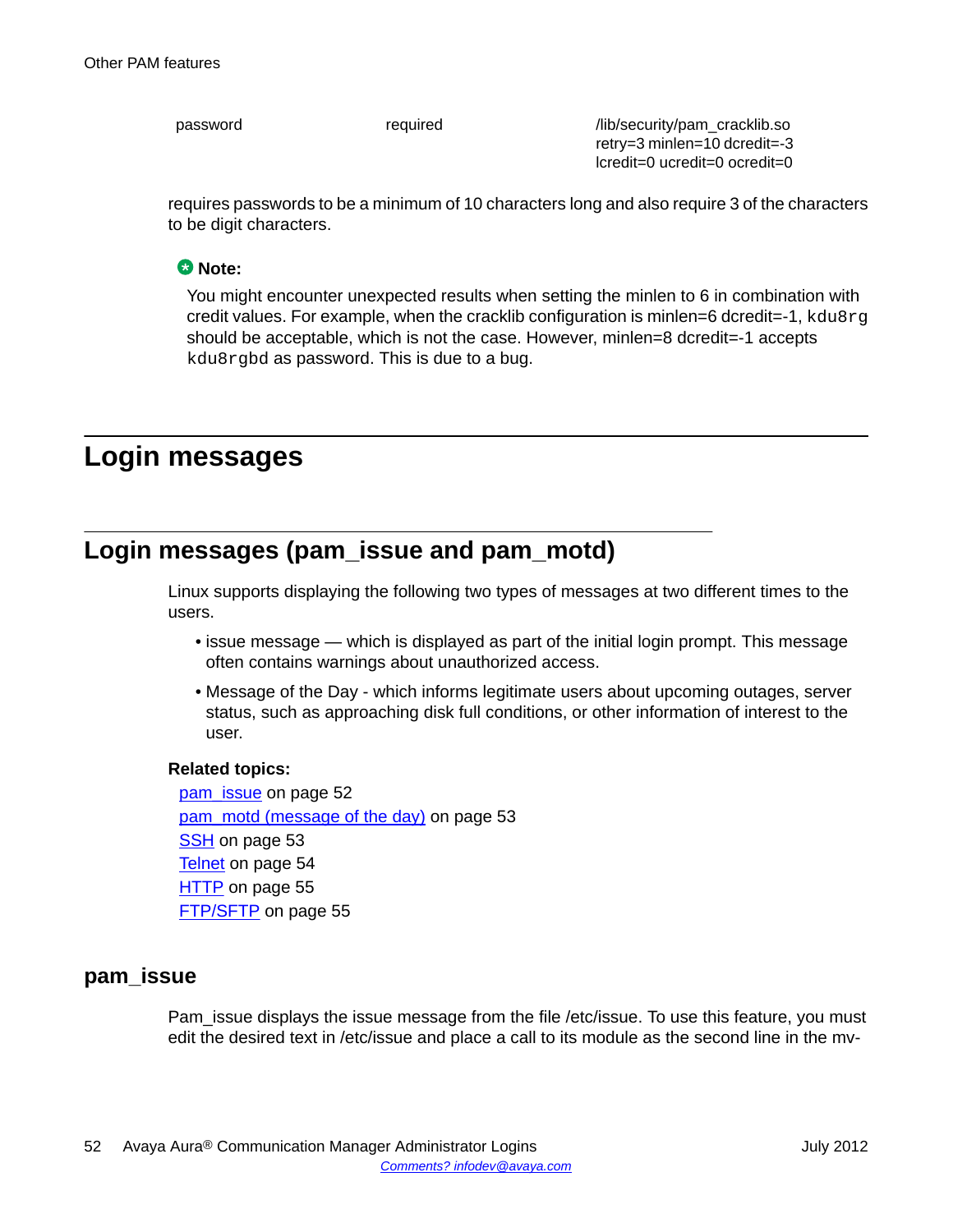<span id="page-52-0"></span>auth file. However, pam\_issue does not work in all cases and its use is not recommended. Some of the other means for displaying the issue message are described below.

Communication Manager installs a file named /etc/issue.avaya in the active partition and then copies this file to  $/etc/jssue$ , again in the active partition. The issue avaya file contains some default text that you can edit. After an upgrade, Communication Manager installs a new /etc/issue.avaya from the distribution. If an /etc/issue file exists in the current running partition, the system copies it without any modifications to the new partition. If it does not exist, then the the system copies /etc/issue.avaya file to /etc/issue in the new partition. A restore to defaults copies /etc/issue.avaya to /etc/issue and overwrites any changes made there.

### **pam\_motd (message of the day)**

You define pam motd in the session section of the PAM configuration file. Pam motd displays the text of file in  $/$ etc/motd to a user after successful login. You can edit the text in  $/$ etc/ motd and then add the pam\_motd line in the PAM configuration file.

## **SSH**

You can configure the SSH daemon in the/etc/ssh/sshd\_config file. You need to edit the following three entries in this file:

PrintLastLog no

PrintMotd no

Banner /etc/issue

If you set PrintLastLog to yes, the following message displays immediately after a successful login:

Last login: Mon Jul 17 11:37:10 2006 from someplace.dr.avaya.com

This line appears regardless of the configuration of pam\_lastlog in the PAM configuration files. If pam\_lastlog in the PAM configuration file is set to never, the system displays two messages on successful login.

The pam\_lastlog message is similar to the following:

Last login: Mon Jul 17 11:37:10 2006 from someplace.dr.avaya.com on pts/2

Setting  $PrintMotd$  to yes displays the content of the file/etc/motd to the user immediately after the last login information. If the my-auth file contains the line session  $\text{regularized}$  /etc/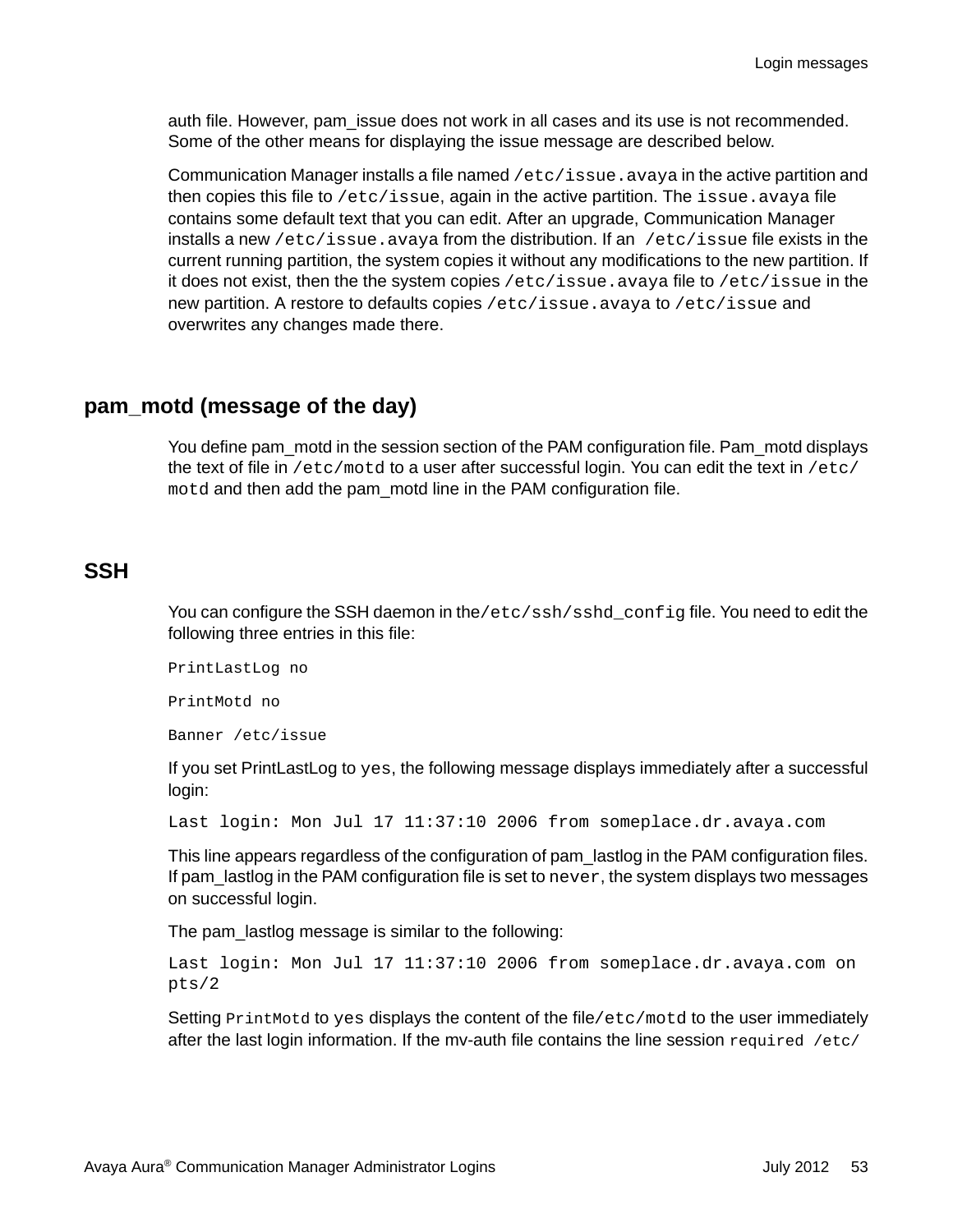<span id="page-53-0"></span> $\text{security/pam}$  motd, the system displays the message of the day twice. The two mechanisms work independently.

Setting  $PrintMotd$  to yes displays the content of the file /etc/motd to the user immediately after the last login information. If the mv-auth file contains the line session  $\text{required } / \text{etc}$  $\text{security/pam\_modd}$ , the system displays the message of the day twice. The two mechanisms work independently.

The line, Banner /etc/issue, displays the contents of the /etc/issue file. You can specify any file on the banner line. However, SSH displays the content of the /etc/issue file before any other file you specify. The time of displaying the issue message depends on the client. Calling pam\_issue in the mv-auth file has no effect on SSH as SSH is not integrated with pam\_issue.

### **Telnet**

Telnet is not configured to work with PAM. Telnet uses the login process to process user logins. This means that the user experience during login is a combination of the characteristics of the telnet daemon, in.telnetd, and the login process. The in.telnetd daemon is hard coded to display the content of  $/etc/jssue.net$  prior to the login prompt. Additionally, the telnet daemon is incompatible with use of pam\_issue. Adding pam\_issue to the mv-auth file prevents a user from logging in via Telnet. If you are going to use Telnet, then you must copy /etc/issue to /etc/issue.net.

By default, login displays the time of last login from  $/var/log/lastlog$ , and also displays the message of the day file from /etc/motd. However, if a zero length file named .hushlogin is in the user's home directory, then login does not display this information.

Additionally, if the mv-auth file contains the following lines:

| session | required | /etc/security/pam_lastlog<br>never |
|---------|----------|------------------------------------|
| session | required | /etc/security/pam_motd             |

The user sees the time of last login and message of the day from these entries. That is, if the .hushlogin file is NOT present, the user sees the time of last login and message of the day twice, once from the login process and again from the PAM entries. Telnet has the same behavior as SSH regarding display of time of last login when both methods are employed.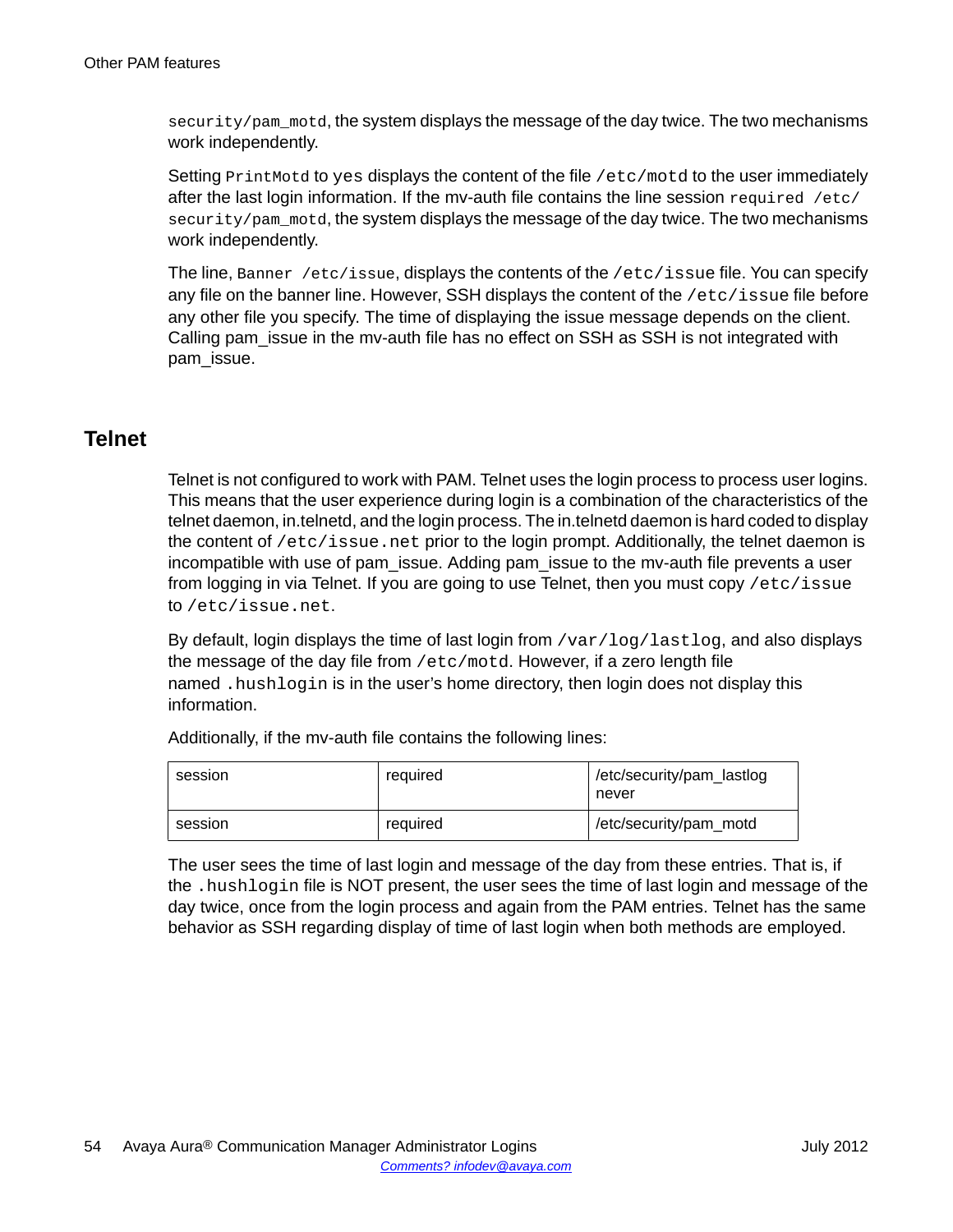## <span id="page-54-0"></span>**HTTP**

The Communication Manager SMI is hard coded to display the content of the /etc/issue file on the "home" page and display the /etc/motd file after successful login.

The only way to remove this display is to remove the files.

## **FTP/SFTP**

Communication Manager supports vsftp with an anonymous login only. FTP is disabled by default. You must enable before you can use it. FTP does not support display of last login information nor the message of the day.

FTP is not compatible with PAM and none of the message options in PAM work with FTP. FTP displays the content of the/etc/issue file if the /etc/vsftpd.conf file contains the following line:

banner\_file=/etc/issue

## **pam\_lastlog**

You can use pam\_lastlog to display a message with details of their last login to the user at the time of login. Pam\_lastlog keeps track of user logins in the file  $/var/log/lastlog$ . To use this feature, uncomment the lastlog entry or add it to the mv-auth configuration file. Pam\_lastlog accepts several parameters to control the message it displays. Pam\_lastlog is required by the unused\_login\_audit and for generating reports regarding login activity.

## **pam\_limits**

You can use pam\_limits to restrict resources such as the amount of CPU time, number of open files, number of processes, etc. that a user may access. These limits are more appropriate to a general purpose computing platform than to the Communication Manager server because these limits are controlled by the Communication Manager application. Attempting to change these limits via PAM may cause unexpected behavior. There are, however, two limits that you can set, maxlogins and maxsyslogins.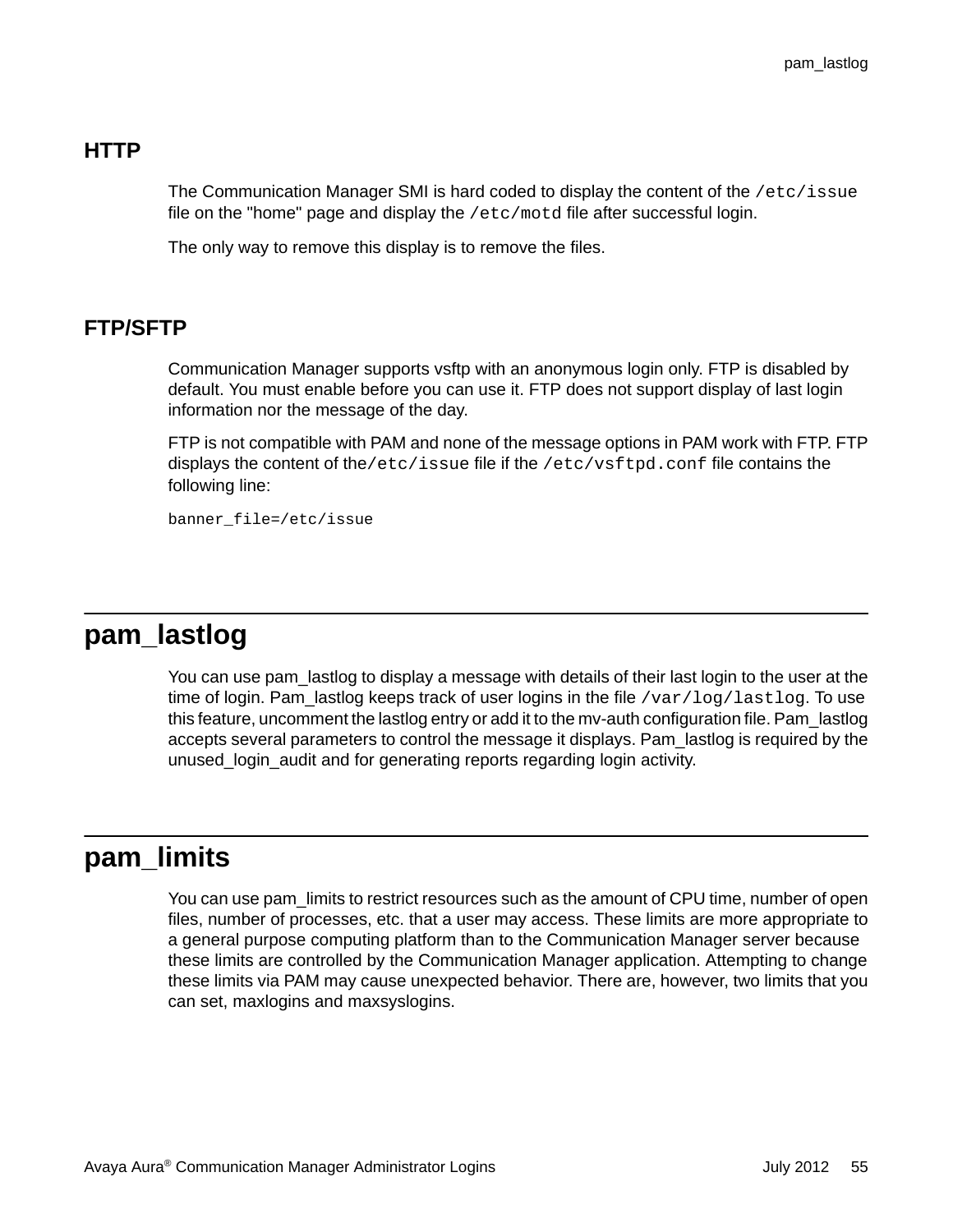<span id="page-55-0"></span>maxlimits controls the maximum number of sessions that may be simultaneously active for a particular user. maxsyslogins controls the maximum number of simultaneous sessions for all users taken together.

To use pam\_limits, you must enable it in the PAM configuration file and edit the  $/etc/$ security/limits.conf file.

# **pam\_tally**

You can use pam tally is used to deny access to a user after the maximum number of failed login attempts. You must configure this feature in the mv-auth file, before you can use it. For example, if the deny parameter of pam\_tally has a value of 5, the system locks the particular user after 5 unsuccessful login attempts. A root user must needs to unlock it using the **/sbin/ pam\_tally** command.

If the parameter unlock time  $=$  Tis set, then the system auto-enables the account after T seconds. For example, unlock\_time = 600 automatically unlocks the account 10 minutes later. if the parameter deny is set to 3 and the parameter unlock time is set to 600, and a user enters an incorrect password over a period of 3 days, the system still locks the account.

Avaya has modified pam tally to accept a new parameter, unlock reset. If this parameter is present on the pam\_tally line, then both the attempt count and the time are cleared after unlock time=T seconds of no activity before the next attempt. For example,

pam\_tally.so deny=3 unlock\_time=600 unlock\_reset

The user enters three incorrect passwords, waits for 10 minutes or more, then tries a 4th time, the account is unlocked and the count of attempts is reset to 1.

The deny and unlock time parameters work together to control the number of login attempts per unit time. This is important because it prevents a hacker using automated programs. The value in deny should be large enough to allow humans to make a reasonable number of typing errors and recover. The value in the unlock\_time should be small enough for a user to wait rather than call the help desk for an unlock.

## **pam\_time**

You can use pam\_time to control access based on time of day and day of week. To use pam\_time, you must enable it or add it to the PAM configuration file. You must also define the rules in the /etc/security/time.conf file.